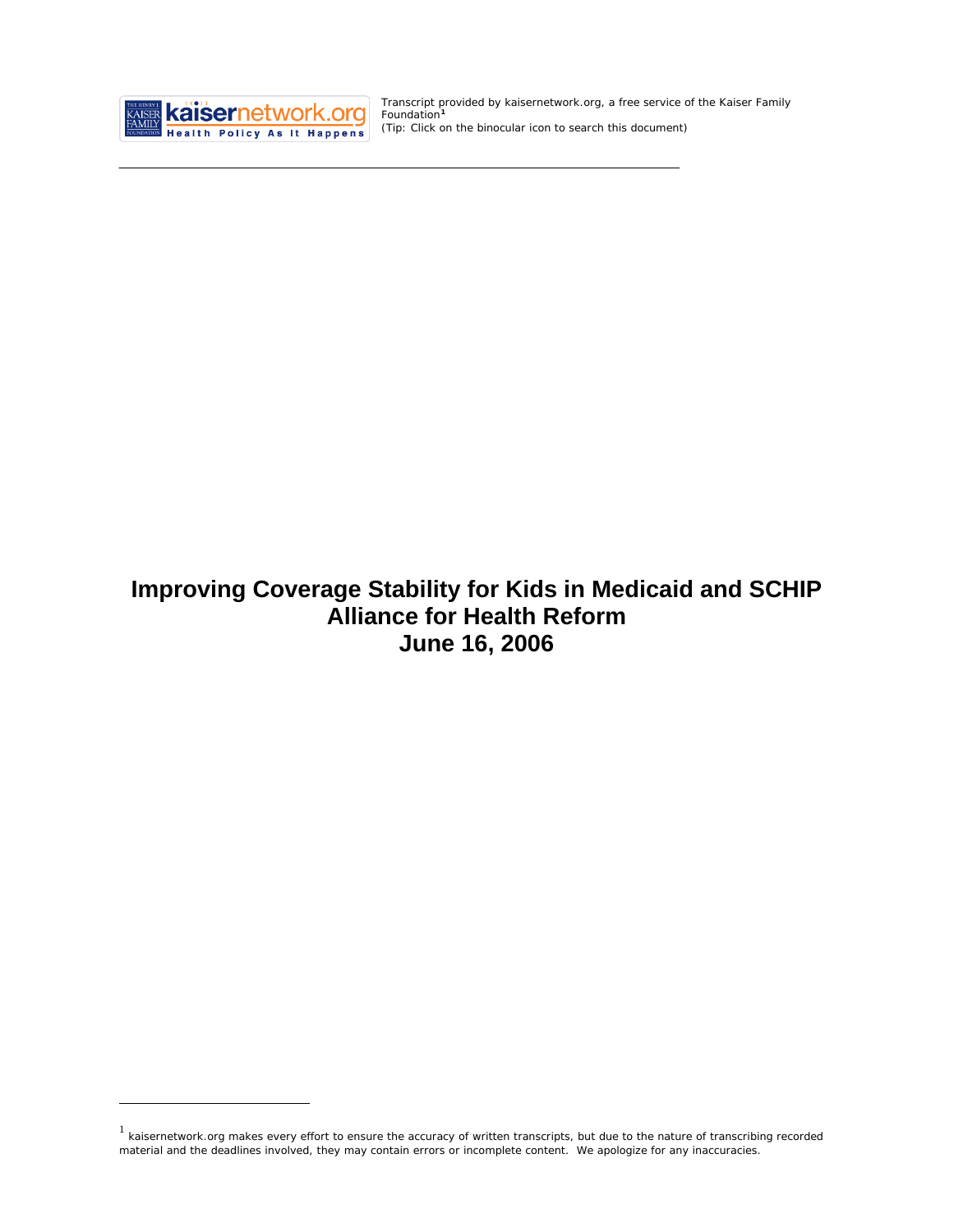[START RECORDING]

**ED HOWARD:** I'm Ed Howard with the Alliance for Health Reform. I want to welcome you on behalf of our board, our Chairman J. Rockefeller and our Vice Chairman Bill Frist to this program is on instability in insurance coverage in children in both public and private programs. They're coming to take us away I guess. [Laughter] I thought we were going to have a program. Hundreds of thousands of kids every year lose their health insurance coverage, and most of them regain it at some point. It's called churning, an inelegant label for an undesirable phenomenon, I would say. Our partner in today's program, as a matter of fact, as it was on Monday's program that dealt, in effect, instability of coverage among older people, is the Commonwealth Fund. We are very pleased to have Sara Collins with the fund, who has been working on putting this program together, with us. I want to thank Karen Davis, Ann Gauthier and the rest of the folks at Commonwealth for both their interest in and their support of projects like this and programs like todays.

 We're going to take a look today at how coverage gets disrupted for kids, what the consequences are, and what some possible remedies are. We have a couple of very insightful papers, and their authors, on hand to help us in our examination. Here's a couple of quick logistical points. We have lots of materials that you will find of interest in your

<sup>&</sup>lt;sup>1</sup> kaisernetwork.org makes every effort to ensure the accuracy of written transcripts, but due to the nature of transcribing recorded material and the deadlines involved, they may contain errors or incomplete content. We apologize for any inaccuracies.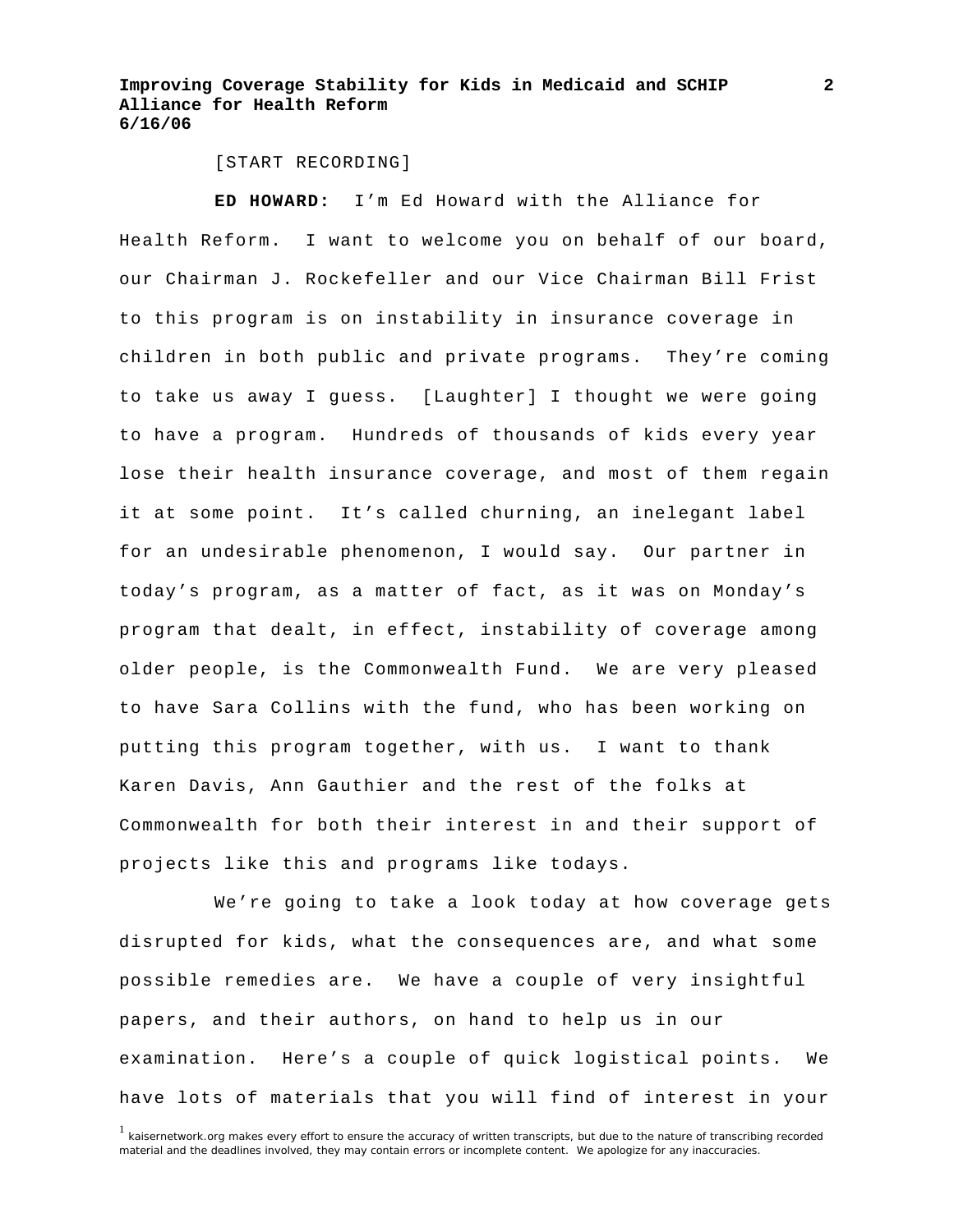packets, including more extensive biographical information than you will hear from me about each of our speakers. Tomorrow morning, or I guess Monday morning, you will be able to view a webcast of this proceeding on KaiserNetwork.org and if you want to really have an exciting subway ride in, you can get a pod cast of this briefing and listen on the redline. There will be a transcript available, both on the Alliance Web site at AllHealth.org and on KaiserNetwork.org, in just a few days. I am sure you're going to make an effort to fill out that blue evaluation form before you check out, and there are green question cards for you to fill out for that part of the program when we get there. You will also have the opportunity to use the floor mikes as well.

 As I said, we have a terrific group of speakers gathered to help us explore the issue of churning, and I want to get started on that right away. We are going to start with Laura Summer, who is a senior research scholar at Georgetown's Health Policy Institute where she concentrates on state activities in publicly run health and long-term care programs. I think she is a first-time Alliance panelist, but we have known her for a long time, particularly for her work Robert Freedland [misspelled?] at Georgetown's Center on an Aging Society. She is also, more relevantly, the author, with her Georgetown colleague Cindy Mann, of the thick paper in your packets that is the jumping-off point for most of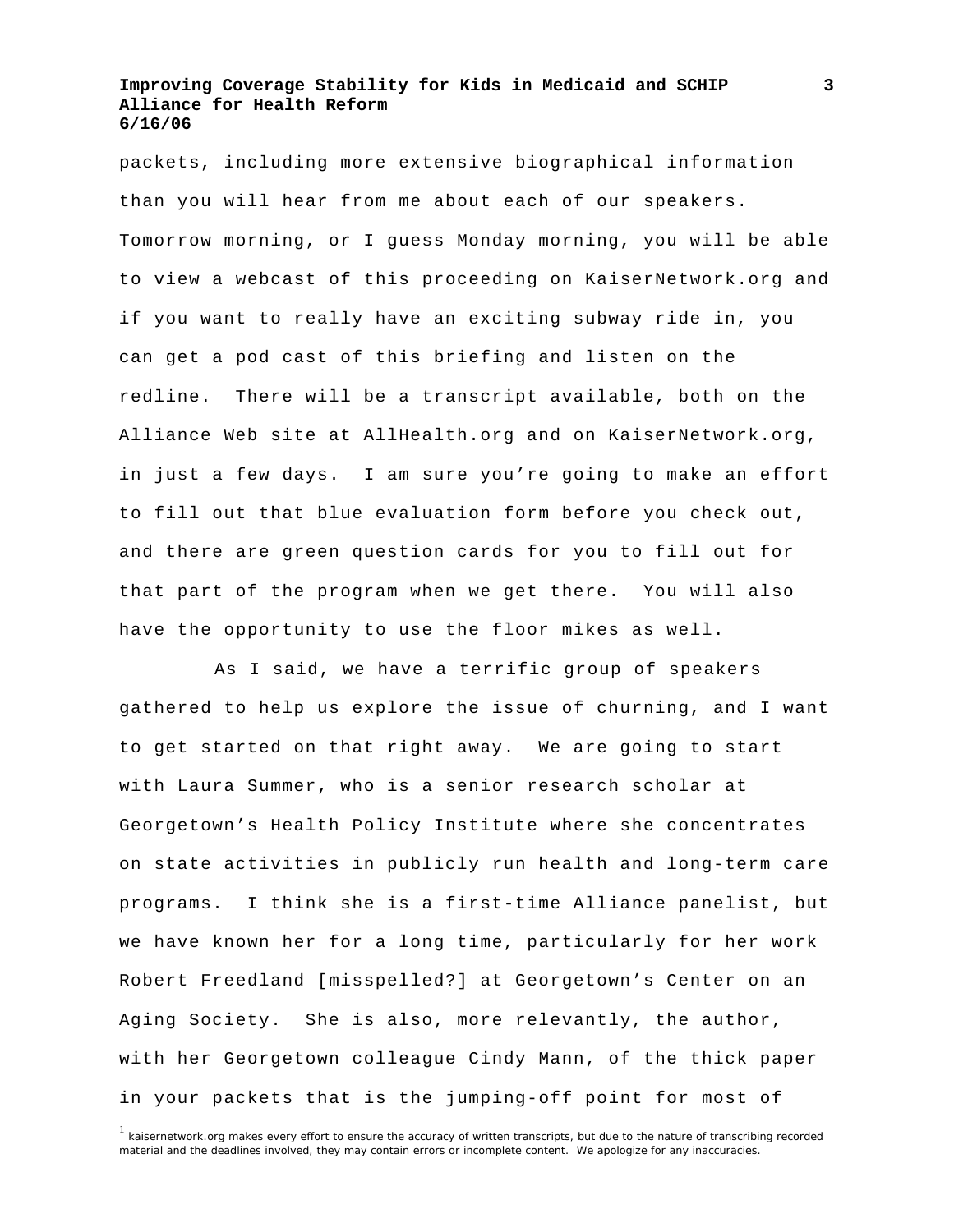today's discussion on this phenomenon of coverage instability. Laura thanks for joining us. Let's get started.

**LAURA SUMMER:** Thank you, Ed. If my colleague, Cindy Mann, were here sitting at the end of the table, and I assure you that she will be here soon, she would join me in thanking the Alliance for the opportunity to be here, as well as thanking the Commonwealth Fund for their support of our project. As Ed says, the problem of churning, which is a particular type of insurance instability, is a particularly significant one in this country, and particularly in public programs such as the Medicaid and the CHIP program. It affects families and children and the type of care that they are able to receive. It also is costly; time and money is wasted because of churning, not only for the public programs, but also for the health plans and the healthcare providers who work with public programs. We think it is not an intractable problem. Our work shows that certain policies and practice changes in states can make a significant impact on the stability of public coverage. What we set out to do was to come up with some very practical recommendations to reduce churning in public programs. The approach that we used was to look specifically at operations in four states. Those states are Louisiana, Rhode Island, Washington and Virginia. They represent a variety of policies and a variety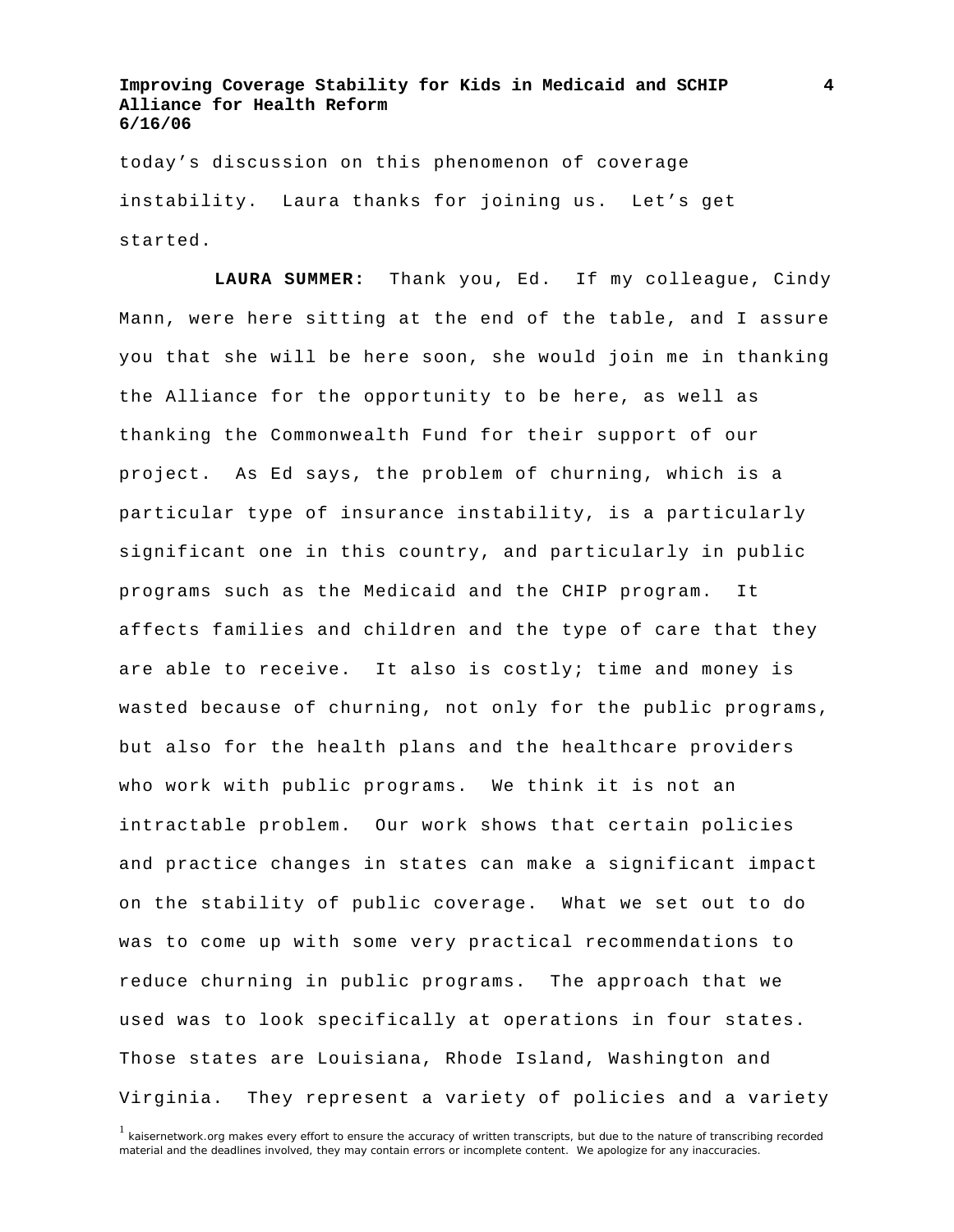of circumstances. They also are four states that were successful over the period that we studied, in that they had increased enrollment in their programs. But the fact is that enrollment is a function of the people coming into the program and the people leaving the program, so we were particularly interested in looking at those enrollment patterns, not the total numbers, but what was going on behind those numbers, why it was going on and what changes might be possible. As I noted, she would be here and she is.

 The first thing that we did was talk with a variety of stakeholders across the country, but particularly in these four states, about the consequences of churning. What we heard over and over again was that administrative costs are higher because of churning. Perhaps the best indication of this comes from the fact that health plans and healthcare providers are willing to make significant investments in ensuring that people participating in the Medicaid and CHIP program stay enrolled. We heard, for example, from the Neighborhood Health Plan in Rhode Island that they spend about \$100,000 each year on activities related to retention. We also heard from them, as well as a health plan in Virginia, that they spend between \$200,000 and \$300,000 a year on activities related to un-enrolling and re-enrolling families. So clearly there is a financial stake there. We also heard about delayed, inappropriate, or more costly care.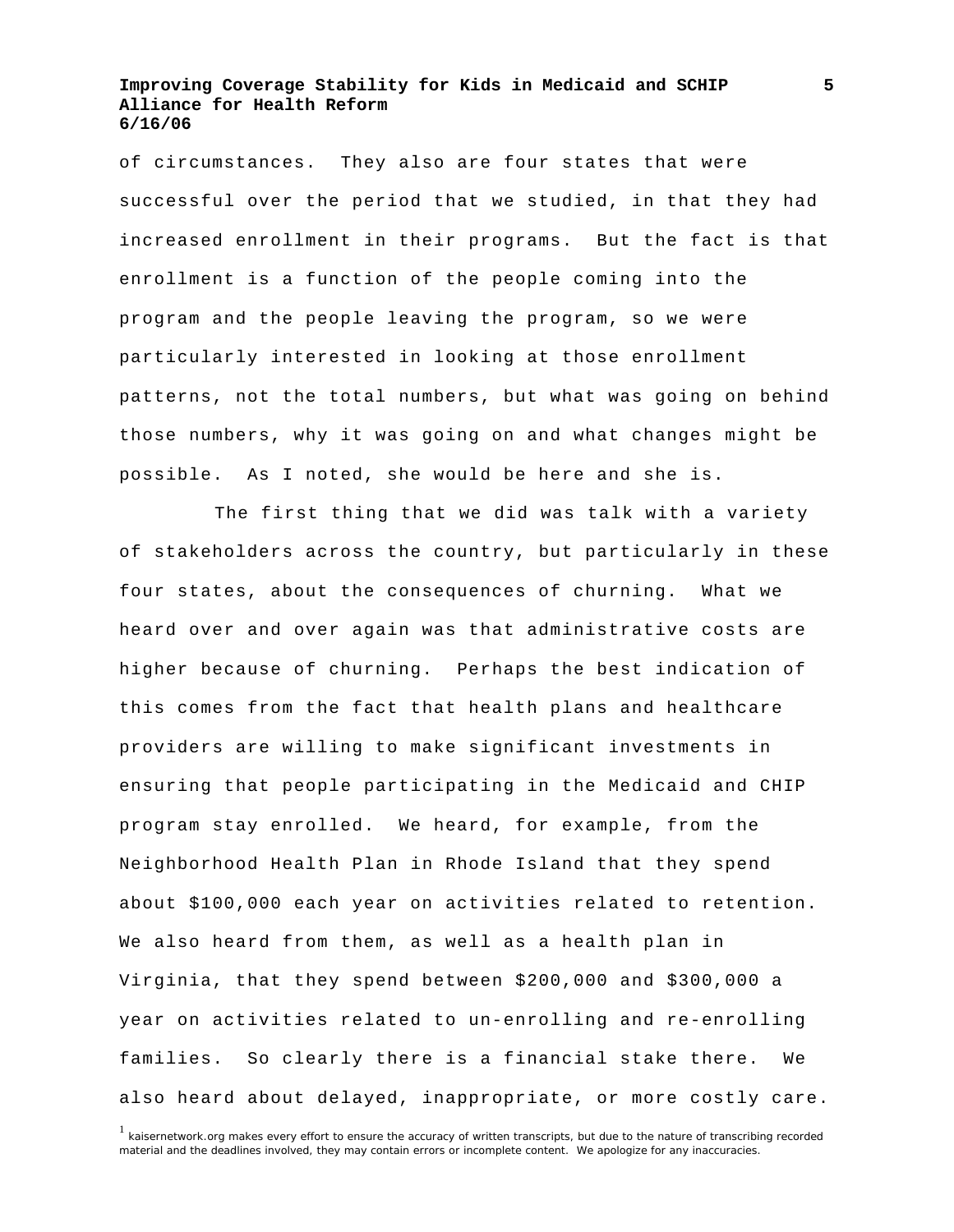The community health centers, for example, told us that when patients don't have coverage, they don't stop coming to the centers; they still come and still receive primary care. The centers don't get reimbursed to the extent that they would if these families were covered, but when they're in their gap period without coverage, they get care. They get primary care; they don't necessarily get specialty care. If a referral has to be made, that is where a problem comes in. Also, if prescriptions are required, there just may not be funds there to pay for the drugs that are needed. Data from Rhode Island illustrates this. You can see that this represents the RightCare program enrollment over a year's period of time. The families that were enrolled continuously were less likely than the families that were enrolled intermittently to say that they had difficulty obtaining medical care. In fact, you can see those with intermittent coverage were four times as likely to say that they had difficulty.

 What I would like to do next is discuss four specific recommendations that we would make to increase stability. The first recommendation concerns the renewal process. Many states have made changes in the renewal process to simplify it. They've shortened forms, they provide information in languages other than English, they provide assistance at the time of renewal, they streamline verification requirements,

<sup>&</sup>lt;sup>1</sup> kaisernetwork.org makes every effort to ensure the accuracy of written transcripts, but due to the nature of transcribing recorded material and the deadlines involved, they may contain errors or incomplete content. We apologize for any inaccuracies.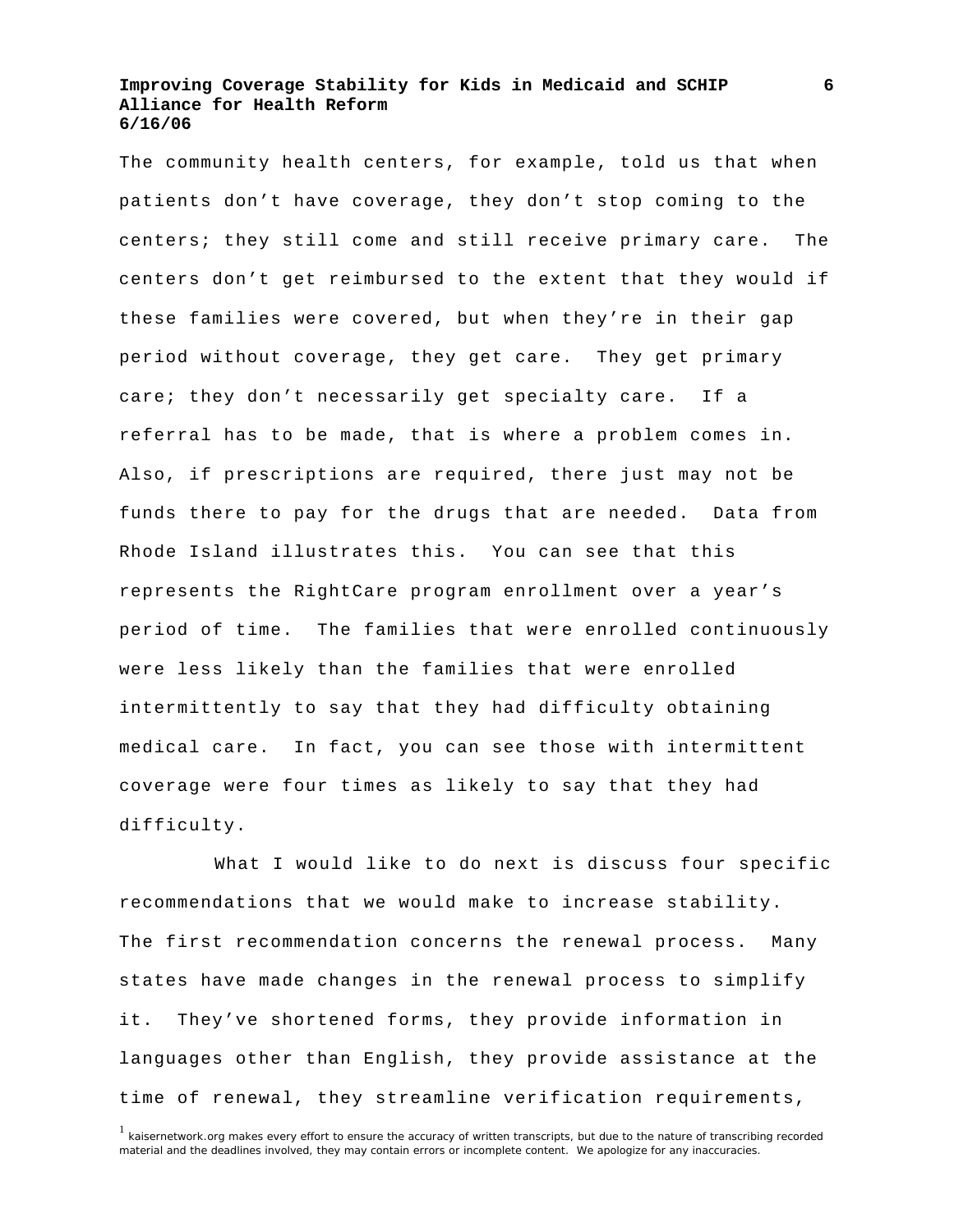and these are really important steps that these states have taken. But Louisiana has actually gone one step further. What Louisiana has done is do away with traditional renewals for a portion of their population; this slide shows that it is for almost two-thirds of their population of children who are eligible for renewal. What happens in Louisiana is if a child is up for renewal, the first thing that the eligibility worker does is check state records, information on hand such as food stamp records or employment records, to see if the family can potentially continue their coverage. If they're found to be financially eligible, coverage in continued, and they're simply informed that their coverage will continue. If there is some additional information that may be needed, a phone call can be made. As a result of these processes in place, only one-third of the children have to go through that traditional renewal process. As you can see from the next slide, this new way of doing business has really had an impact. The proportion of children that complete the renewal process successfully has increased from 72-percent to 92 percent over about a four-year period. At the same time, we heard from Louisiana that the administrative costs associated with renewal were decreasing.

 Our second recommendation has to do with the frequency of renewal. It is illustrated pretty nicely here with this slide from Washington State. What happened in

 $1$  kaisernetwork.org makes every effort to ensure the accuracy of written transcripts, but due to the nature of transcribing recorded material and the deadlines involved, they may contain errors or incomplete content. We apologize for any inaccuracies.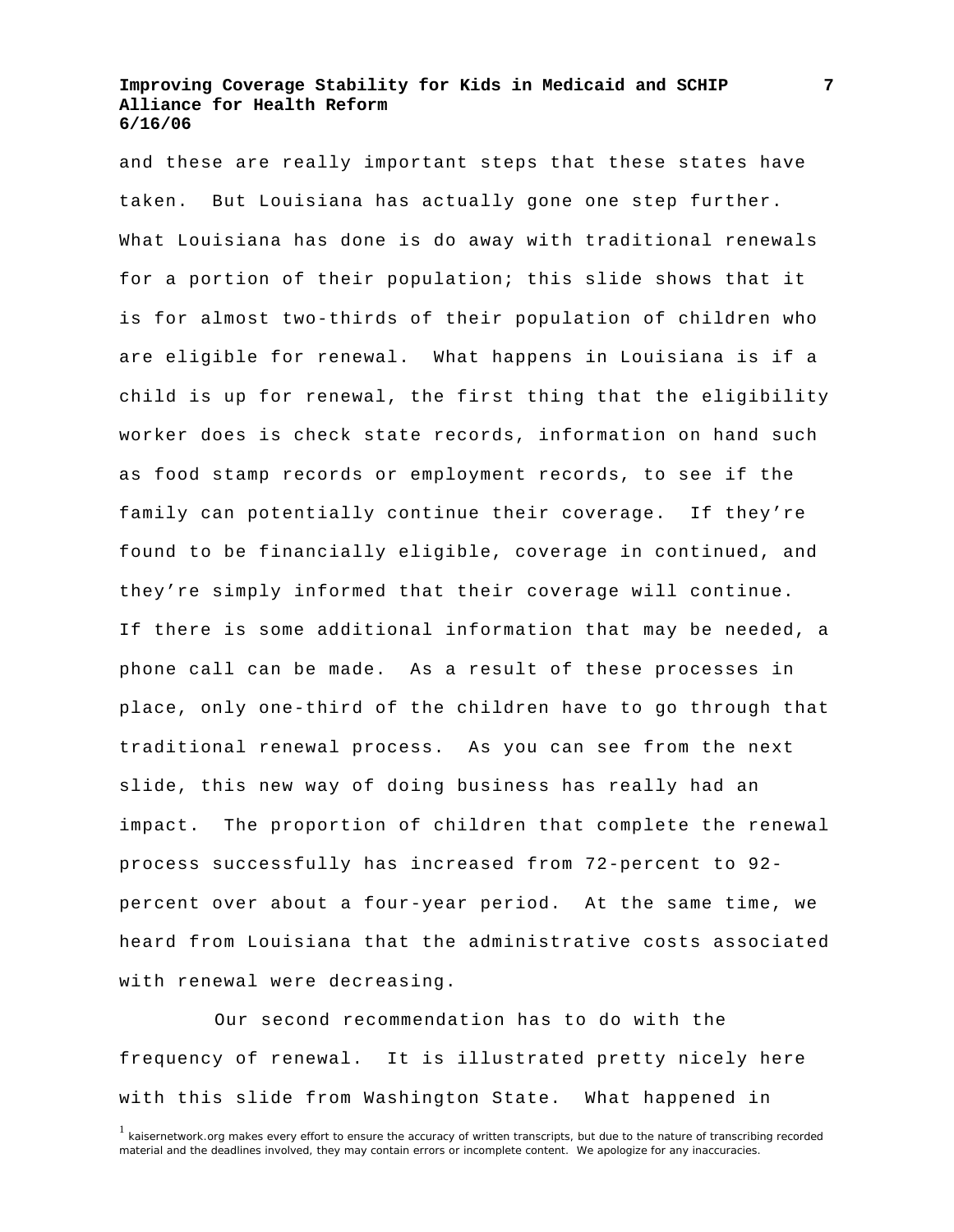Washington in July of 2003 is that, because of budget pressures, decisions were made to change the renewal period from a 12-month to a 6-month period. You can see pretty graphically that following that change, as well as a few other changes in the renewal process, enrollment dipped. Later in January of 2005 when a new governor came in and issued an administrative order to return to a 12-month period, the enrollment figures show pretty dramatically what happened; they went up.

 Our third recommendation is for smooth transitions across public programs. By this we mean transitions between the Medicaid and CHIP programs in states that have both of those programs, or transitions when a family loses coverage through TANIF or food stamps, but remains eligible for Medicaid. This is a pretty straightforward recommendation. I don't think anybody would really argue with it. But we thought it was important to include it here, because when we looked at what was going on in the four states, we found that implementation was very difficult. As a result, the gaps that we were seeing and the extent of gaps in coverage also differed. So we would just stress the need for information systems that communicate well with each other for cooperation and coordination among division and departments in the state and for a process that is as automatic as possible.

 $<sup>1</sup>$  kaisernetwork.org makes every effort to ensure the accuracy of written transcripts, but due to the nature of transcribing recorded</sup> material and the deadlines involved, they may contain errors or incomplete content. We apologize for any inaccuracies.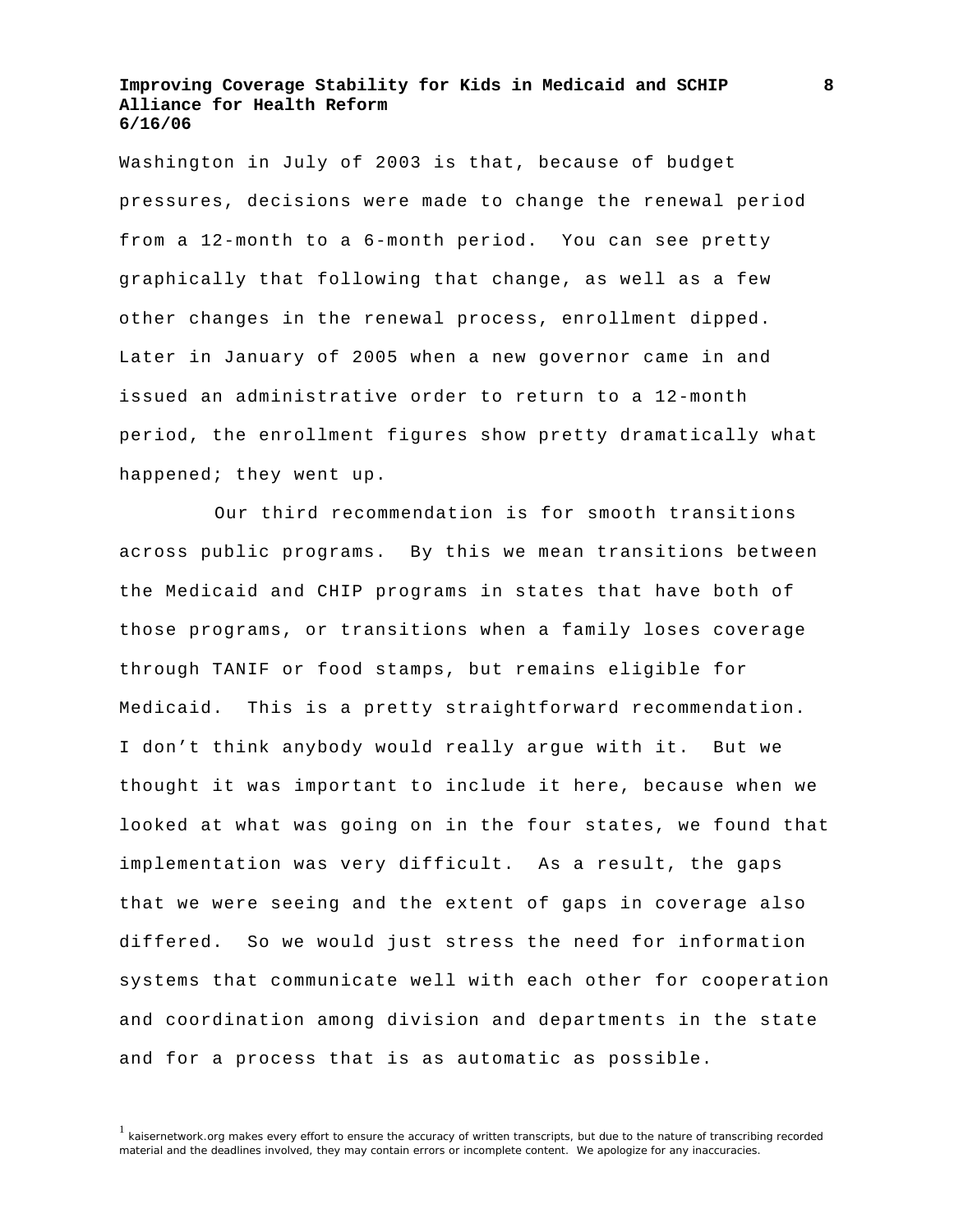The fourth recommendation is to consider the impact of premiums on churning and on the stability of coverage. You can see from this slide that, indeed, premiums do have a significant impact. What this slide shows is that 60-percent of the people who lost coverage in the RightCare program because of failure to pay premiums in the previous year, 60 percent of families, lost coverage but re-enrolled in the next year. This is a clear indication of churning. So our suggestions would be in addition to considering whether there should be premiums at all, it is important to also think about the affordability of the premium and about options that people may have for paying premiums. Most states collect premiums on a monthly basis, but some allow people to pay annual fees if that is more convenient. There is an option for payroll deduction for public insurance in Rhode Island, and there is some experimentation going on with allowing premiums to be paid at convenience stores and other places where families might be likely to be able to pay them.

 One factor that is not part of our report because it didn't need to be part of our report at the time we were doing our research, but which I think is really important to mention, is the new rule for Medicaid applicants who are citizens to provide proof of citizenship, as well as for Medicaid enrollees to prove citizenship at the time of renewal. As I said, this was not relevant at the time we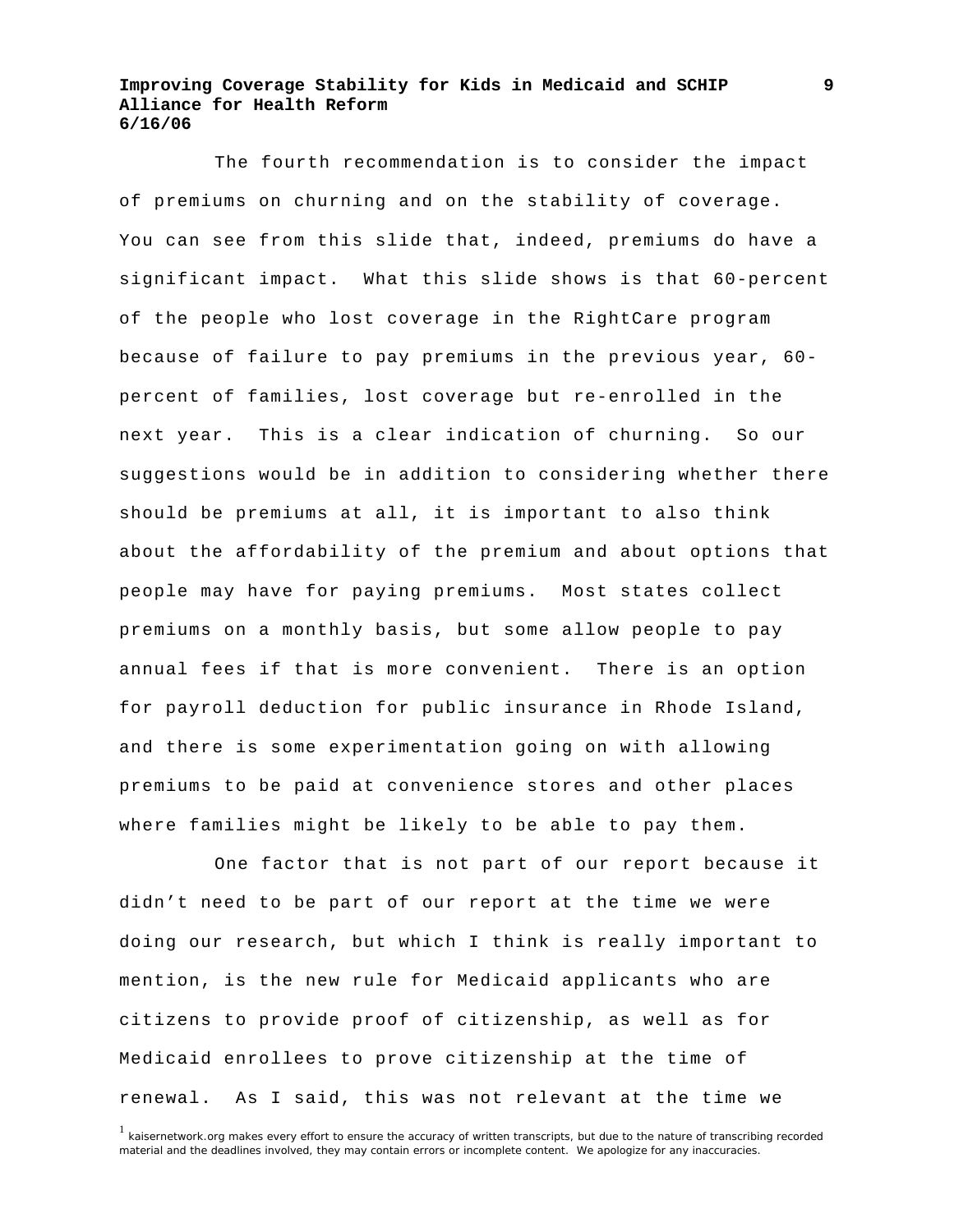were doing our research. I suspect that if we did the same research three months from now, after July 1 when the rule goes into place, that that particular factor would probably jump to the top of the list of factors that account for insurance instability.

 This is the final slide. I wanted to end on a positive note. This comes from Louisiana. Each of these bars represents a two-year period. The initial period from January of 1999 through the next two years is the time that we followed children. We were looking at whether they had gaps in coverage over that two-year period, and 18-percent of them did. We excluded children who would age out of the program. We looked again over several periods of time and you can see by the last period of time, only 5-percent of the children had gaps in coverage. So I think this represents success. It also represents, I think, pretty clear evidence that a comprehensive, coordinated approach can be effective at increasing insurance stability. Louisiana had a lot of support from their leadership. They had a real commitment to making systemic changes. They did training across the state explaining to eligibility workers not only what the new procedures would be, but also why those new procedures were being put into place and what the new philosophy of the state was. Finally, in Louisiana they collected, they analyzed, and they used data to figure out what was working and what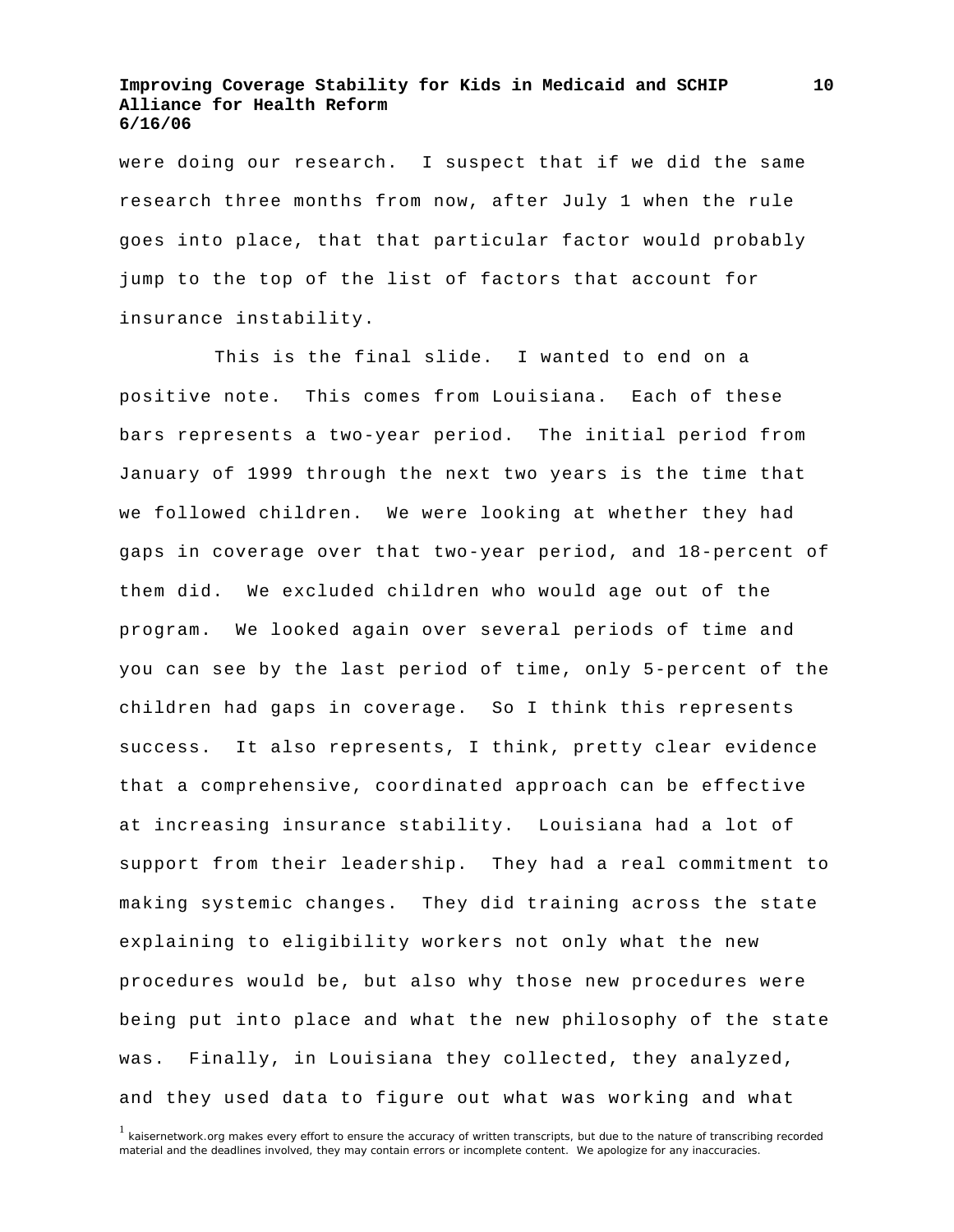was not working. We are fortunate to have it today to demonstrate that such efforts can work.

**ED HOWARD:** Excellent. Thank you, Laura. We turn next to Stan Dorn, who is a senior policy analyst at the Economic and Social Research Institute. Stan's focus at ESRI has been the uninsured, so we at the Alliance have been keeping pretty close watch on his work. His paper on automatic enrollment, which is what he wants to inform you about today, is in you packets. He has been on Alliance programs several times in the past. He is probably as knowledgeable as anybody in the country on, for example, the Trade Act tax credits for displaced workers. We're happy to have you back, Stan.

**STAN DORN:** Thank you so much, Ed. Republicans and Democrats in Washington, if they haven't been able to come together on anything, have been able to come together around children's health coverage. In 1997 when the State Children's Health Insurance Program, SCHIP, was enacted, it was very much as bipartisan affair. Today, Republicans and Democrats alike agree that a top priority needs to be insuring children who qualify for Medicaid and SCHIP, but are not enrolled. That is why I am excited to discuss with you today an innovative strategy for accomplishing that widely shared goal. I think this is an area where we could see some progress. I'm going to talk about three things today. First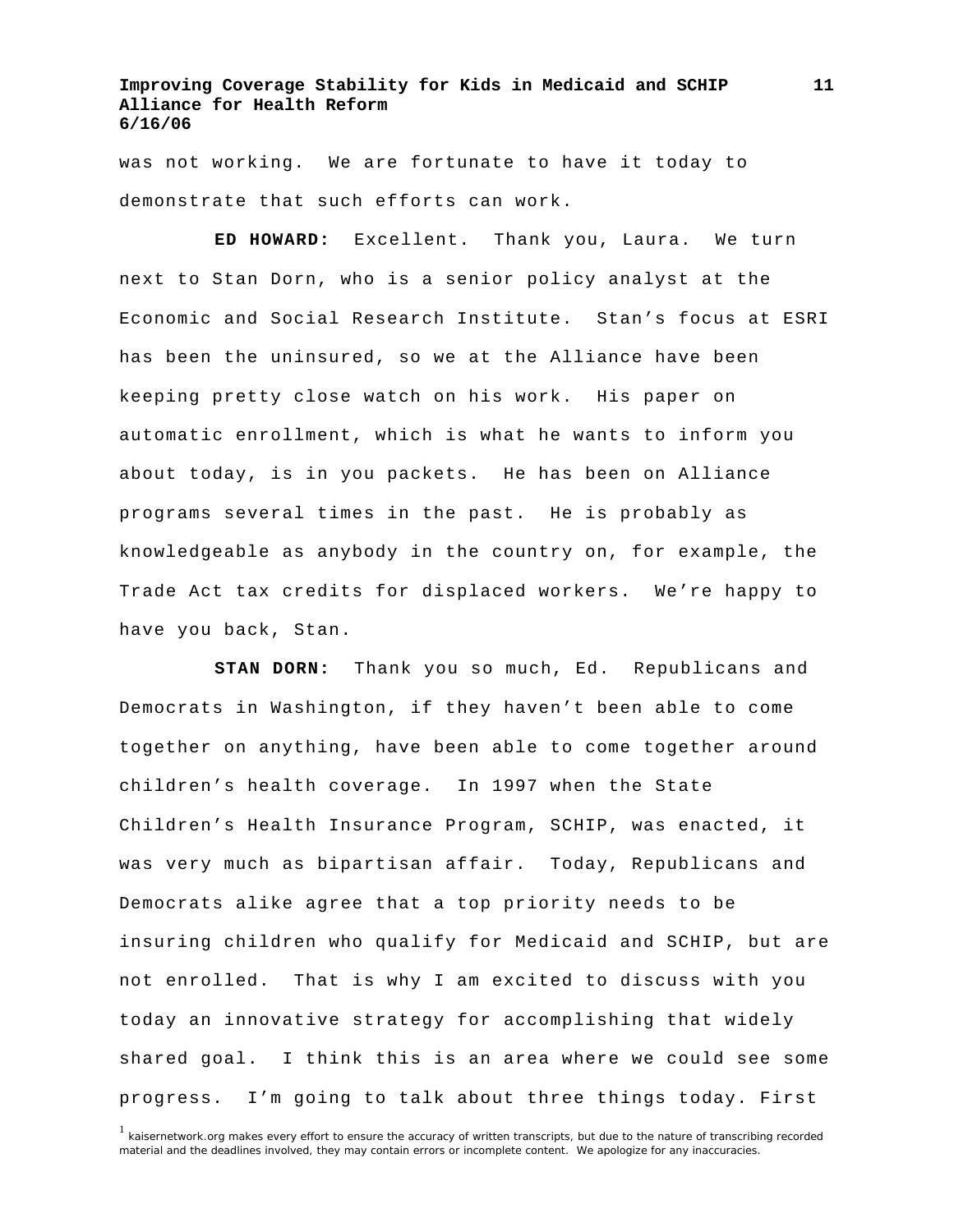of all, we'll discuss who uninsured children are. Second, we'll talk about automatic enrollment and why it represents a very exciting possible new strategy. Third, we'll talk about ways in which federal policy makers could make it easier to pursue this approach. Before I say anything else, I would like to thank the Commonwealth Fund. Sara is here. I would also like to thank them for supporting the research that Genevieve, Kenny and I have done and thank the Alliance for letting us share this information with you.

 So which children are insured? Well, soon after the SCHIP law passed, the country saw a dramatic reduction in the percentage of uninsured children, but for the past few years, the reductions have been small. Not 3 or 4-percent at a clip, but a tenth or two-tenths of a percent. As of three or four years ago, three-quarters of all eligible children were already enrolled in Medicaid and SCHIP. That represents a high watermark for traditional public benefit programs like EITC and Child Health; that's as high as it gets, as good as it gets. This raises the question about whether we need to go beyond the traditional public benefits model if we want to try to reach the remaining children. If three-quarters of eligible children are enrolled in Medicaid and SCHIP, that means that a quarter are not. You guys are math geniuses, I know you can figure that stuff out. That one-quarter of unenrolled children comprises the majority of uninsured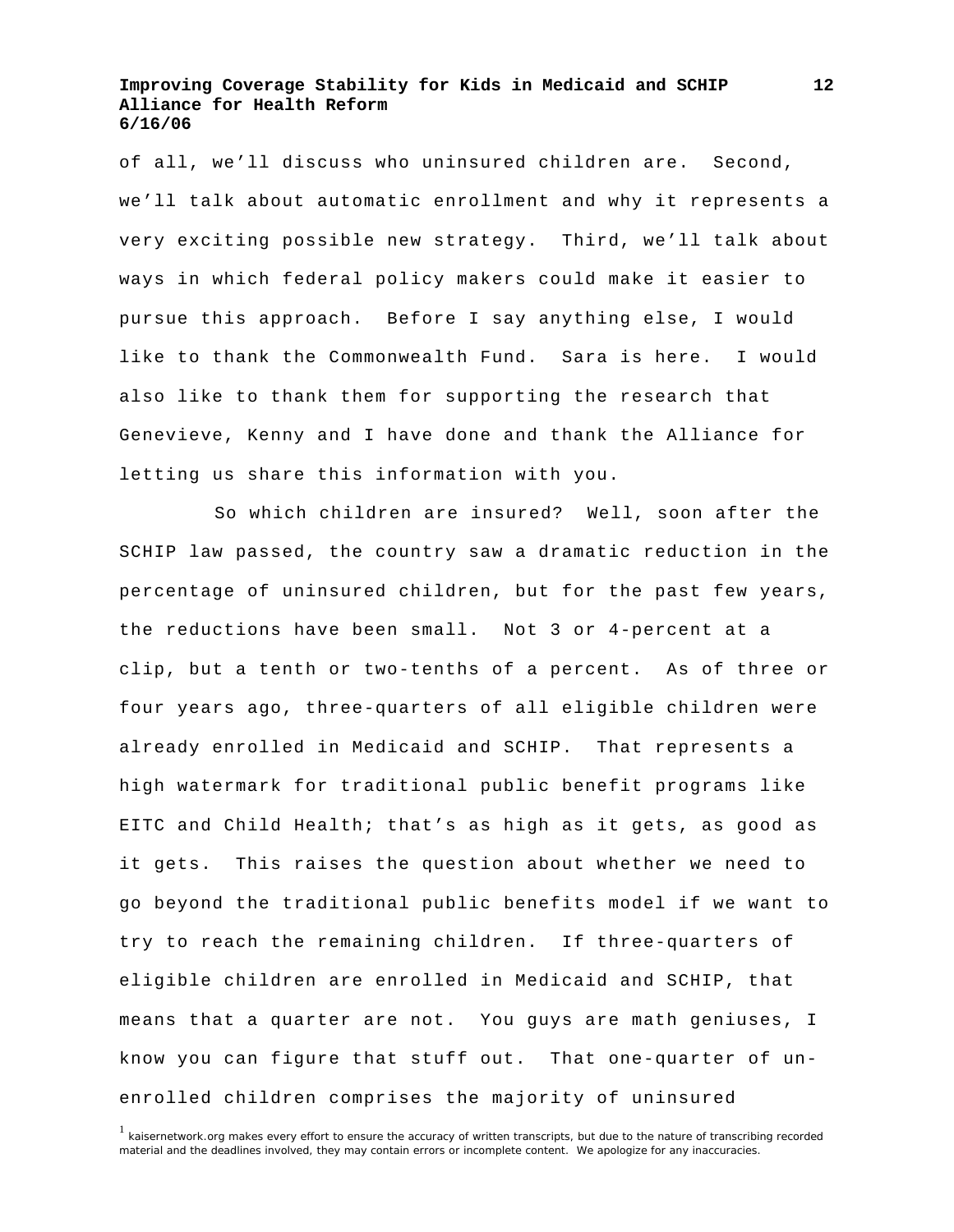children. In other words, most uninsured children today are eligible for Medicaid and SCHIP, but are not enrolled. That has been the case for a number of years. Why is that? Well, soon after the SCHIP law passed, there was a sea change in eligibility for kids. Before SCHIP, typically you had to be a poor child if you wanted to be subsidized. Within a few years after SCHIP, the vast majority of states raised eligibility all the way to 200-percent of the federal poverty level. Procedural simplifications took place. Not every simplification and not in every state, but soon after enactment of SCHIP, most state took significant steps forward in making it easier to get on the program. Just about every state in the country has conducted major outreach campaigns and shortened the application form for kids. In other words, the usual suspects have all been rounded up. There is room for more action at the state level, but in terms of national policy, we are unlikely to see major steps forward for children's health coverage, unless we do something qualitatively different than we have in the past.

 That brings me to the discussion of auto-enrollment strategies. Now the basic power of auto-enrollments stems from the fact that it is in accord with one of the fundamental laws of the universe, articulated by Sir Isaac Newton centuries ago. It is his first law of motion, inertia. Among other things, it says that an object at rest

<sup>&</sup>lt;sup>1</sup> kaisernetwork.org makes every effort to ensure the accuracy of written transcripts, but due to the nature of transcribing recorded material and the deadlines involved, they may contain errors or incomplete content. We apologize for any inaccuracies.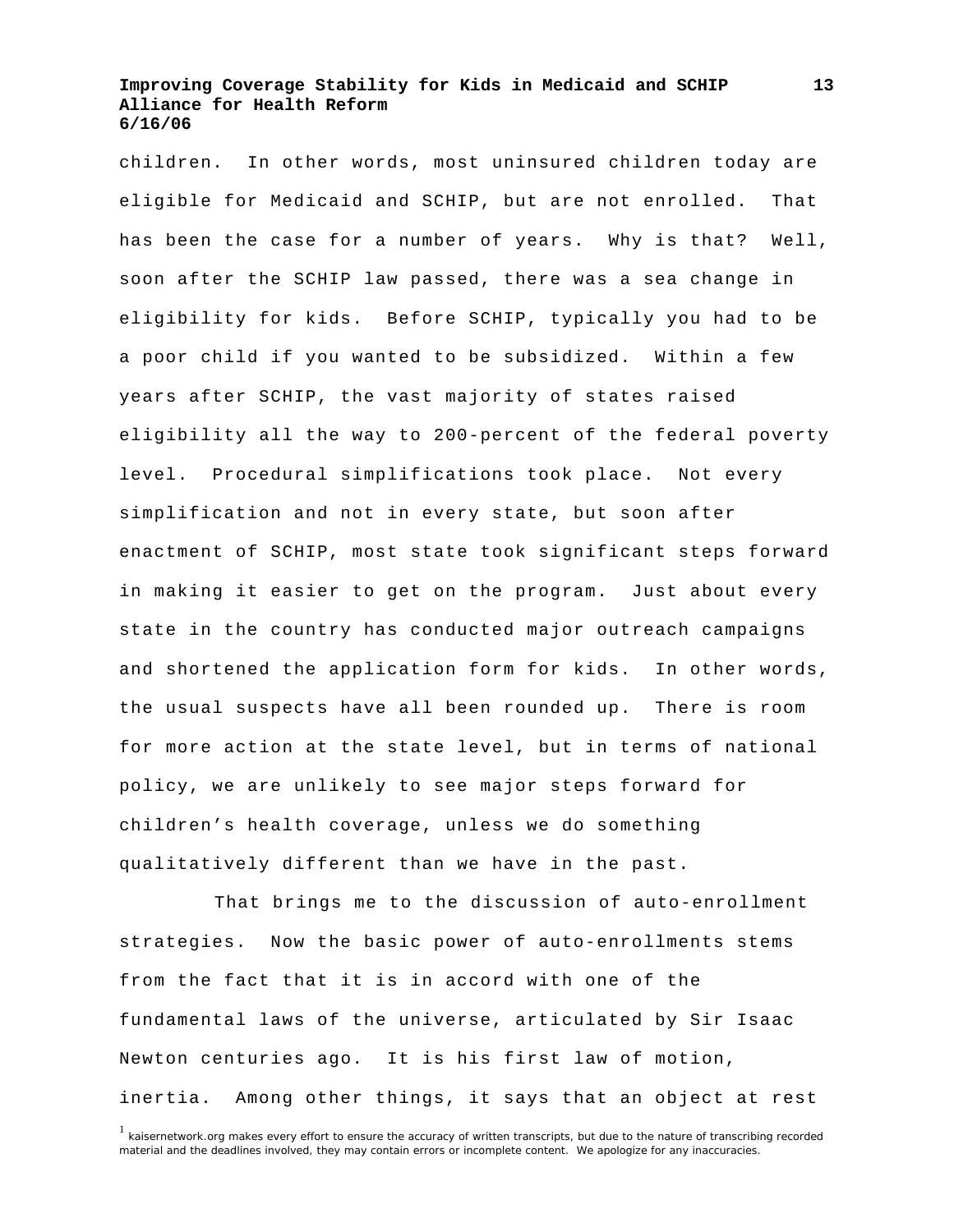tends to continue at rest. This applies not just to planets, but to people as well. So let's talk about retirement savings accounts. If I have to go out and set up an IRA and I'm eligible, there is a 10-percent chance that I'll do it. If I start a new job and my employer says, "Stan, fill out this form and we'll put you into a 401k," there is a 33 percent chance that I'm going to do that. If I start a new job and my employer says, "Stan, we're putting you into a 401k, unless you fill out this form and turn it down," 90 percent of eligible individuals enroll. Auto-enrollment is powerful. Let's give a second example, Medicare. For well over a decade, we've had these things called MSPs. How many people know about the MSP programs? Raise you hand if you do. For the rest of you, this is an exciting moment. Any health policy presentation has to introduce you to new acronyms. You have to be able to be the first one back in your office or your neighborhood to say, "I know what MSPs are." So congratulations; we've now hit our milestone in this briefing. MSPs are the Medicare Savings Programs, the programs formerly known as QMB and SLMB. These are efforts to help low-income seniors by paying their Medicare premiums, paying deductibles and co-insurance amounts; they've been around for a while. Less than one-third of eligible seniors enroll in these programs. You have to go to the Medicaid office; you have to fill our forms. Less than one-third take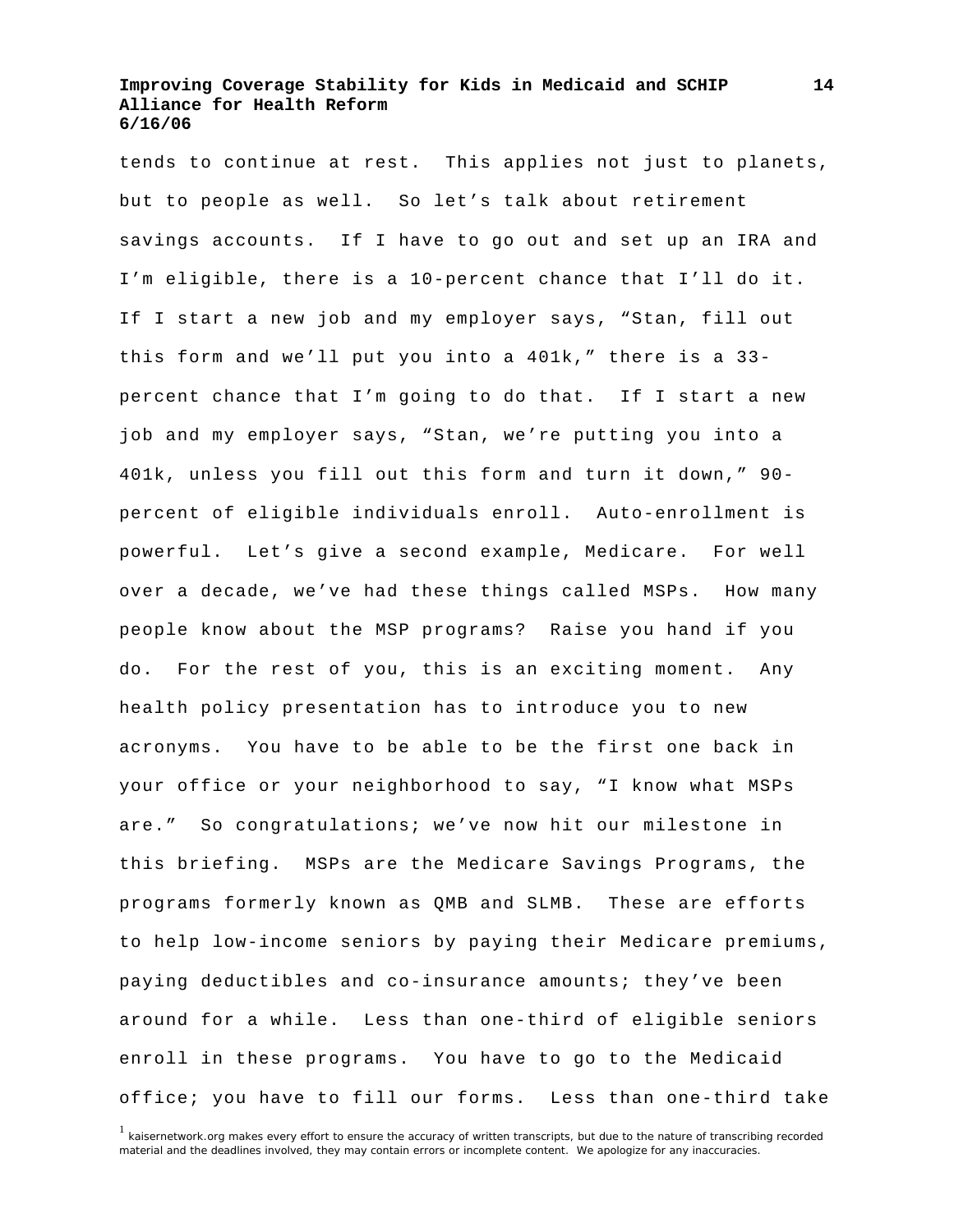it up, even though it is very valuable. Look at Medicare Part B, by contrast. This is the part of the program that covers doctor visits and outpatient care. When you turn 65, Uncle Sam mails you a letter. Uncle says, "You know what? We're going to put you in Medicare Part B, unless by date X you fill out this form and tell us you don't want to be enrolled. And by the way, when we enroll you, we're going to withhold your premium payments from your Social Security check." Ninety-six-percent of eligible seniors sign up for Medicare Part B. Is there a way we can harness this autoenrollment strategy to help uninsured children? Well, maybe there is. If there is a family that has already been found by another means-tested program to have low enough incomes that the kids ought to qualify for Medicaid or SCHIP, why not enroll those kids into Medicaid and SCHIP? Why force mom and dad to fill out a needless application when we know, thanks to Sir Isaac Newton, that most of them won't or many of them won't? Why force state officials to spend scarce resources doing administrative re-determinations of kids who have already been found to be eligible?

 How effective could such a strategy be? Well, what our paper found, and hooray for Jenny Kenny [misspelled?] of the Urban Institute who did the number-crunching here, that 71-percent of all low-income, uninsured kids live in families that benefit from means-tested nutrition assistance. In just

<sup>&</sup>lt;sup>1</sup> kaisernetwork.org makes every effort to ensure the accuracy of written transcripts, but due to the nature of transcribing recorded material and the deadlines involved, they may contain errors or incomplete content. We apologize for any inaccuracies.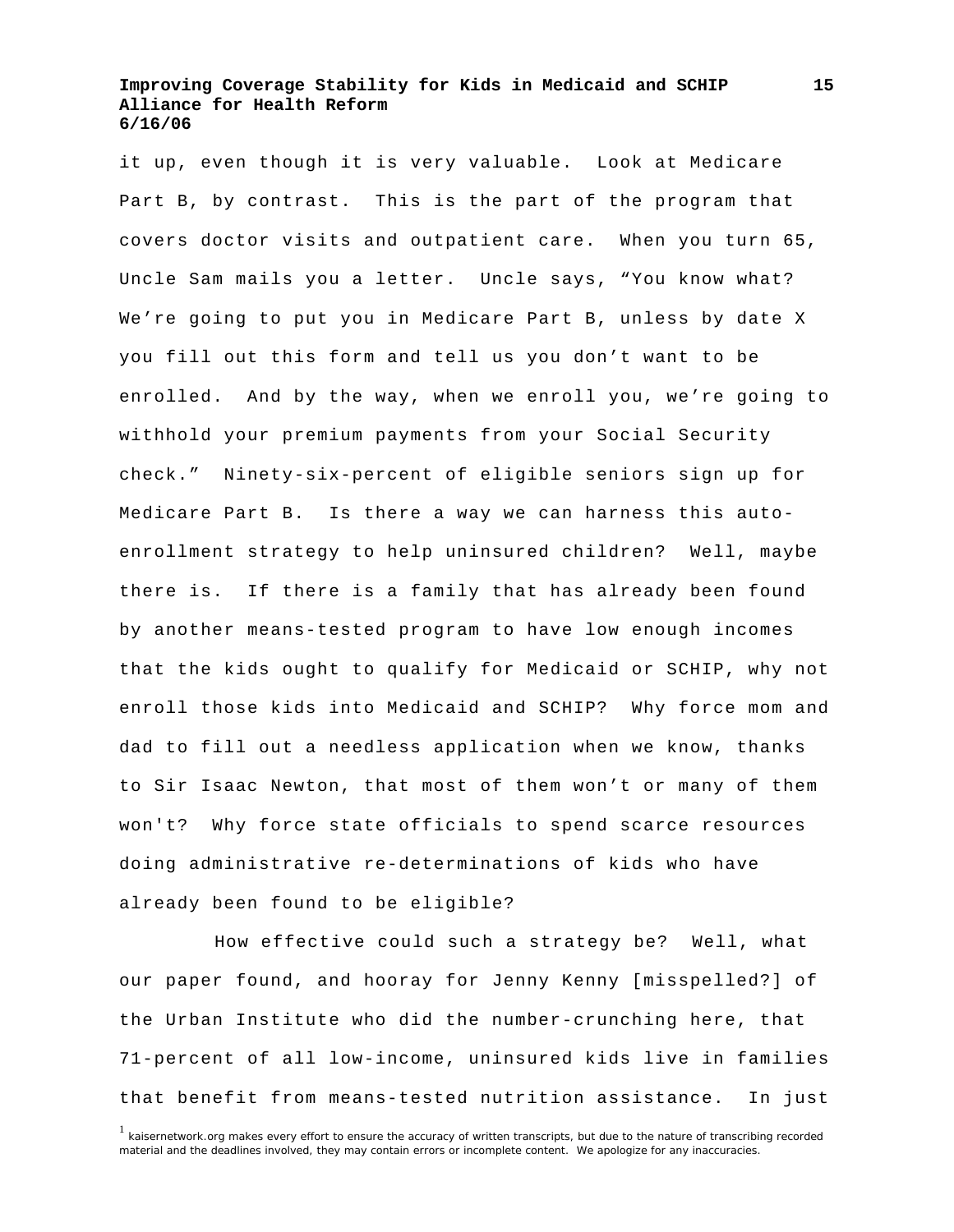about every state in the country, the income thresholds for those means-tested nutrition programs are below Medicaid and SCHIP. In other words, those 71-percent are virtually all income-eligible for Medicaid and SCHIP. If we could simply take all those kids and put them into Medicaid and SCHIP without requiring applications, we would make a step forward in children's coverage that would be comparable, if not greater than, the step forward the country took soon after enactment of the SCHIP legislation. A number of states have tried to pursue experiments along these lines, and there have been isolated successes. The example we just saw about Louisiana is one such example, in the context of redetermination, but most of the state experiments have not been happy affairs. The reason why is that there are two obstacles that federal policy makers could overcome. There has been an absence of IT resources, and there have been some areas of inflexibility, in terms of federal Medicaid law. IT is critically important. You have eligibility data housed in different computers with different programs, and sometimes those computers don't talk to each other. That means that in some cases when states have tried to pursue this strategy, they've had to gather information about kids manually, calculate eligibility manually and enter the data manually into Medicaid and SCHIP. That is very expensive; that is ultimately unsustainable. Here is a second reason why IT is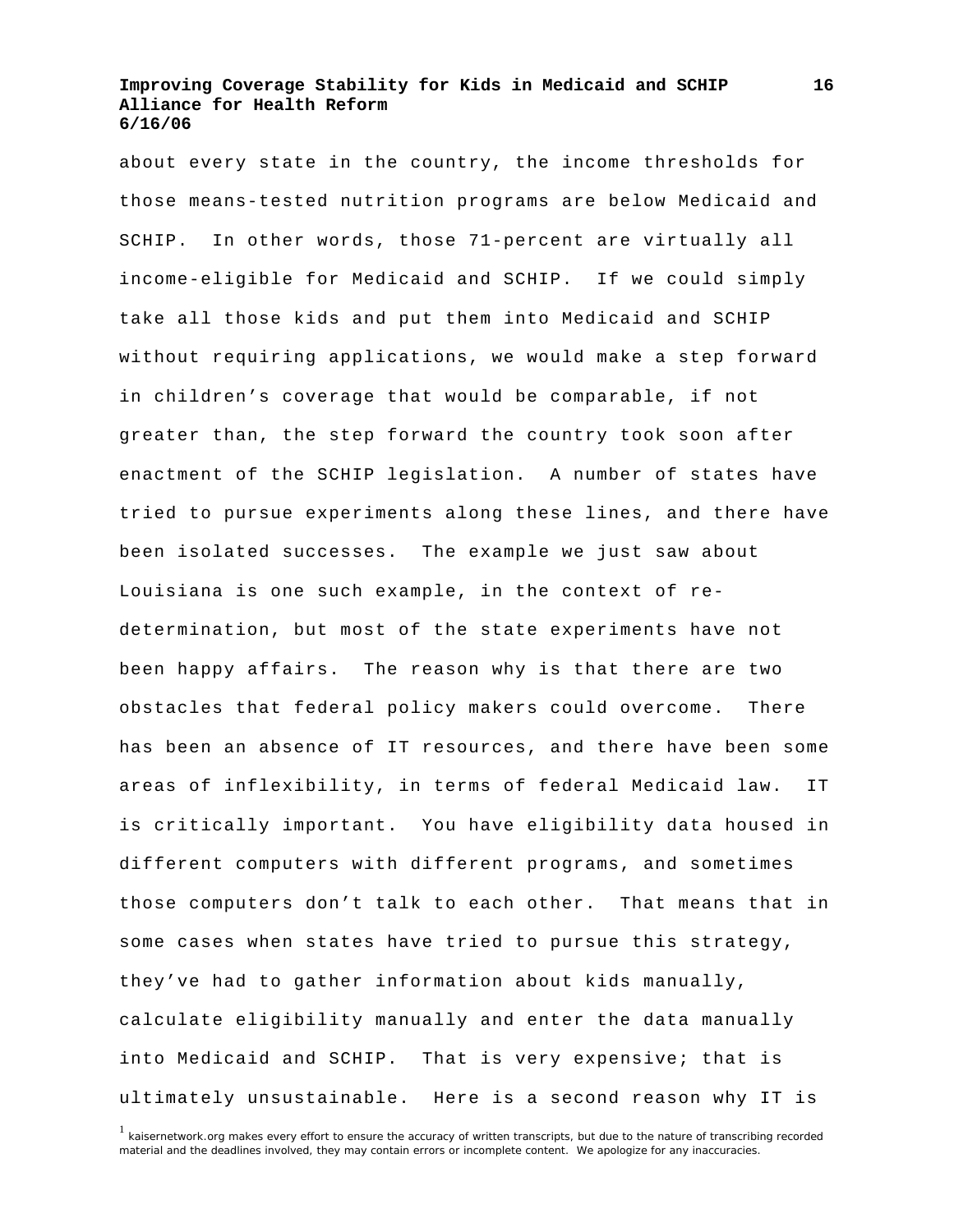important; most of these kids have health coverage already. That is true for American children in general; it is also true of children participating in these nutrition programs. If you took all the food stamp kids, if you took all the school lunch kids and put them into Medicaid and SCHIP, half of them are there already. You would be wasting a lot of time and money. One-quarter of those kids get employer-based coverage. It is illegal to provide SCHIP to kids with employer-based coverage. So you need an efficient means of identifying those children who already have coverage within the group who are receiving non-health means-tested programs. If you have to do it manually, "Forget about it," says the famous New Jersey phrase; it ain't gonna happen. You need to have some automated mechanism for identify in those kids. There is, in fact, enhanced federal match available under the Medicaid program for IT development, but a long-standing federal regulation for bids for such enhanced match from going to eligibility site improvements. One way that federal policy makers could help states pursue this kind of strategy would be to make clear that when it comes to this particular eligibility area, enhanced federal match is available. Similar results could be achieved without changed the rules for federal match by simply providing a targeted federal grant program, but either way, federal resources need to be on the table in a major way for information technology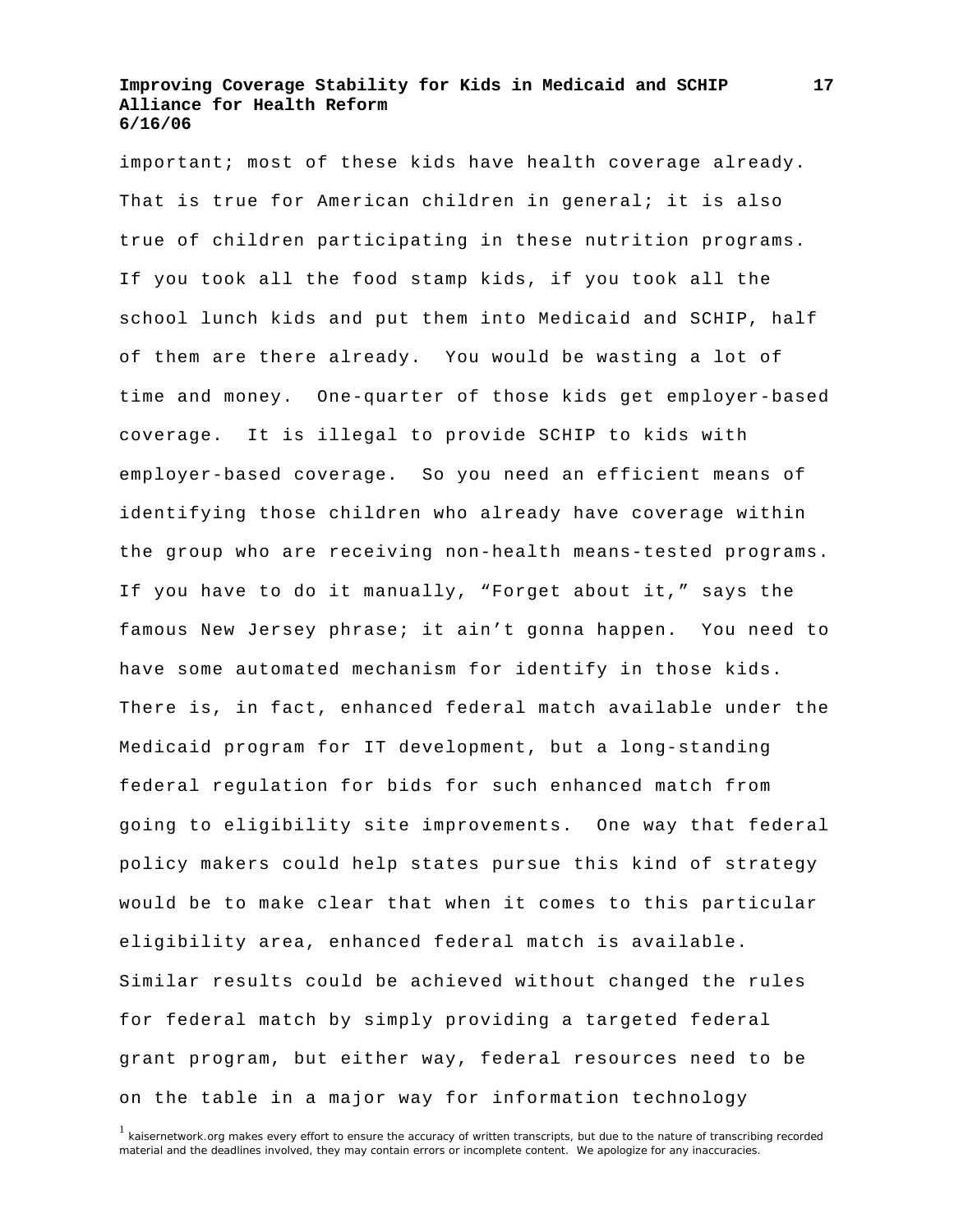development, or else states cannot pursue this promising strategy.

 The second issue concern federal Medicaid law. What is important here is that there is a difference between eligibility standards and eligibility methodology. For example, in most of the country, food stamps and Medicaid both say that if you are a kid over age 6, and you have a net family income below the federal poverty level, you qualify. But the problem is that the two programs use different methodologies; they use different ways to figure out if a particular family is below or above 100-percent poverty. For example, they both define family differently. They both define income that gets subtracted from gross to reach net figures differently. So a kid who food stamps say is at 105 percent of poverty might be at 95-percent of poverty according to Medicaid and visa versa. As a result, states cannot simply say, "You know what? Food stamps and school lunch say you're poor, therefore we're going to accept that you're poor." Instead, Medicaid has to go and apply its own unique Medicaid eligibility methodology. What that means as a practical matter among other things is, for example, when Washington and California tried to enroll kids into Medicaid who the school lunch program had already found were poor, the Medicaid program could not make that determination using their normal methodology without asking the families to fill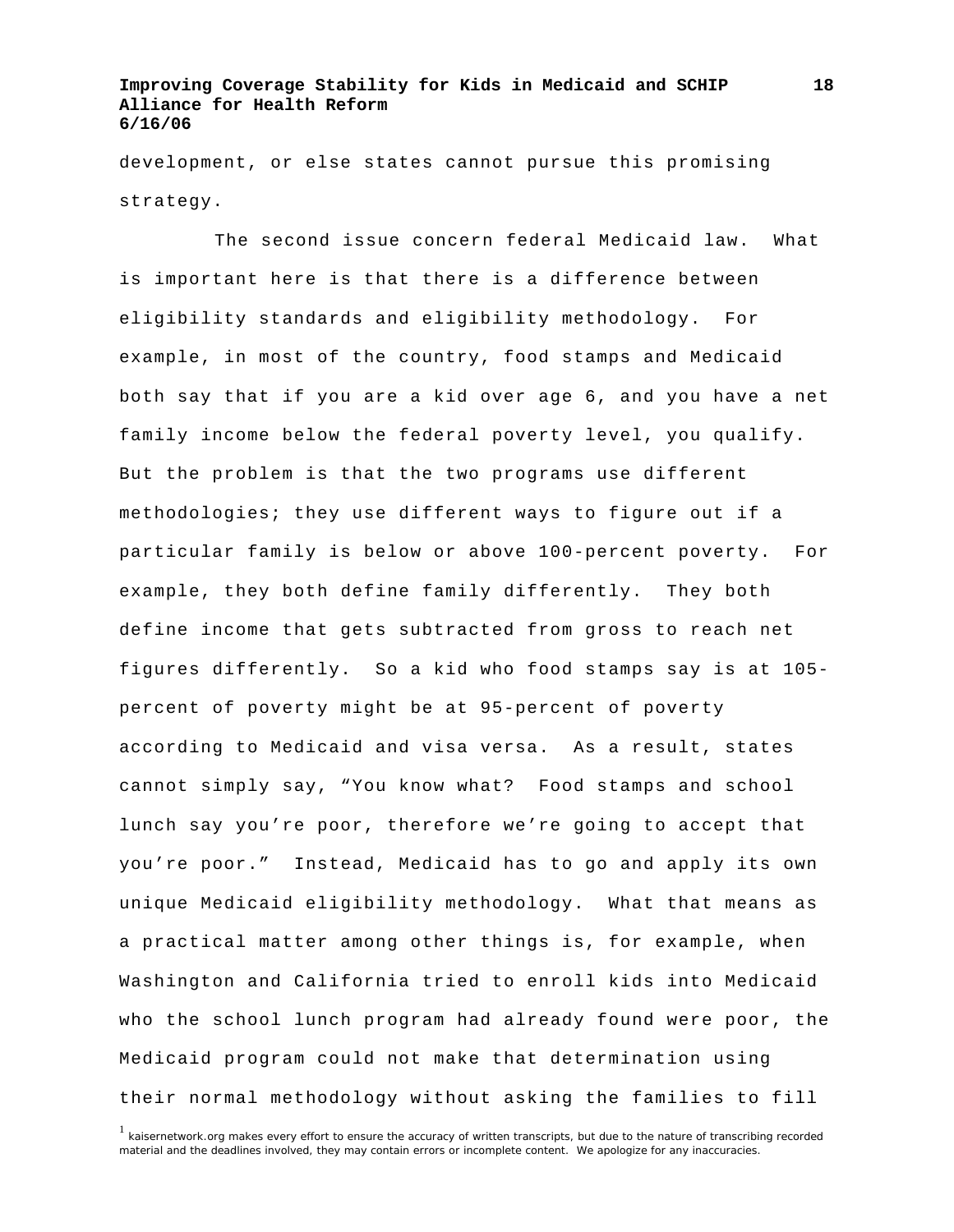out a form. Now the whole point of this strategy is to avoid the need for families to fill out a form. Remember Sir Isaac Newton. You will not be surprised to learn that in most cases the law of inertia was obtained and the forms were not completed, and most of those kids didn't get enroll in coverage because of this difference in eligibility methodology. That is something that federal policy makers could do something about. Federal policy makers could give states the option to grant Medicaid and SCHIP coverage based on the final income determinations of other means-tested programs and give states the option, if they want to, to disregard methodological differences. My friends, this has already happened in the context of Medicare prescription drugs. We talked about those MSP program; remember MSP now? Everybody knows MSP, right? If there is one thing you'll remember, it's MSP, Medicare Savings Programs, help for lowincome seniors. Congress authorized the administration to do what I'm about to tell you about. The administration has done it, and I think it is to its credit. They've said that you are automatically enrolled in low-income subsidies for prescription drugs if you get MSP benefits. That is the case even though there are differences in methodologies; some state MSP program use different methods for counting eligibility. Not only that, friends, but there is a difference in standards. The low-income subsidies for MMA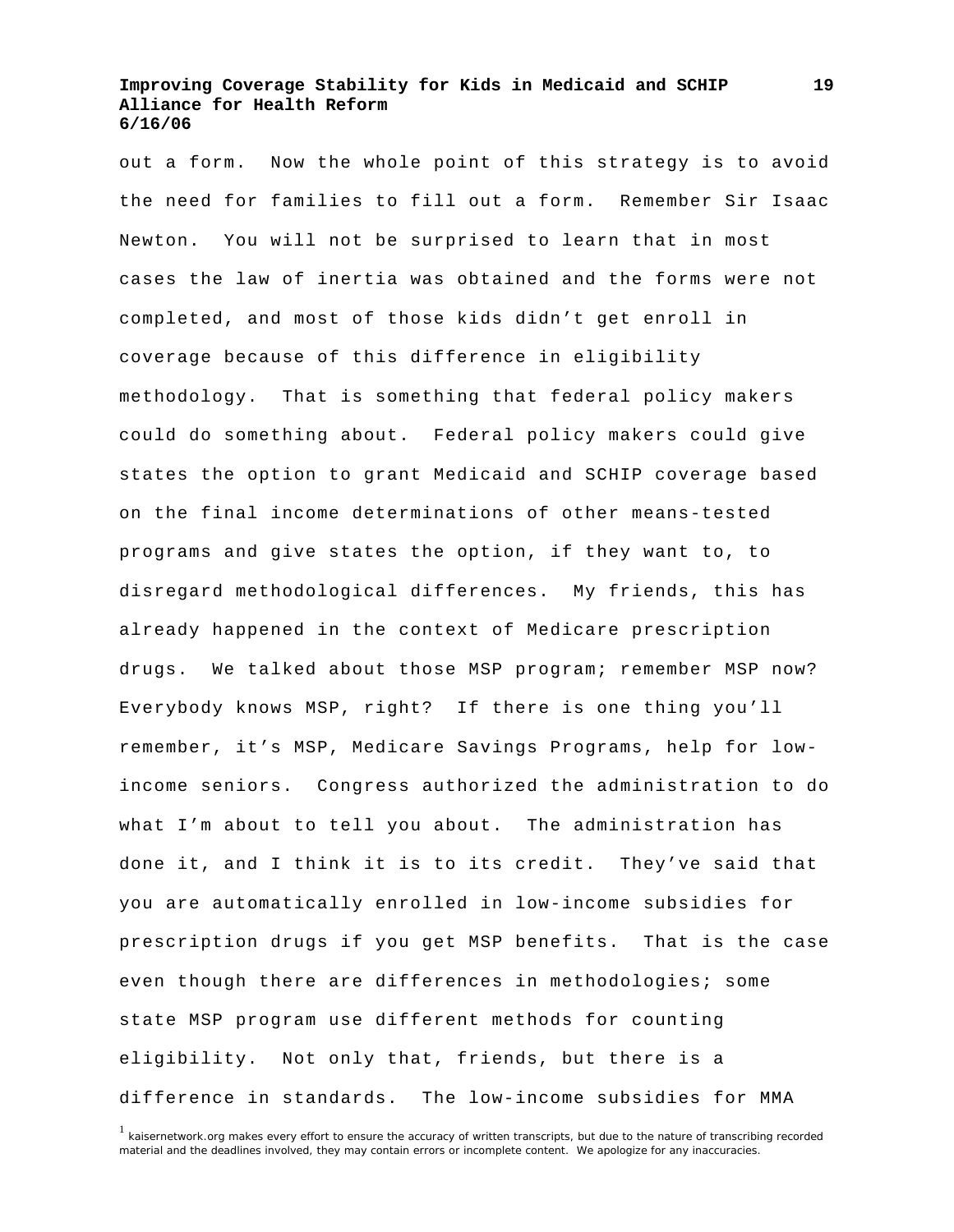are not available if you have assets over \$10,000 per person, but five states disregard assets entirely in granting MSP eligibility. But federal policy makers, in what I think is their wisdom, have said, "You know what? Sure, there may be a couple of people here and there who are going to be treated differently, but 95-percent of the people affected by this policy are seniors who fully qualify, and we're going to make sure they get enrolled." Now that has been done for seniors and a question would be if there is any reason why that should be done for seniors, but not for low-income children who qualify for Medicaid and SCHIP, but are not enrolled?

 You'll notice here that there are a couple of bills that have already been introduced this session of Congress in both houses, with Republican and Democratic co-sponsorship, that would do exactly what I mentioned, that would give states the discretion to disregard methodological difference in granting eligibility based on the findings of other programs. This gives me reason to hope that once again, as it did in 1997, the Congress and the administration can come together in a bipartisan basis and take a huge step forward for America's uninsured children. Thank you.

**ED HOWARD:** Thank you. I like the animation. Our final formal presentation is from Matt Salo of the National Governor's Association, where he directs the Health and Human Services Committee. His understanding of Medicaid is

<sup>&</sup>lt;sup>1</sup> kaisernetwork.org makes every effort to ensure the accuracy of written transcripts, but due to the nature of transcribing recorded material and the deadlines involved, they may contain errors or incomplete content. We apologize for any inaccuracies.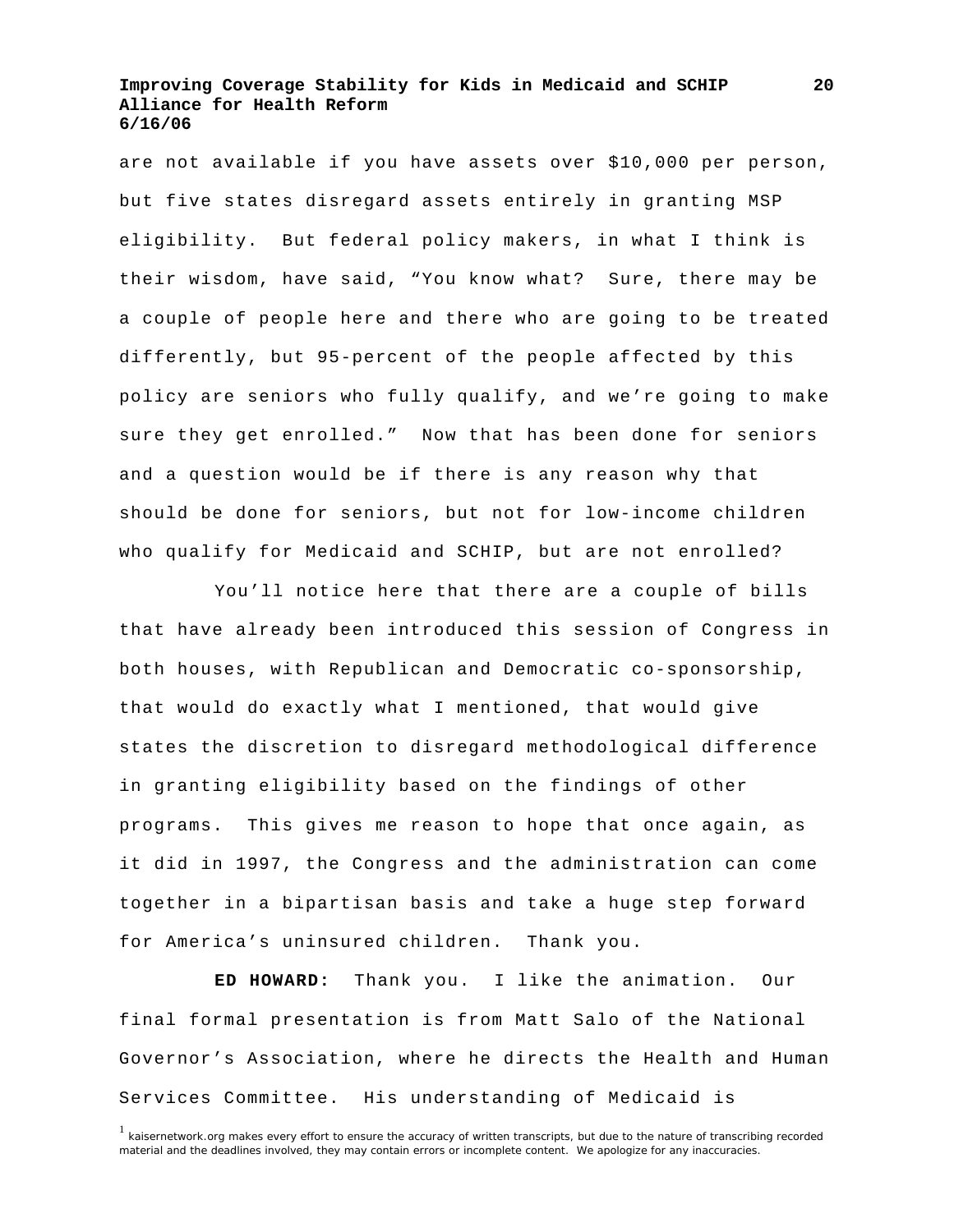prodigious and we've been lucky enough to have had him on a number of Alliance programs over the years. By the way, I commend to you his written biographical sketch in the materials; above all the others you will see in there, even among all these distinguished analysts, Matt's biographical sketch is the one that you want to read, but not right now. Matt, thanks for coming.

**MATT SALO:** Thank you, Ed. I certainly appreciate the opportunity to be here. You've heard from a couple of people who, as Ed said, are insightful authors and who've put together some very interesting an informative stuff. Unfortunately, I'm neither and author, nor particularly insightful; I'm apparently only here because Ed likes by bio. [Laughter] But for the time being, you're stuck with me, so I'm going to talk a little bit about the sort of general reaction to the concepts we've heard. I do want to start off by saying that, by and large, I'm very proud and governors are very proud of all the advances that we've made in terms of enrolling kids into coverage. If you look at the history even beyond the past 10 years of the experience with SCHIP, if you look back in previous years with Medicaid, the advances that we've made in terms of healthcare coverage for kids has been phenomenal. Unfortunately, the reason why the number of, 45 million, people who are uninsured, a number of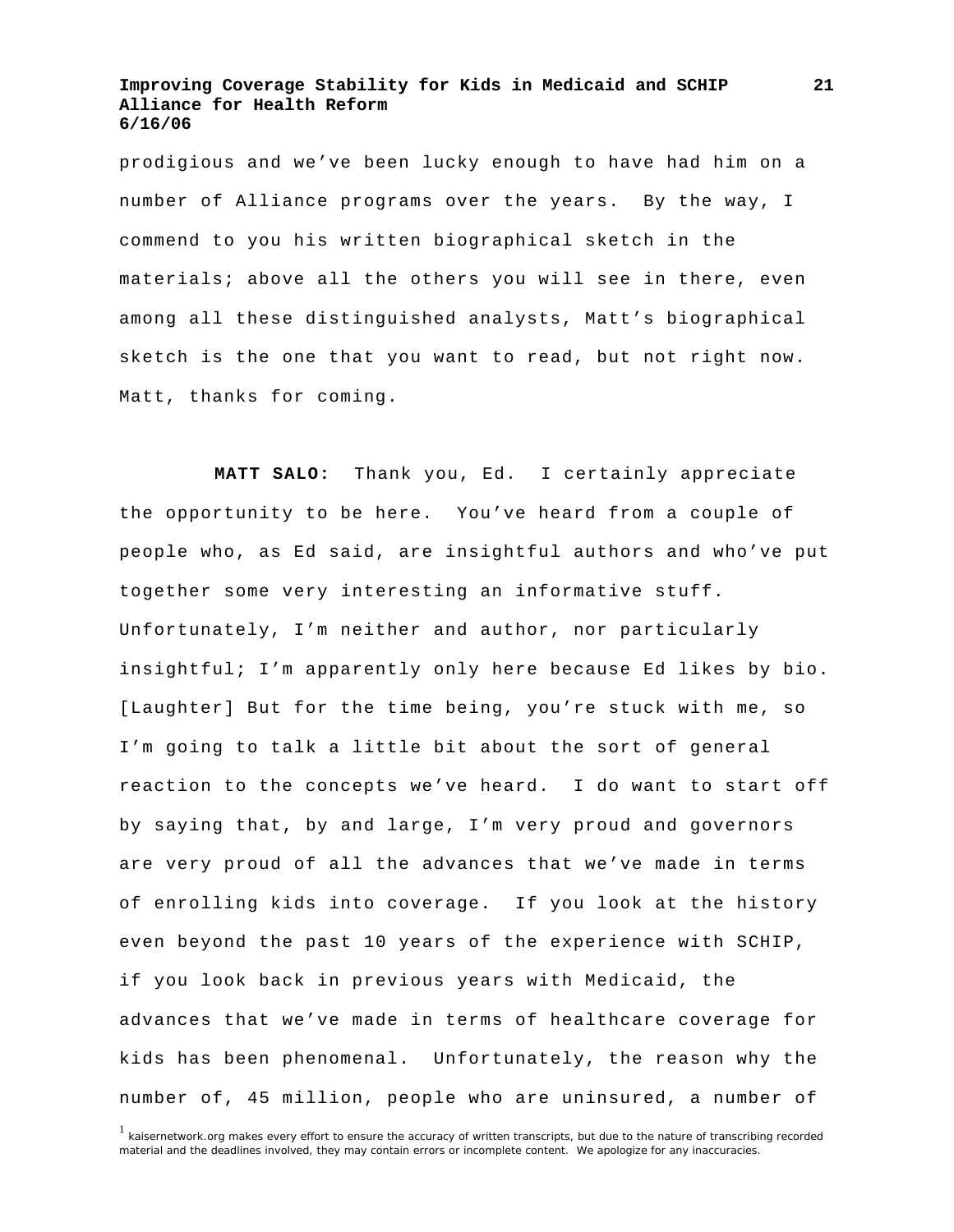which are kids, continues to be so large is that no matter how much progress states can make, whether through Medicaid or through SCHIP, the private sector or employer-based coverage is hemorrhaging some fast and eroding so quickly that it essentially eats up any progress that we've made. It gives me pause because, as Ed pointed out at the beginning, one of the things we want to talk about around coverage is what we need to do in terms of public and private coverage. I've noticed that this panel is focused solely on public coverage. While I think there is a lot that we can do and talk about in terms of public coverage, I do think it is a mistake not to think about what can be done from the private sector as well. That is a key component to this. Maybe we've decided that employer-based coverage or the cost of healthcare is too big of a problem for us to solve, and it may well be, but I hope that is not the case, and I think we need to devote as much effort to that as we do to public programs. Having said that, I think that clearly, as Stan mentioned, across party lines, coverage for kids is a critically important issue and everyone believes that kids should have healthcare coverage. However, that is not to say that everyone believes that all kids should have publically funded healthcare coverage. We can talk about where the dividing lines are, but that it a critical component. I think we certainly believe that to the extent possible, if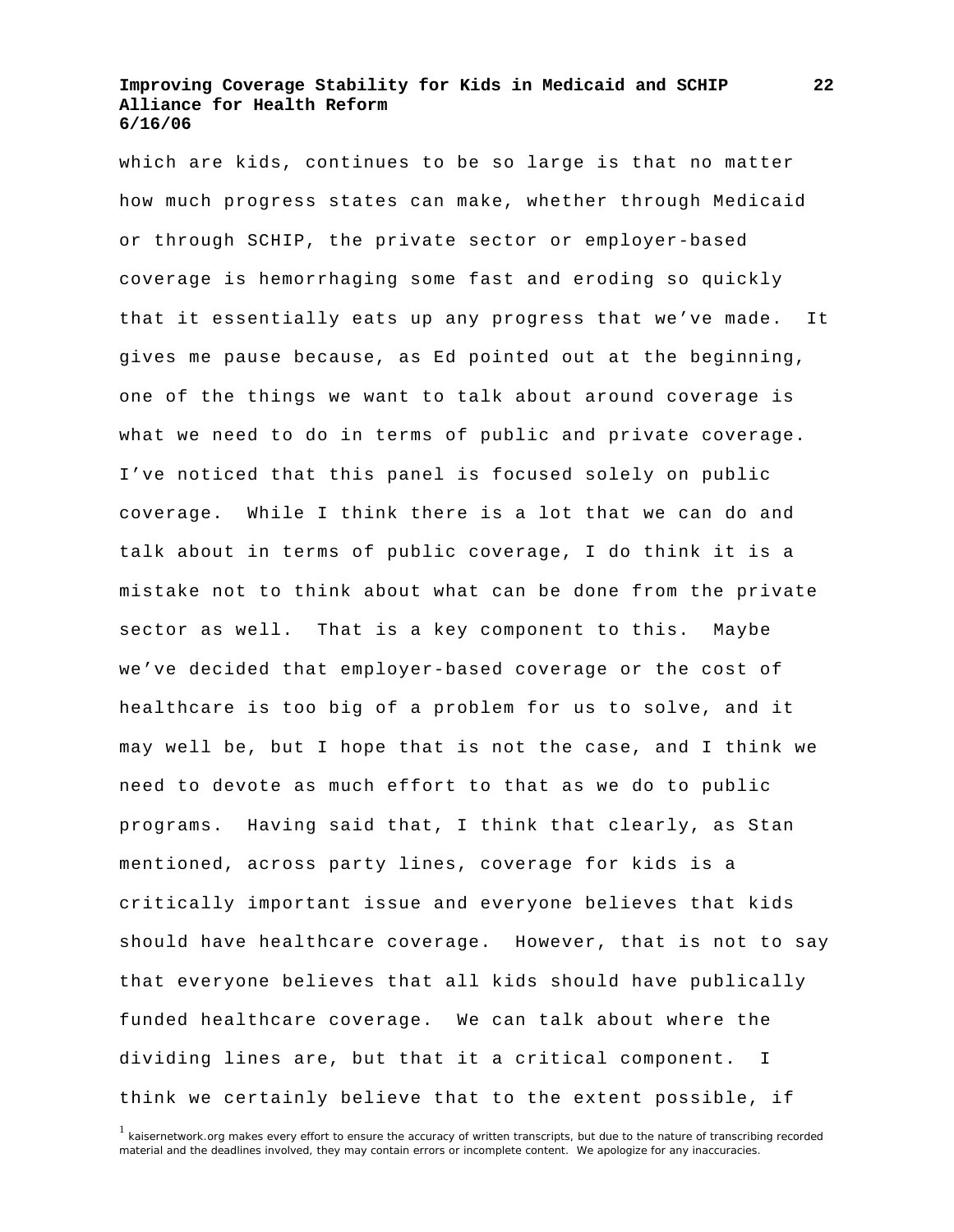private sector coverage is available and relevant, we need to look into that as well. But we also believe that churning, as Laura talked about, where people are coming off and on coverage or coming from one source of coverage to another and trying to figure out, "Okay, who are my providers here? What are my co-pays here? What are the processes there?" It is very confusing and we should find ways to minimize the churning, especially as it relates to kids with special needs, whether they're in the foster care system or kids with mental health issues or developmental or physical disabilities, the need to have those kids in coverage that remains constant and benefit rules that remain constant is absolutely key here.

 Having said that, let's sort of get now to a little bit of a reaction of what Stan and Laura have talked about. While it is, I think, important to look at renewal periods, documentation, and what kinds of forms you have to fill out, I do think it is important that we look at this as a balance between how easy we make it to get public coverage and how the programs were not set up, and I don't know that society necessarily believes that public coverage is a permanent entitlement, such that once you become eligible for a public program, you should then be eligible for that for the rest of your life. Circumstances do change, and I think we need to at least acknowledge that. Whether it is a 6-month period or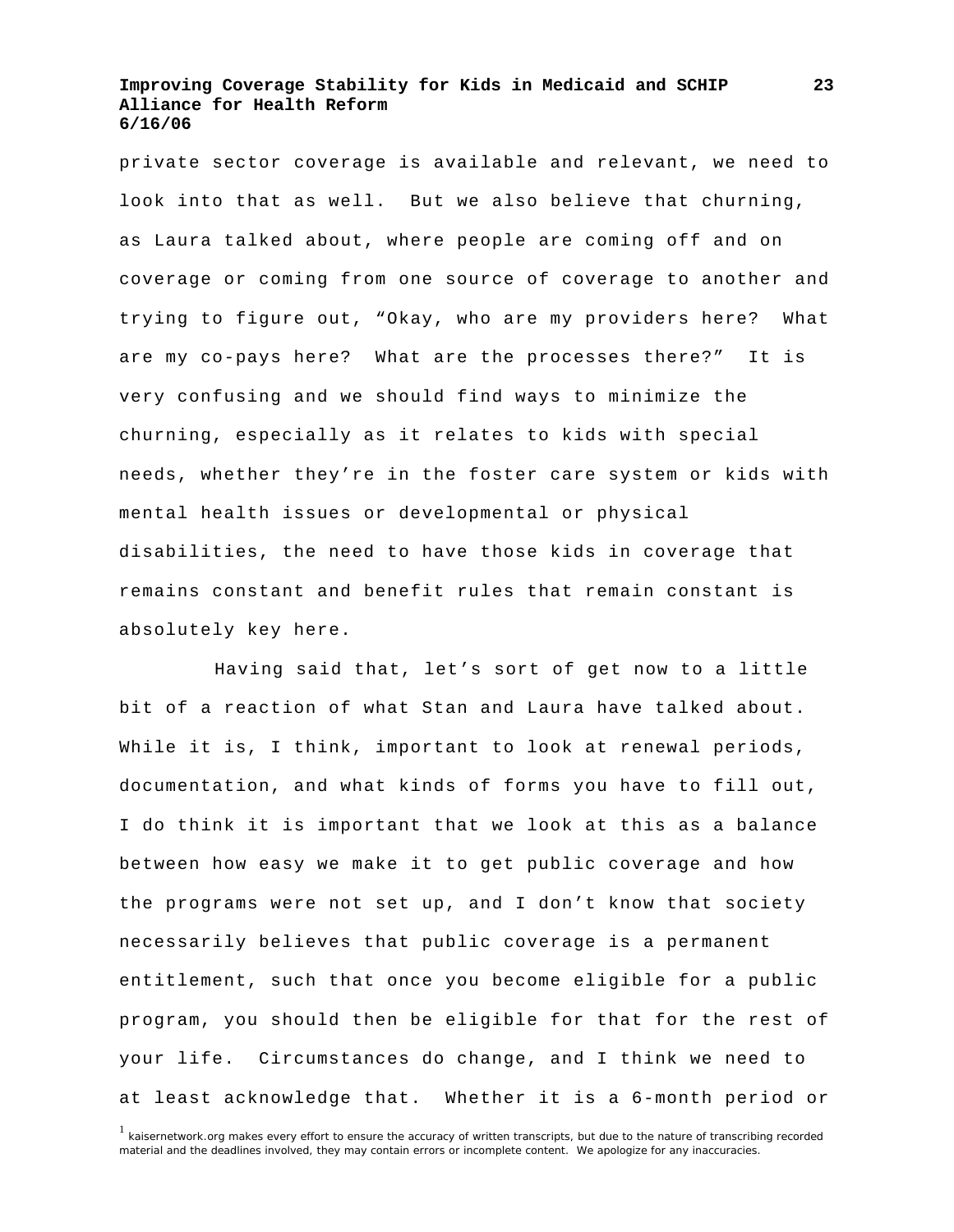a 12-month period, there needs to be some kind of an acknowledgment that there has to be some kind of a look at people whose circumstances do change, who do move up the income scale and who gain access to privately funded insurance. I think it is something that we need to keep in mind.

 Having said that, I do think that the studies that Laura has done with respect to the four states are very insightful and can serve as very important best practices for other states that are going thought these types of issues. I would also caution that sort of the concept of churning is not a de facto reason to sort of dismiss the idea of looking at premiums or other cost sharing, especially with respect to kids or families who are at higher incomes. Certainly some experiences have been that an imposition of a premium will lead to some coverage loss, but I think that as you're moving up the income scale and as you're looking at the benefits that are being provided versus the relative cost of a premium, relatively high on the income scale, for families, I think you do start to get into issues of how people need to weigh the balance of personal responsibility and familial responsibility and engagement into the healthcare process itself. I'm certainly not advocating large premiums for kids below the poverty level, which is not even allowable under federal law, but I am just saying that by definition, we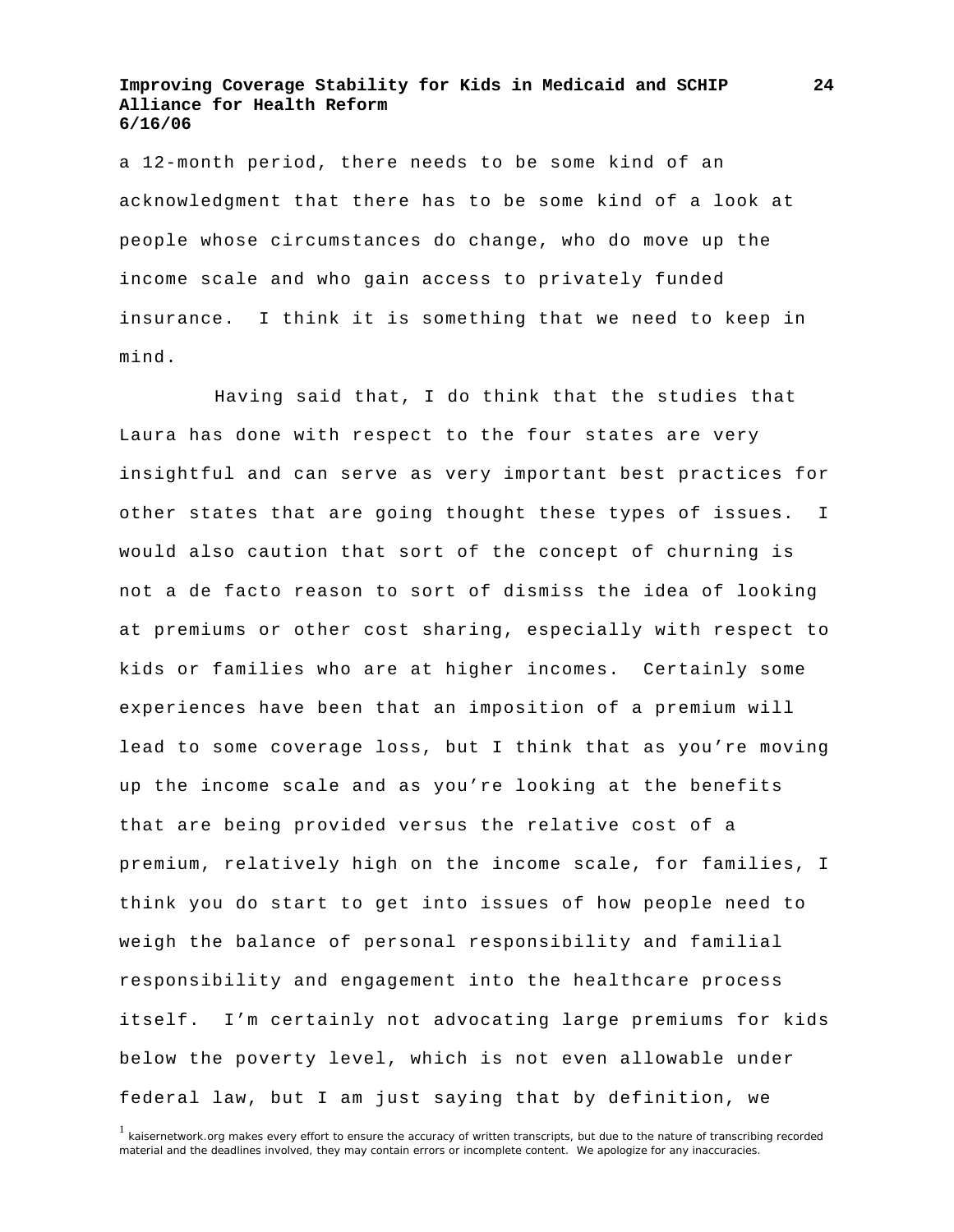shouldn't say that because of churning, premiums as a philosophy or a concept are therefore bad. I just wanted to make that point.

 Again, I think to Stan's point about auto-enrollment and trying to find the kids who are eligible, but who are not enrolled, whether it's through linking with federal program, he very astutely pointed out some of the technical problems that exist with federal law on that. I think it is important to look at that. I would just caution that, from the state perspective, while there is a very strong interest in getting kids coverage and making sure that our populations are healthy, if we look at going down the road of policies that suddenly mandate enrollment of millions more kids into a publically funded programs, that is not without a budgetary impact. The budgetary impact of that, I think, shouldn't be taken lightly because, as you guys know, the issues and financial pressures that states are facing with respect to Medicaid, or state revenues in general, are very serious. Any time there is a massive influx or a massive enrollment growth or anything that drives Medicaid funding forward, it does force other types of decisions that have to be made at the state level. If you have a sort of zero sum Medicaid budget and cost pressures drive part of that up, generally you're required to tamp them down somewhere else. That can mean dropping coverage for other optional populations, that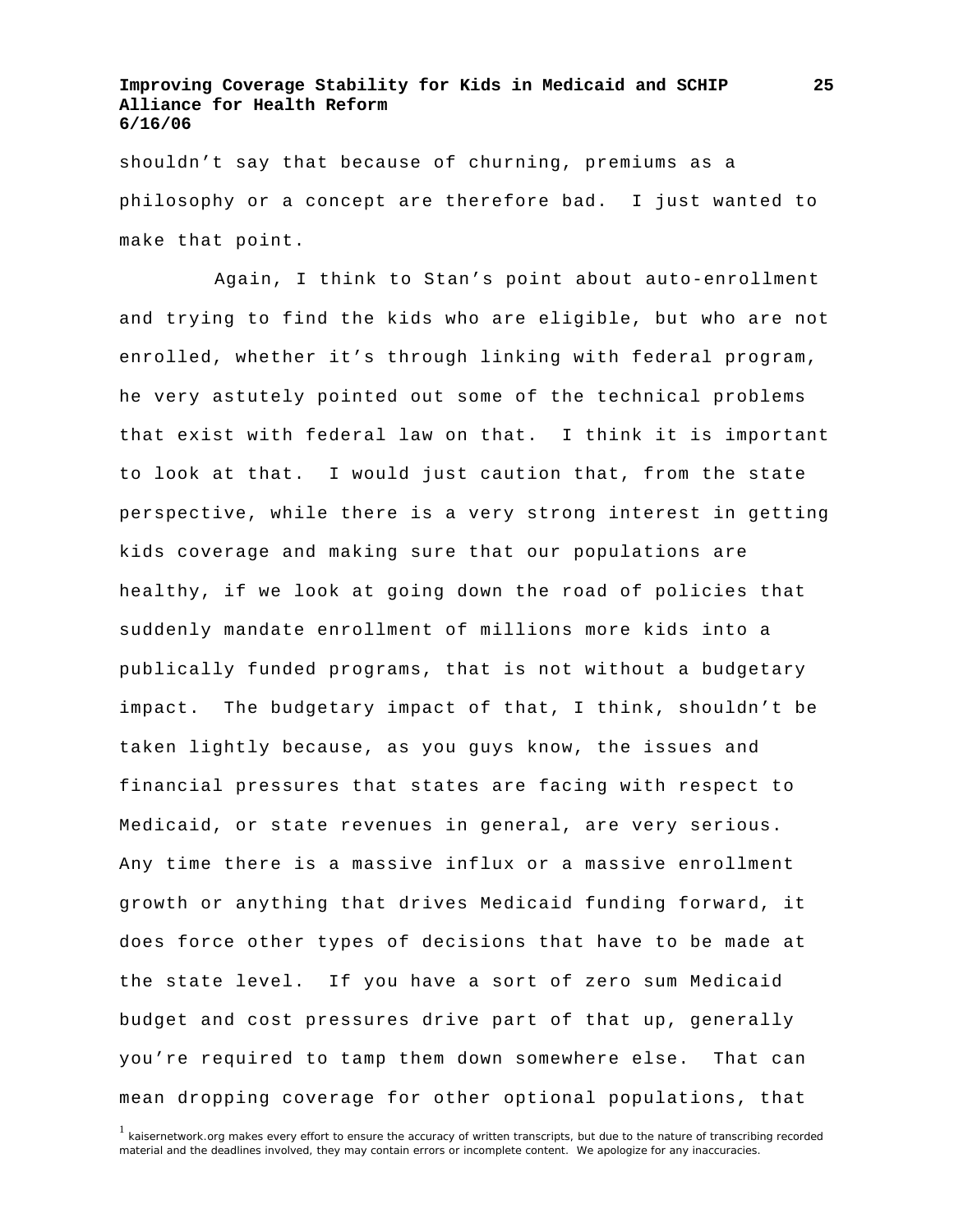can mean dropping of benefits, or that can mean reducing provider payments. Or, on the other hand, if Medicaid costs go up, costs in other parts of the budget, such as in education, have to come down. I would just say keep that in mind when we talk about this. This is my concern, obviously from un-funded mandate perspective.

 My last couple of thoughts are why is all this important? This is all important because of a couple big things that are happening now or that are going to start happening in the very near future. We're starting to see states step forward with attempts to try to create universal coverage plans. There has been a lot of talk about Massachusetts with that. There is a lot of new activity coming out of Vermont. I think there are a lot of other states that are interested in this. I think this is very relevant to those debates. One of the things that I personally think is very exciting about the Massachusetts plan, in the sense of lessons that can be learned in other parts of health reform, is that what they're trying to do is make healthcare coverage, whether you're getting it through Medicaid, SCHIP, an employer or the individual market as seamless as possible. They have this sort of intermediate called the Connector. It doesn't really necessarily matter where the funding is coming from, the access to your plan, your doctors, formularies and all that stuff is going to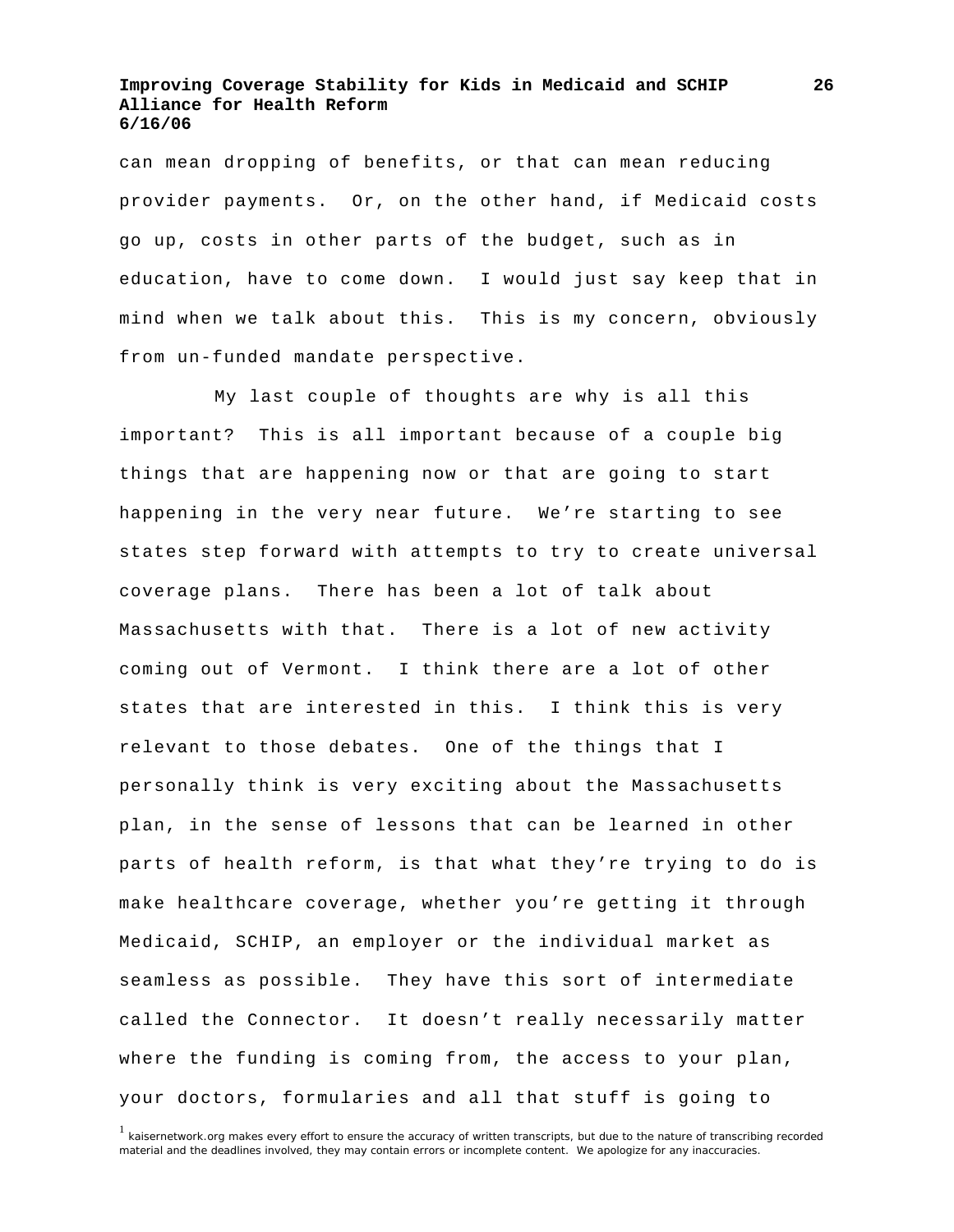remain fairly consistent. I think, ideally, that should reduce the problem of churning, although we are fairly early on in this process, so it is hard to say for sure.

 The other big issue is going to be with SCHIP. As mentioned, SCHIP has been around about 10 years. It has been a fabulously successful program, in terms of getting kids healthcare coverage. The SCHIP program expires next year and Congress will need to reauthorize it. I know there is a lot of interest in the Senate Finance Committee and in the House Energy and Commerce Committee in looking at these issues now. I do think that it will have to get reauthorized next year. Something is going to have to happen even before then, because currently there are 18 states that are going to be facing about \$800 million in shortfalls next year. That is going to have to be addressed. All of that is going to be in the context of reauthorization for the next 10 years. Congress put in \$40 billion for the first 10 years; how much are they going to put in for the next 10? We don't know. Will there be enough? Will there have to be a sort of reprioritization of who within the SCHIP program is getting coverage? Are kids at 350-percent of the federal poverty level going to be prioritized, or is it going to be just kids below 200-percent? What about parents? There are going to be some very interesting conversations going on over the next year. I think a lot of these conversations about churning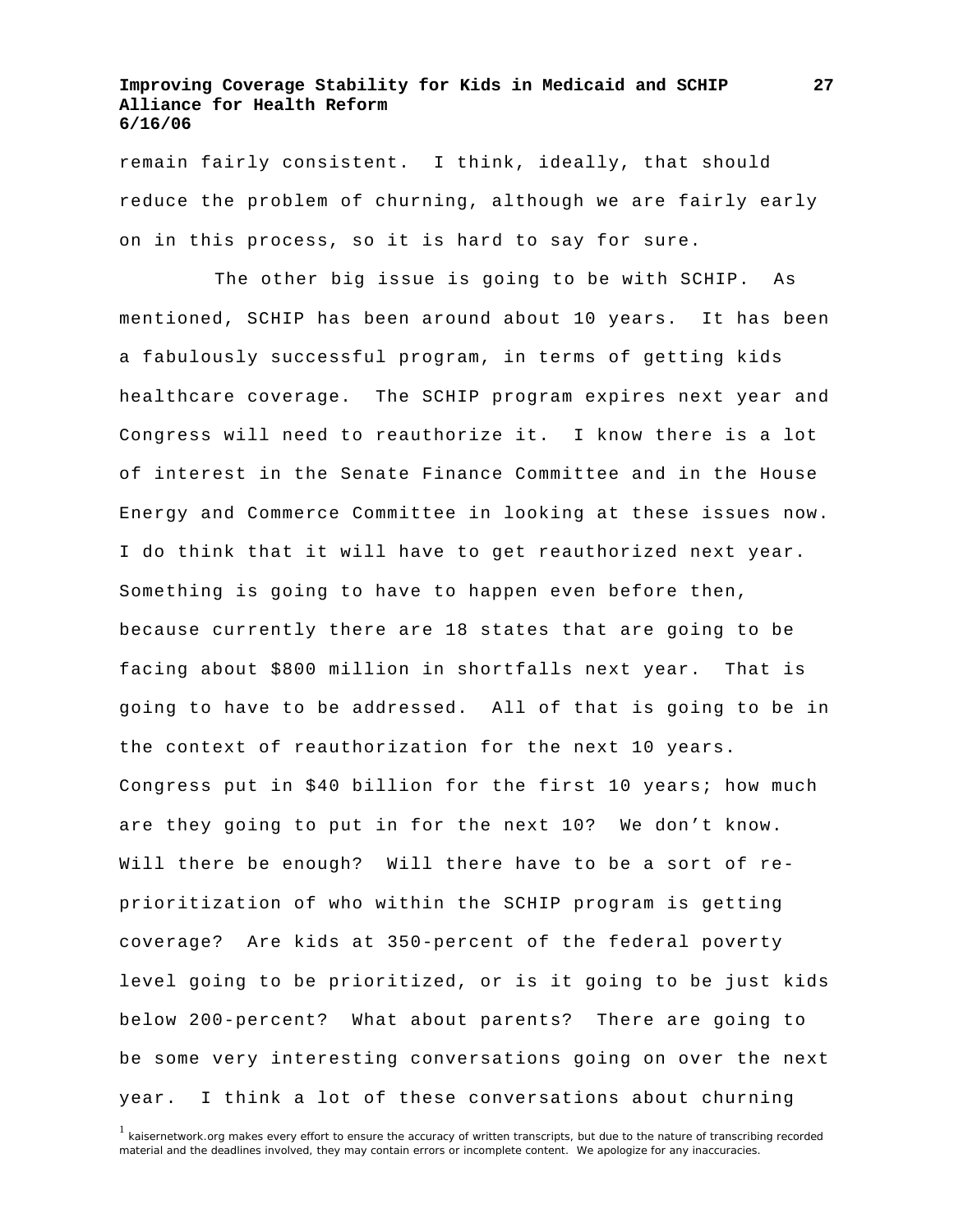and what happens with kids who are coming on and off of SCHIP or Medicaid are going to be very, very relevant to that debate. I would say we should pay attention, and this stuff is going to be fun. With that, thank you.

**ED HOWARD:** Thanks very much, Matt. Now you will have a chance to ask question and make comments. There are three microphones set up for your use. If you have the green card in your packet, you can apply ink to it and hold it up and someone will magically snatch it from your hand and bring it forward. Let me read one of the questions that I have in my hand in advance. Laura Summer, the question here says that you talked about administrative savings; the question is whether it is true or not that despite those administrative savings, more enrollment is going to cost more than less enrollment?

**LAURA SUMMER:** Well, administrative savings are easy. We do have evidence that when eligibility workers spend less time and less energy on the administrative process, savings do occur. There is no question that if you're covering more people, there are going to be more costs associated with that. One of the interesting things that we heard about from health plans and providers, though, that I think is relevant to this discussion when we talk about how money should be spent and whether there are savings or not is this idea of inappropriate care or people not having access to care. We

<sup>&</sup>lt;sup>1</sup> kaisernetwork.org makes every effort to ensure the accuracy of written transcripts, but due to the nature of transcribing recorded material and the deadlines involved, they may contain errors or incomplete content. We apologize for any inaccuracies.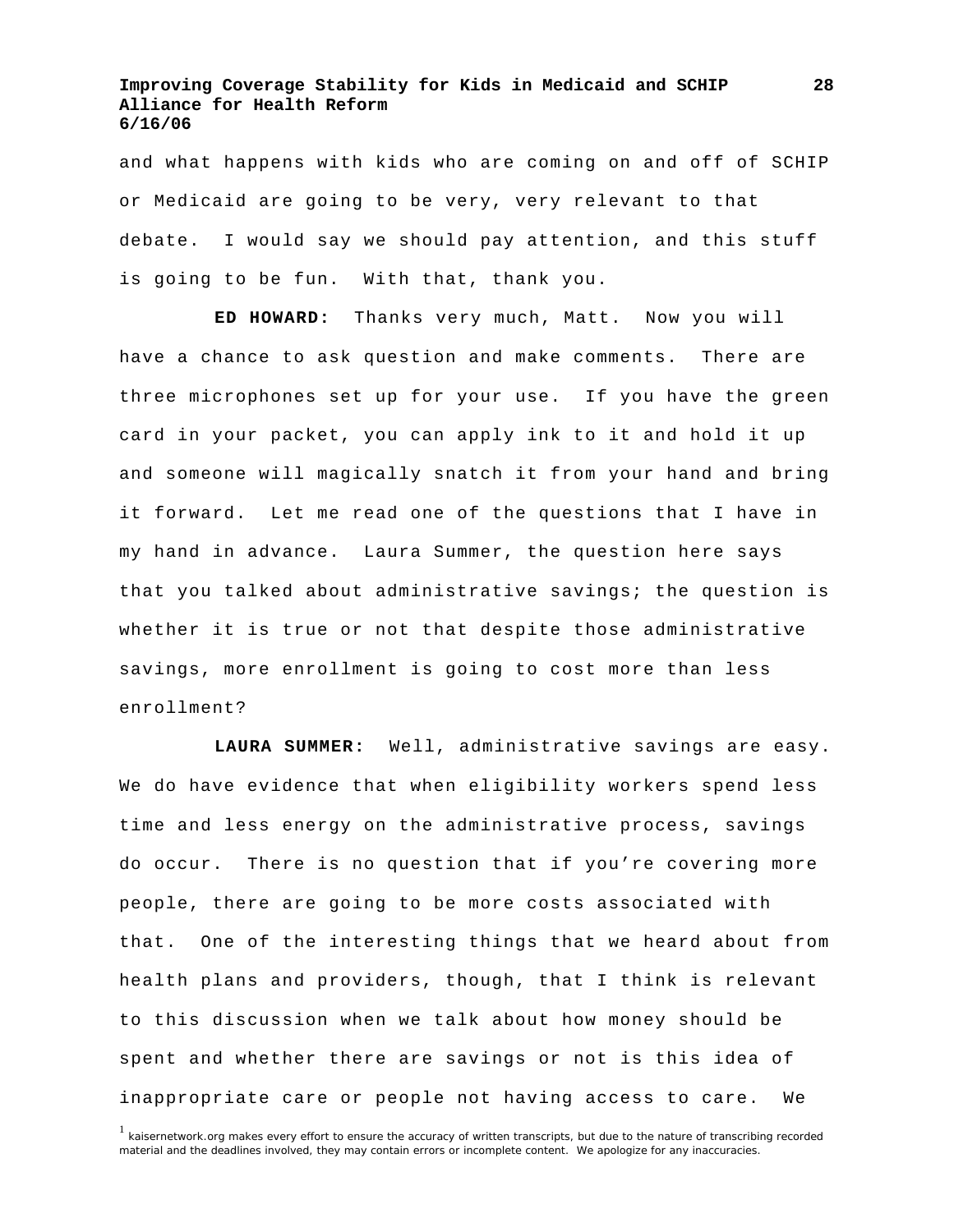have data from Washington State that shows that during that period of time when so many families were experiencing gaps in coverage, there was higher emergency room use. So that is something that needs to be taken into consideration. We also heard about plans that were implementing disease management programs. These are programs designed not only to improve the health of individuals, but also to result in savings over time when they don't need hospitalizations. If a family is in and out of coverage, they can't participate in a disease management program to the extent that they could if they had continuous coverage.

**ED HOWARD:** Let me just introduce Cindy Mann, who is joining us for the question and answer session. She is the Georgetown colleague of Laura Summer, and she is the coauthor of the churning paper and with it, one of the country's top experts on children's health. In fact, she ran the SCHIP and Medicaid programs for kids for a couple of years in the Clinton Administration. So Cindy, we're happy to have you with us.

**CINDY MANN:** I'm happy to be here. I would agree with everything that Laura said and underscore it. There are other examples in our report about why it is penny-wise and pound-foolish to not provide stable coverage to kids. But I just want to step back and, in part, reflect on a couple of the different comments. What we're talking about here, both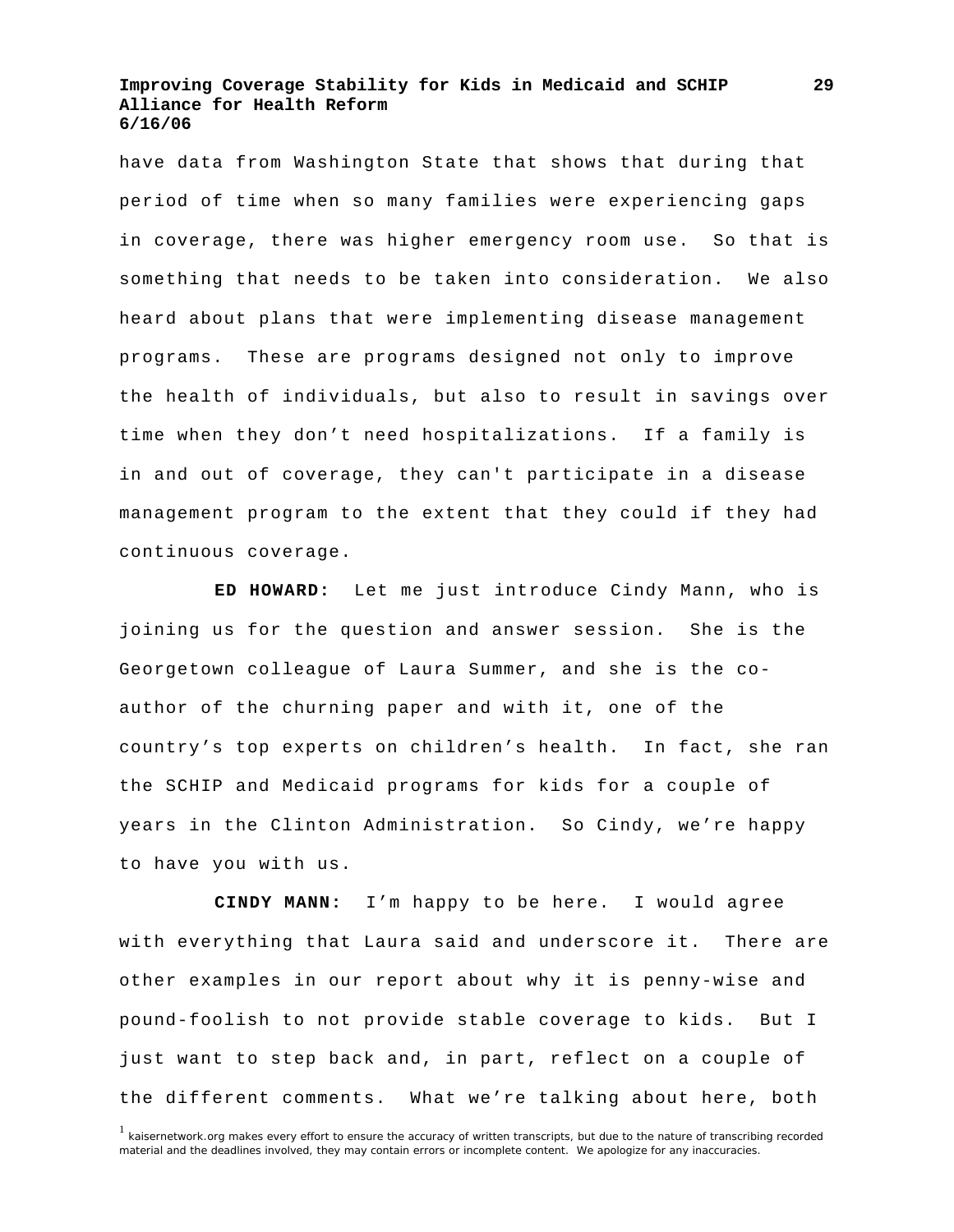in terms of Stan's proposals and the findings that we made in our churning report, is kids who are eligible for public coverage. We'd also like to talk about the commitment that we all made, the country as a whole, local communities and states for the past 10 years towards the goal of covering kids and the commitment that, as Matt talked about, more governors and state legislators are thinking about even strengthening as we go forward. So it seems that if we have a commitment in terms of covering kids, where we are right now is thinking about how to get to that finish line. We have made enormous progress. We have about one-third less uninsured, low-income children today than we had in 1997, thanks largely to Medicaid and also the SCHIP program. The lion's share of the new enrollment was in Medicaid. We can get to the finish line. Part of the goal is to cover eligible, but un-enrolled kids. So is it ever proper, or in what circumstances is it proper, to think about not taking every step possible, obviously that is reasonable, to ensure that kids who states have already determined ought to be enrolled actually get into the program? I just want to put the cost implications into the broader context of where we're trying to go as a nation.

**ED HOWARD:** Stan?

**STAN DORN:** Yeah, just one other comment along those lines. In terms of auto-enrollment, the problem is not that

<sup>&</sup>lt;sup>1</sup> kaisernetwork.org makes every effort to ensure the accuracy of written transcripts, but due to the nature of transcribing recorded material and the deadlines involved, they may contain errors or incomplete content. We apologize for any inaccuracies.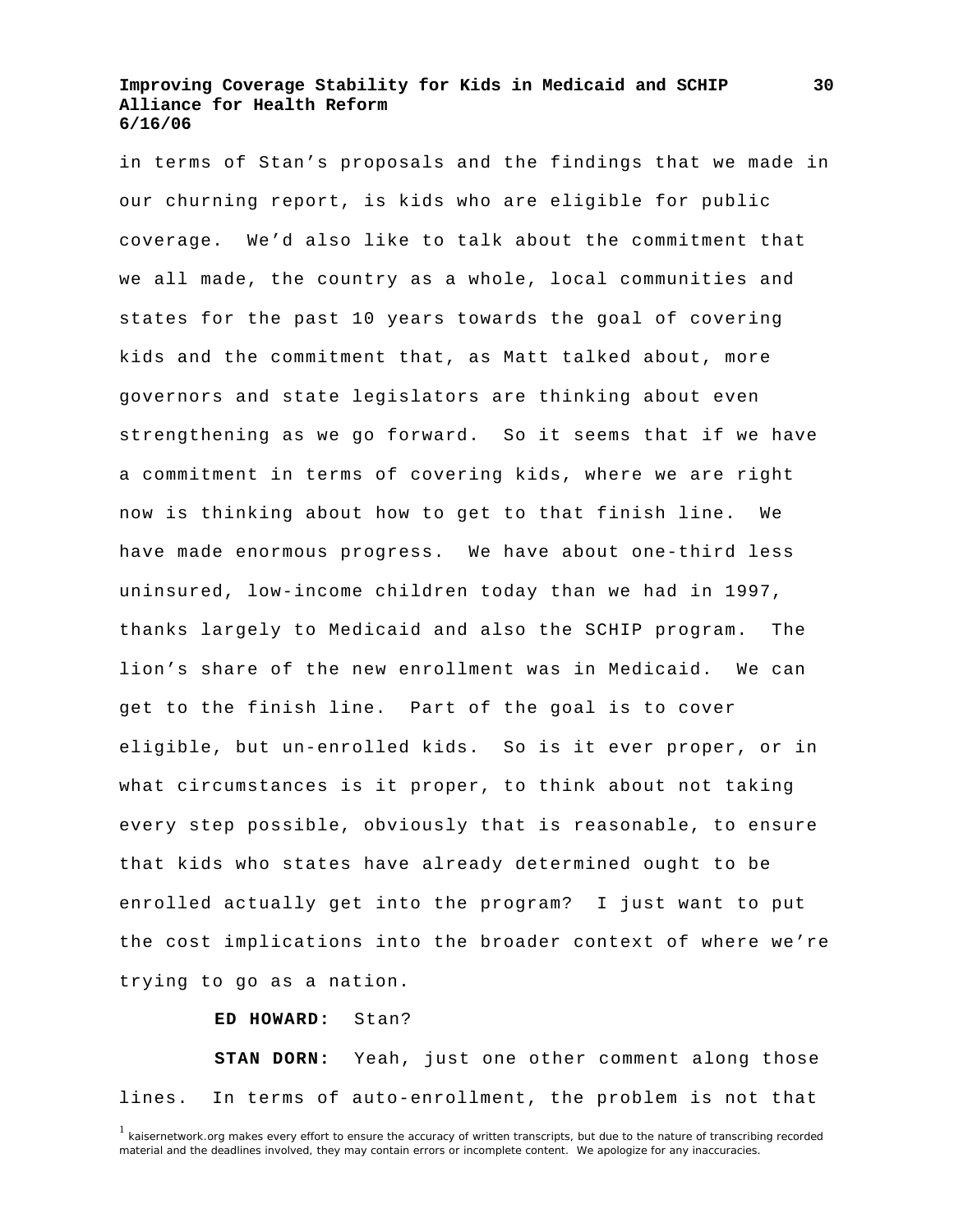states have these options and some are taking advantage and some aren't; the problem is when states try to do this, they're hamstrung. Federal law makes in difficult, and in some cases impossible, to do it. The absence of IT resources means it can't be done in an efficient way. I don't think anybody is talking about un-funded mandates. Rather the question is should federal policy makers give states the flexibility to be effective in doing what some of them have tried to do, but have not been able to do? That is a much easier question to answer, it seems to me, and that's why we see broad bipartisan co-sponsorship of proposals to give states these new options to, as Cindy says, really take in to the next level and fulfill the promises that we collectively made a decade ago.

**ED HOWARD:** Yes? And would you identify yourself?

**OLGA PIERCE:** Sure, I'm Olga Pierce with United Press International. At the MSP discussion, there was some talk of states almost having a disincentive to try to enroll more individuals because it just cost them more money. I'm wondering if that is a phenomenon that we see here as well; are states really trying as hard as they can to reach the last fraction of kids, or are they sort of letting things rest because of budgetary concerns?

**ED HOWARD:** Who would like to take a crack at that?

**31**

<sup>&</sup>lt;sup>1</sup> kaisernetwork.org makes every effort to ensure the accuracy of written transcripts, but due to the nature of transcribing recorded material and the deadlines involved, they may contain errors or incomplete content. We apologize for any inaccuracies.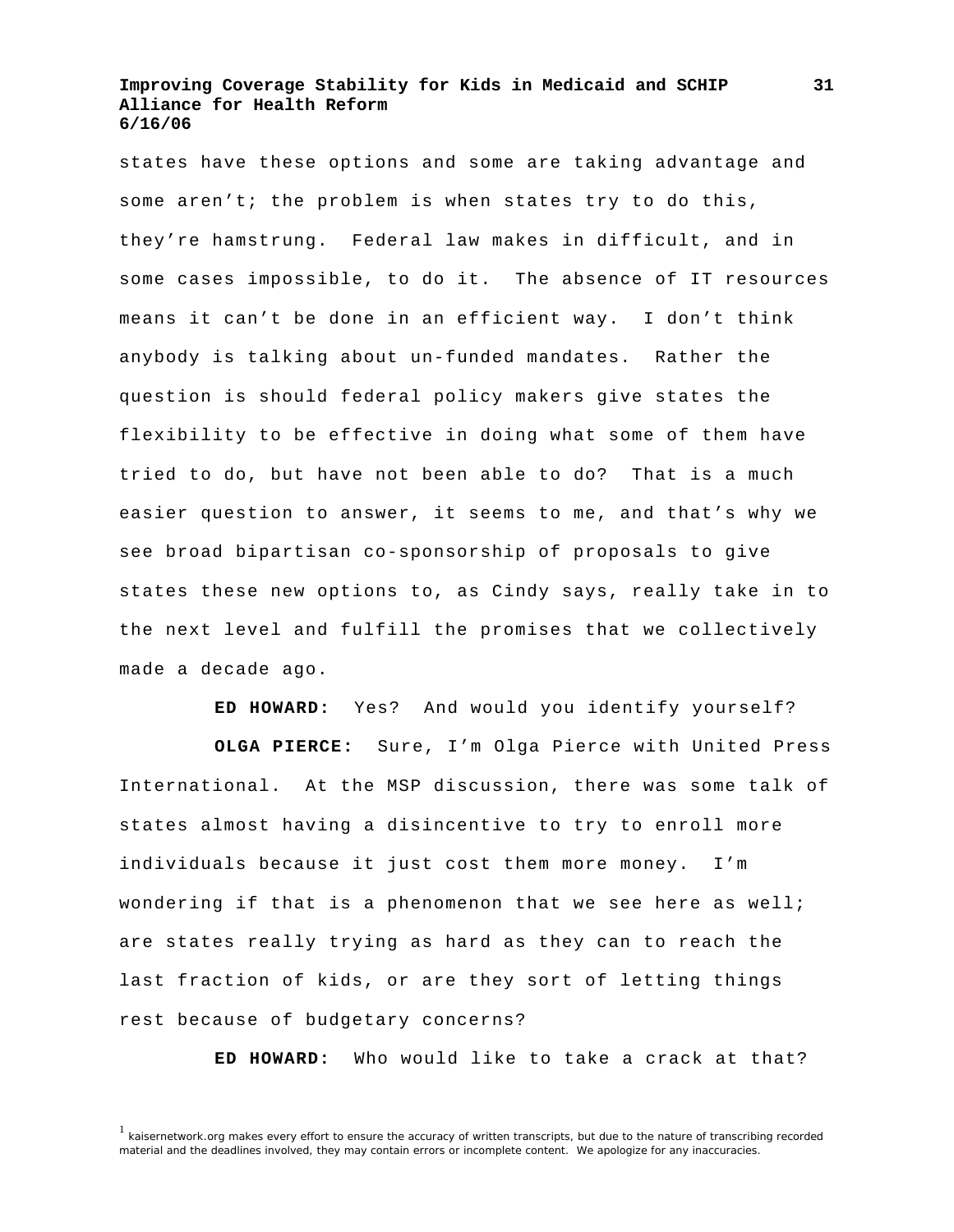**MATT SALO:** I can get that. I guess I'll reflect first on your comment around the MSP programs. You're absolutely right in terms of the disincentives there. I think we've long felt that those particular programs are about as poorly structured government programs as you could find, in which you have determined that low-income seniors who are enrolled in Medicare are too poor to afford premiums, copays, et cetera; the federal government has determined that. The answer is not the waive them; the answer is to make them sign up for Medicaid and make the states pay for it. That just makes no sense whatsoever. So yeah, that's just really bad policy and something needs to be done about that.

 On the other hand, there isn't an exact corollary in terms of kids' coverage, because it's not as if these kids who are eligible for Medicaid are going to be able to get into another program easily. There is always a financial impact on things that you do, and I think it is important keep in mind that states have to balance their budgets every single year. The federal government does not have to do that. When you have to do that, you have to prospectively account for all decisions that you make going forward, but then also at the end of the year, if things have happened that have increased expenditures more than you expected or decreased revenues more than you expected, there has to be a reconciliation. You have to figure out what you're going to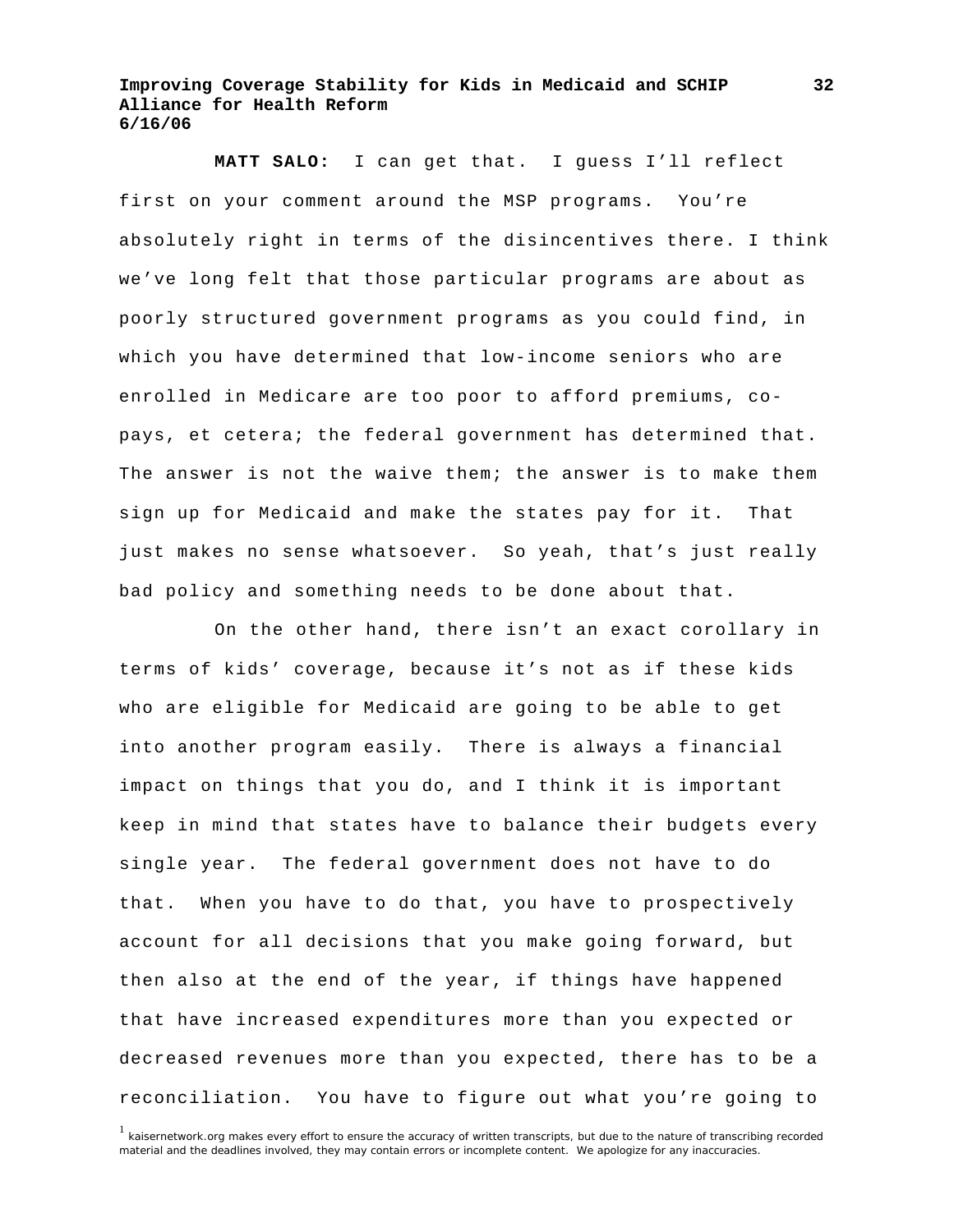cut in order to make all of this work. It's out there, but I certainly don't think that's stopping people from trying to get kids enrolled, because there really isn't very many other places for them to go.

#### **ED HOWARD:** Cindy?

**CINDY MANN:** Well, I think we've seen in the past five years when every state was under extreme budget pressures a rollback of the simplification efforts that they took. In some states, just a stopping of moving forward, and a few states kept going. I think Laura's chart from Washington State really shows exactly that story. That is a state that had been ahead of the curve in terms of really trying to enroll eligible kids and expand coverage and for budget reasons it wasn't rejoicing to do this; it made a decision to make it more difficult for eligible kids to stay on the program. Then with a different governor and in a different fiscal situation, it reversed those actions and you saw the enrollment levels go back up again. So I think what we really need to think about, if we're honest about the goal of covering kids, if whether we ought to let these barriers creep in periodically as impediments for kids to get their eligible coverage. If we think that's not the right policy, than I think we should address frontally some of the issues that Matt raised, which are how do we finance this; how do we make sure that there is stable financing for the programs;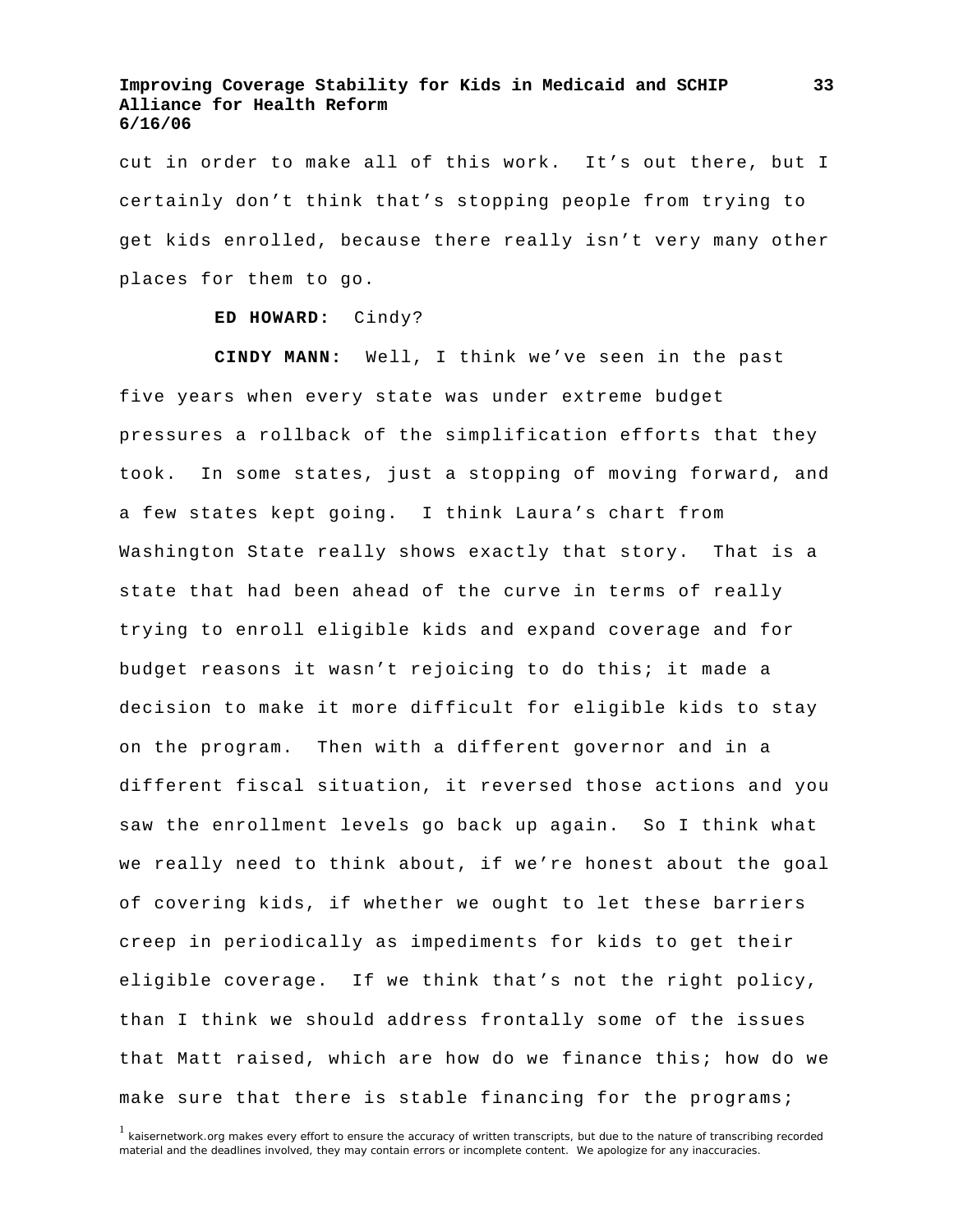and that the answer to budget stresses isn't, "Let's create barriers so that children don't get the coverage to which they're eligible."

**MATT SALO:** At some point, if you want, you can look at slides eight and nine in my presentation, which give you some detail about what has happened in states. I think it is remarkable that during the economic slow-down, despite the great reduction in state revenue that happened, though thank God it's turned around now, and increases in cost, there was very little retrenchment in children's health coverage. Kids are cheap. They may be half the Medicaid program, but they're a teeny percentage of the cost. For example, from 2002 to 2005, the number states covering kids up to 200 percent of the federal poverty level went up from 40 to 41. If you look at procedural simplifications, instead of 50 states waiving the assets test in 2002, 49 waived it in 2005. Instead of 30 states doing 12 months of continuous eligibility, 27 did continuous eligibility. So the long and the short of it is that I think kids generally do pretty well in the states. Even when they're having some trouble, Republicans and Democrats can typically come together. I think we've really seen substantial progress that remained in place, despite harsh times economically.

**ED HOWARD:** Question, I guess, for any of the panelists. What is the tradeoff for program integrity in

<sup>&</sup>lt;sup>1</sup> kaisernetwork.org makes every effort to ensure the accuracy of written transcripts, but due to the nature of transcribing recorded material and the deadlines involved, they may contain errors or incomplete content. We apologize for any inaccuracies.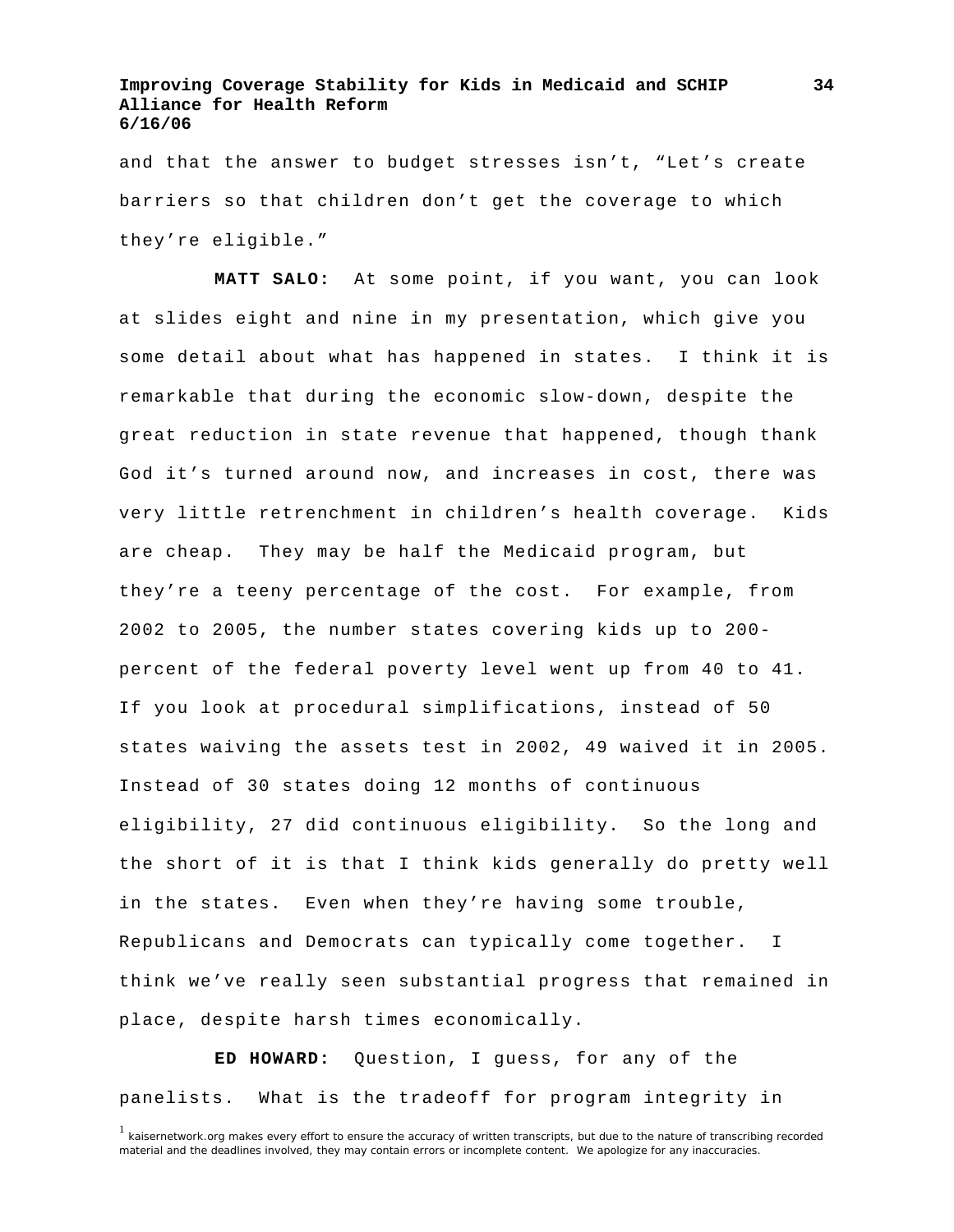some of the proposals being made today? How many ineligibles are okay to enroll as the price of signing up, how many eligibles? Go ahead, Laura.

**LAURA SUMMER:** That's a question that I welcome because I did hear a comment, though I can't remember who made it before, about signing up kids who aren't eligible. I don't think we're really talking so much about lack of integrity here; we're talking about a different process. When I talked about Louisiana, for example, they are checking information about all of the families; they're just checking it in a different way. They're taking it from records that the state already has. States are already obligated to make sure that the information that families provide to them, whether it's on a written form or some other way, is correct. They already are doing that kind of checking. I think our suggestions for changing processes are more suggestions for doing things more efficiently, rather than not checking.

**STAN DORN:** In terms of auto-enrollment, the school lunch program has a system of auto-enrollment called Direct Certification. If you're a kid who gets food stamps or cash assistance, you can be directly enrolled into a school lunch program without an application being filed. What schools have found is that not only does this increase the number of eligible kids who get services, it reduces the percentage of ineligible kids who get services. When you shift from an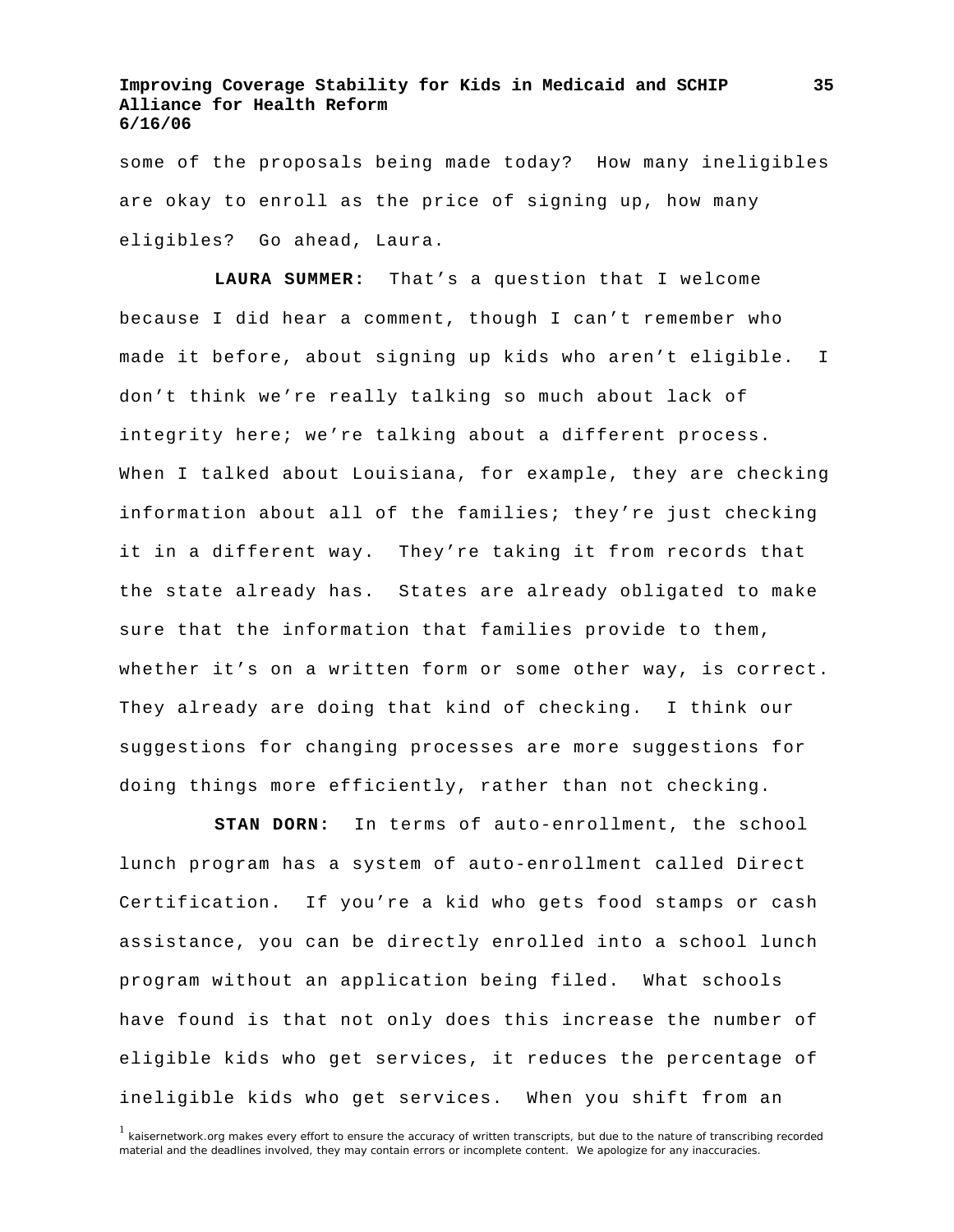applicant-driven enrollment system into a data-driven enrollment system, to a certain degree, you have the potential to overcome that tradeoff and have a system that at the same time increases the enrollment of the eligible and improves the percentage of right answers at the end of the eligibility process.

#### **ED HOWARD:** Yes, sir?

**BRUCE GREENSTEIN:** Bruce Greenstein. Matt, first of all, if you guys could pick up MSP reform that would be great if anybody understands it. My question is more for reaction. These proposals are to make things simpler and more effective. If you looked at healthcare outcomes, you'd never find anybody that would disagree that its better healthcare outcomes at the end. But I'm wondering if these proposals and the direction of these thoughts are entirely Pollyannaish. In the context of states looking at opportunities in the Deficit Reduction Act, focusing on personal responsibility, and creating more opportunities where, say, eligibility will be dropped based on certain behaviors or not fulfilling certain obligations; that's what states are interested in now. I'm wondering if you could just talk about that. It is certainly not all of the states, but some states have expressed their preferences in their realm.

**LAURA SUMMER:** Perhaps you're referring to the West Virginia plan, which would reduce children's benefits if the

**36**

<sup>&</sup>lt;sup>1</sup> kaisernetwork.org makes every effort to ensure the accuracy of written transcripts, but due to the nature of transcribing recorded material and the deadlines involved, they may contain errors or incomplete content. We apologize for any inaccuracies.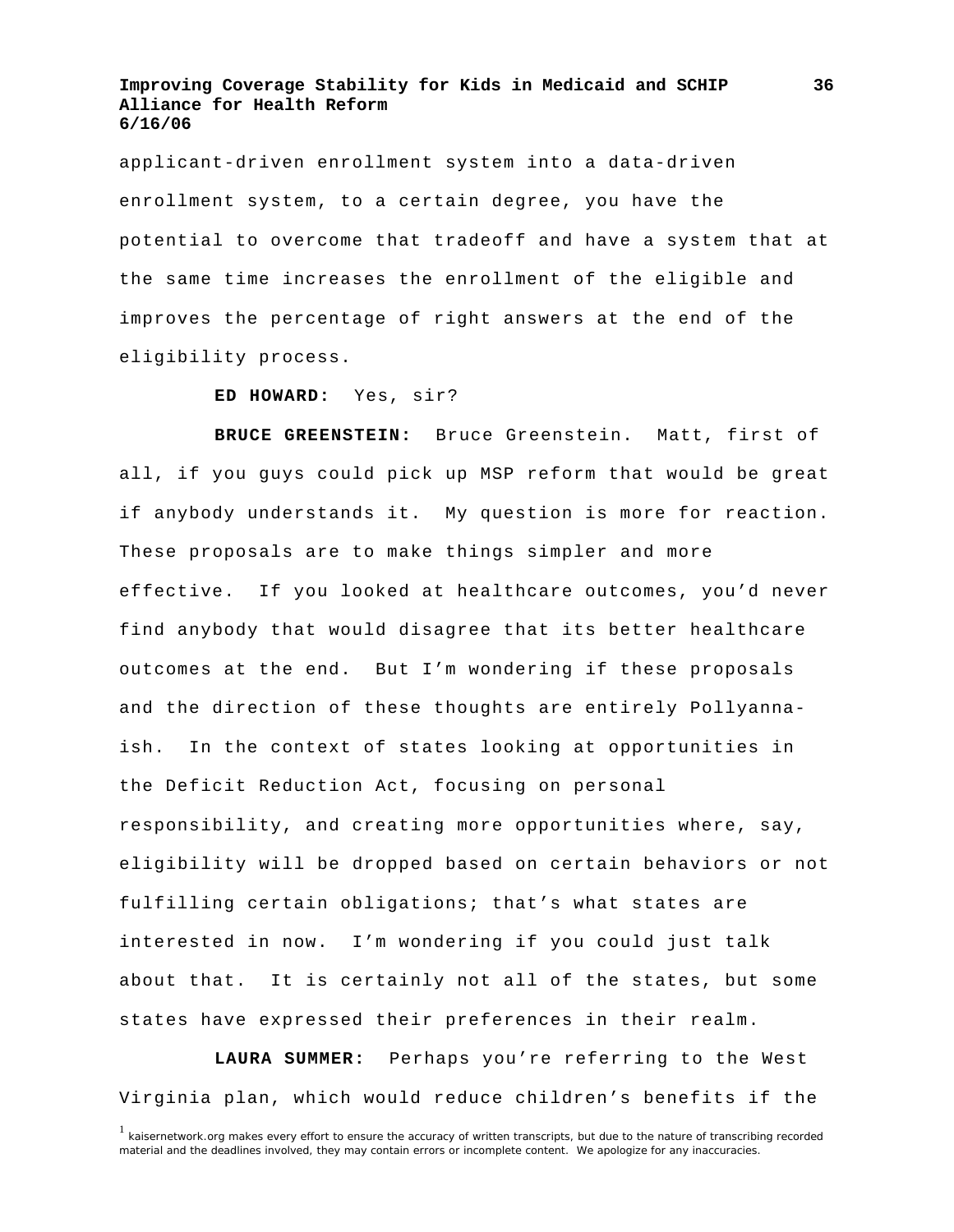child or the parent doesn't follow a certain membership agreement to engage in certain healthy behaviors. That's a new State Plan Amendment that has been approved under the recently enacted Deficit Reduction Act.

 I think I would go back to Stan's comment a few minutes ago, which is that we certainly are seeing states go in many different directions. But I think we are overwhelmingly seeing states either holding on or looking to improve children's coverage. They're doing it in different ways and have different approaches, so we tend to get more headlines on some of the more extreme or unusual approaches, and less headlines on Louisiana figuring out how to not bother people with asking for information that they already have. I think that really the story that is emerging in the states now and that has pretty much been there over the last 10 years is that they are solidly for trying to maintain and even strengthen children's coverage and sometimes need help getting there. But that is more often their goal than not.

**MATT SALO:** I would prefer the term innovative to extreme.

**LAURA SUMMER:** [Laughter] Extremely innovative. **ED HOWARD:** A friendly amendment. Yes, Margo? **MARGO EDMONDS:** Margo Edmonds [misspelled?] with the Lewin Group. I have a question about premiums and copayments. Ten years ago when we were launching SCHIP at

**37**

<sup>&</sup>lt;sup>1</sup> kaisernetwork.org makes every effort to ensure the accuracy of written transcripts, but due to the nature of transcribing recorded material and the deadlines involved, they may contain errors or incomplete content. We apologize for any inaccuracies.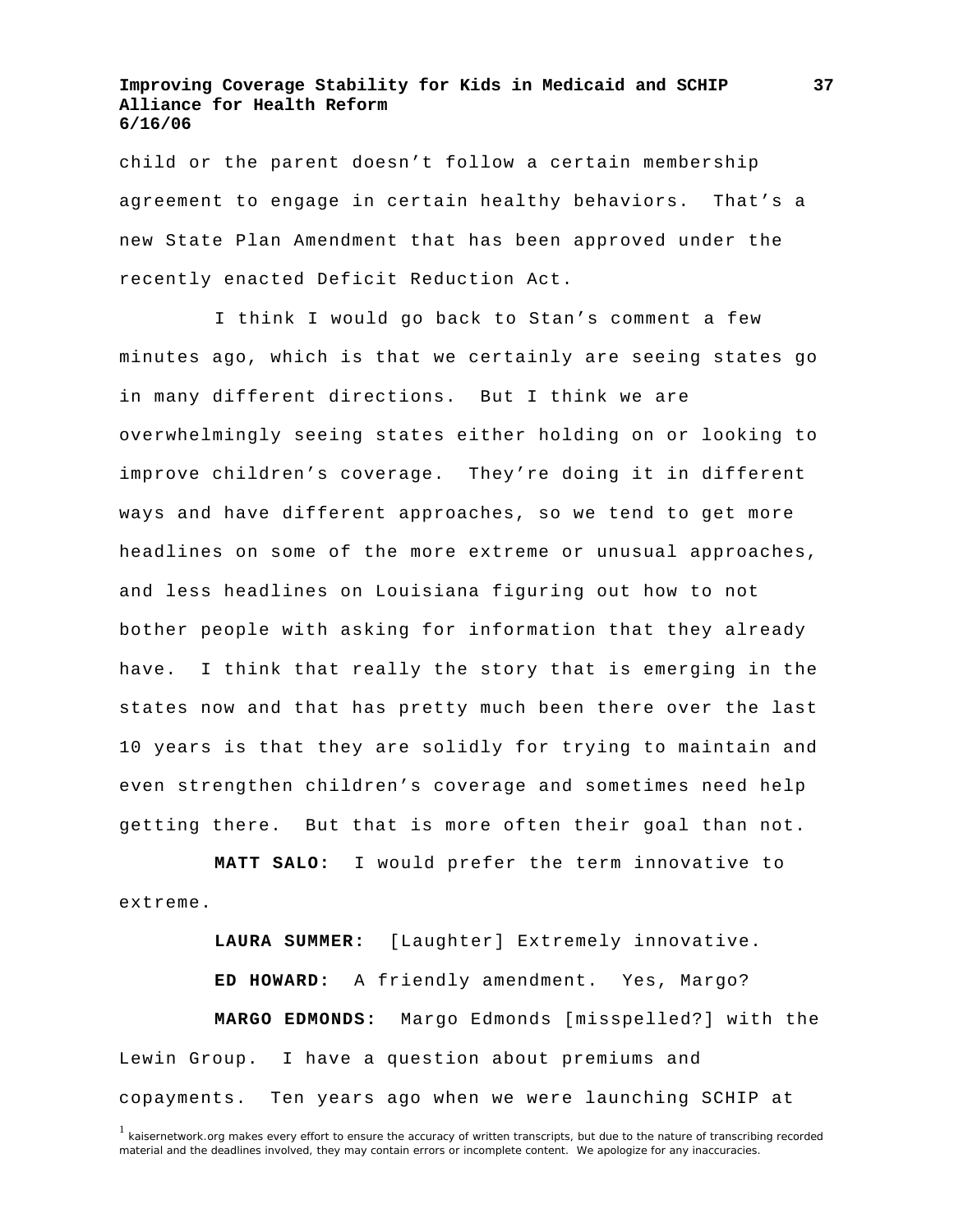the Children's [inaudible] Fund, we did some focus groups with parents of eligible, but not enrolled children. One of the things that we found that there were a significant minority of folks who really wanted to contribute; they wanted to make a copayment and do what everybody else did. They felt responsible for their children and wanted to be able to do that. There were very few states at that time who had any kind of sliding scale; I think Massachusetts did. I'm wondering, since I've been away from SCHIP for a while, what has happened with setting premiums and copayments; can you make any generalizations at all?

**CINDY MANN:** Well, there is a lot of literature on the impacts of premiums, in particular, and some state experiences. We cited two of the states that we looked at; Virginia and Rhode Island had specific direct experience with premiums. I think that what you find is that at a certain level of premium or co-pay and at a certain income level, it is simply unaffordable. At a certain level of income and premium, it is affordable. Looking for that magic line is always the challenge. I think what our study shows and tries to say is not that premiums or co-pays, per se, are necessarily leading to instability, but at some level of premium and income, the evidence is, in fact, that they have. Virginia decided that they would stop a planned termination as a result of premiums because they were going to lose tens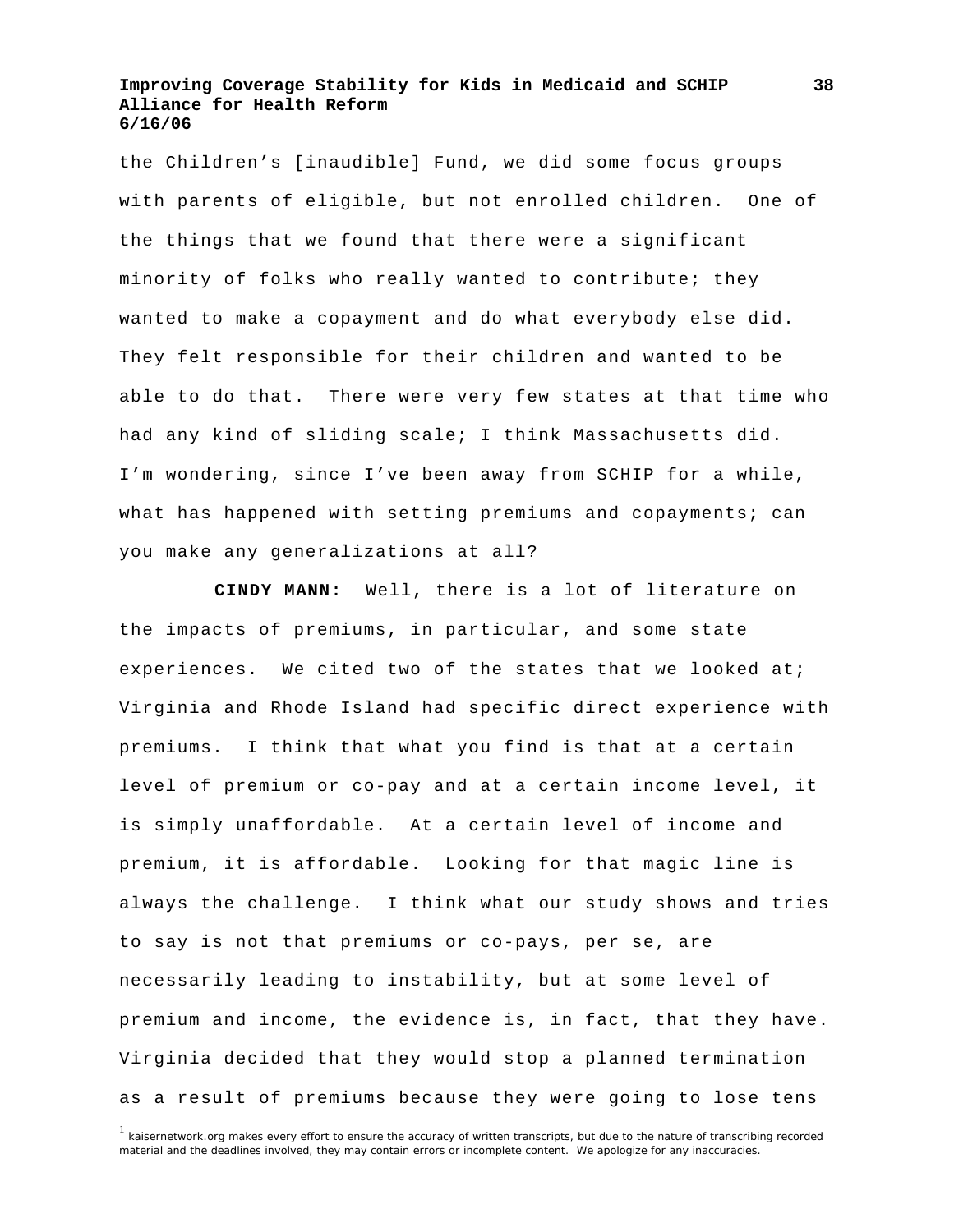of thousands of children, and they thought it was a mistake. To their credit, the state that charged the premiums decided not to take the action and then reversed itself because it found that it was not where they wanted to go. I think families, like everybody else—low-income families, middleincome families, upper-income families—want to contribute and be part of it. I think that the rubber hits the road when you've got your childcare payments and your gas to fill up your tank and your rent and whether, in fact, that month you're actually able to pay the premium. It's not a question of people thinking it's inappropriate; it's a question of affordability.

**LAURA SUMMER:** Affordability changes from month to month because so many incomes are not stable.

**CINDY MANN:** One of the things that a couple of states have found is switching to a smaller enrollment fee. If you have an enrollment fee that is \$1,000, it will be unaffordable; if you have a small enrollment fee and it's not a month-to-month charge and it's a reasonable amount, it sometimes sort of satisfies the sense that everybody has that families, at least at certain income levels, want to and ought to contribute, but it is not so burdensome on them or burdensome on the state in terms of monthly collections and dealing with the month-to-month changes that you raised.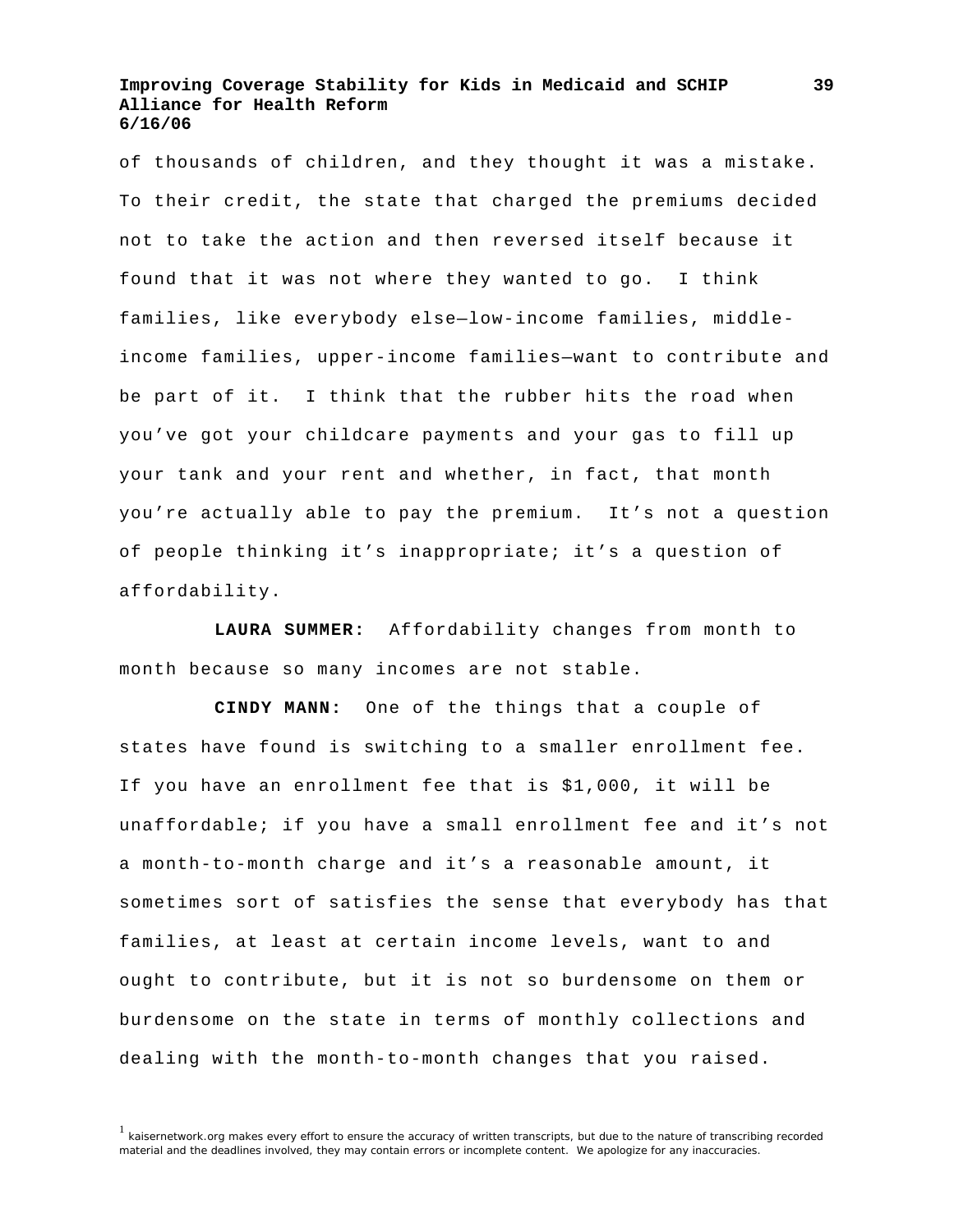**ED HOWARD:** As we go forward here, I don't want you to forget the evaluation form that we would love you to fill out before you leave. I've got a question for Matt Salo. You mentioned employer-based coverage, private coverage, how do you propose to improve that kind of coverage for children?

**MATT SALO:** I'd love to answer that. I think the first thing we have to do is figure out the big question, which is, is employer-sponsored coverage the future of healthcare in this country? That's a big one. It has been the case for a long time, but as I mentioned earlier, increasingly, that is becoming less and less true. It is not just employers saying they don't want to offer coverage anymore; it's due to a rather major restructuring of our economy, in the sense that employers and jobs that are being create now are in small businesses. We all know that small businesses have a much harder time than big businesses in affording healthcare. Jobs that are being created are being created in the service industry; service industries traditionally never offered health insurance. And then even the jobs that are being created in the big manufacturing companies, those companies have to compete globally with companies in Japan, Germany or what have you that have healthcare built into a sort of national plan. It does not come out of the company's bottom line and even they are having trouble affording it. So we have to figure out if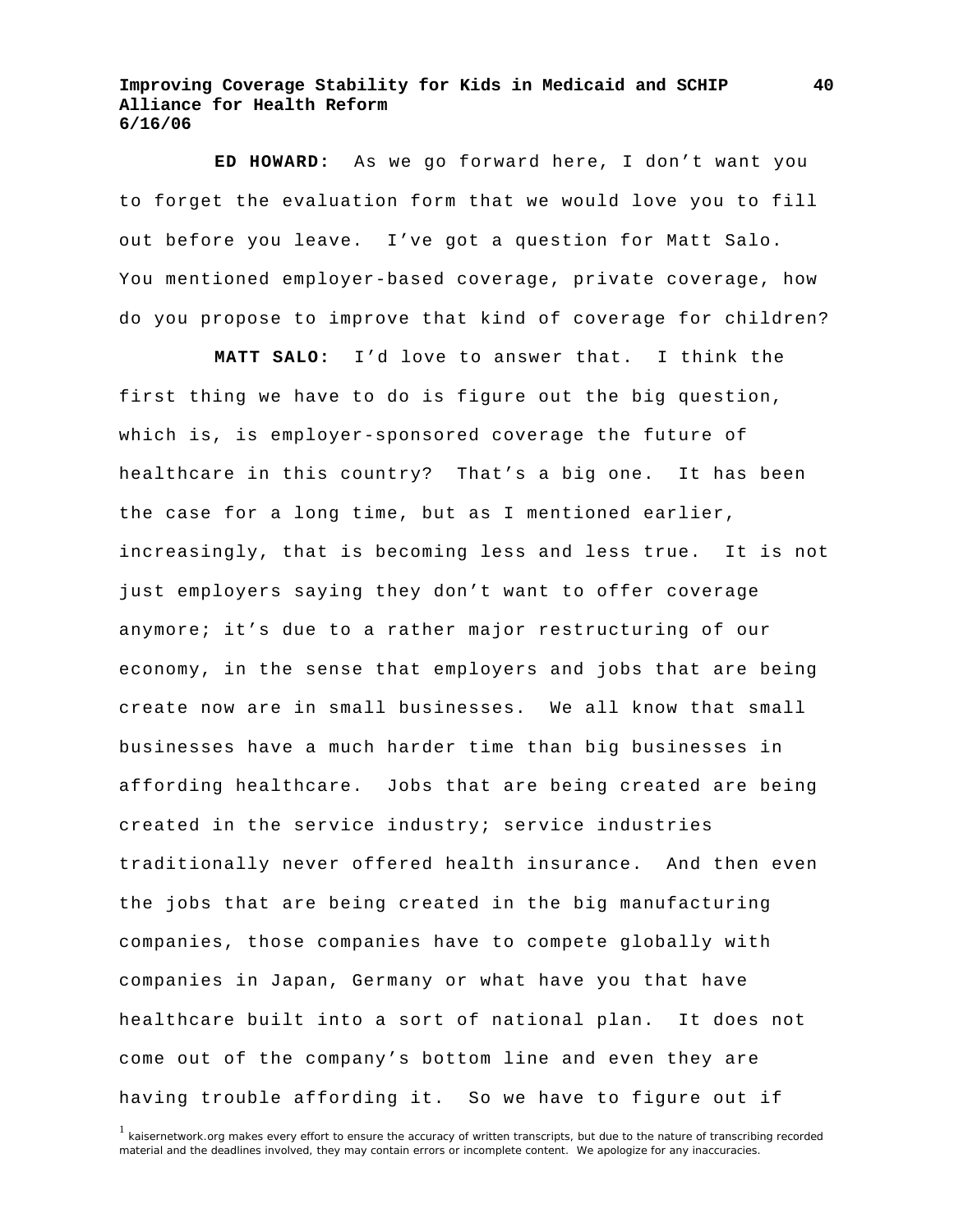this trend, the trend line that's going down, is what we're going to stick with and try to fix, or are we going to scrap it? I don't know the answer to that. If we try to fix it, I think two things are important. One is that I think we need to do something more in terms of tax credits, providing tax credits not only for low-income or lower- to middle-income individuals to help purchase health insurance, but tax subsidies or tax credits for small businesses to help them keep their employees and their employees' families covered. If it comes down to a question of cost at the end of the day, and it is a simple business decision of employing 10 people with health insurance or employing 20 people without health insurance, I think we need to help people make those decisions and get coverage more broadly.

 But I think also, if we can do something to reduce the cost of healthcare itself, than we will have benefitted all of us. That is not just a Medicaid or Medicare or private sector thing. We spend and waste and enormous amount of money on healthcare in this country, and pretty much everyone is to blame. The U.S. spends 16-percent of its gross domestic product on healthcare. The next largest country spends about 12-percent, and the average of all industrialized nations is around 8 to 10-percent. We're spending a lot of money. But if you look at the healthcare outcomes in this country, we should all be ashamed of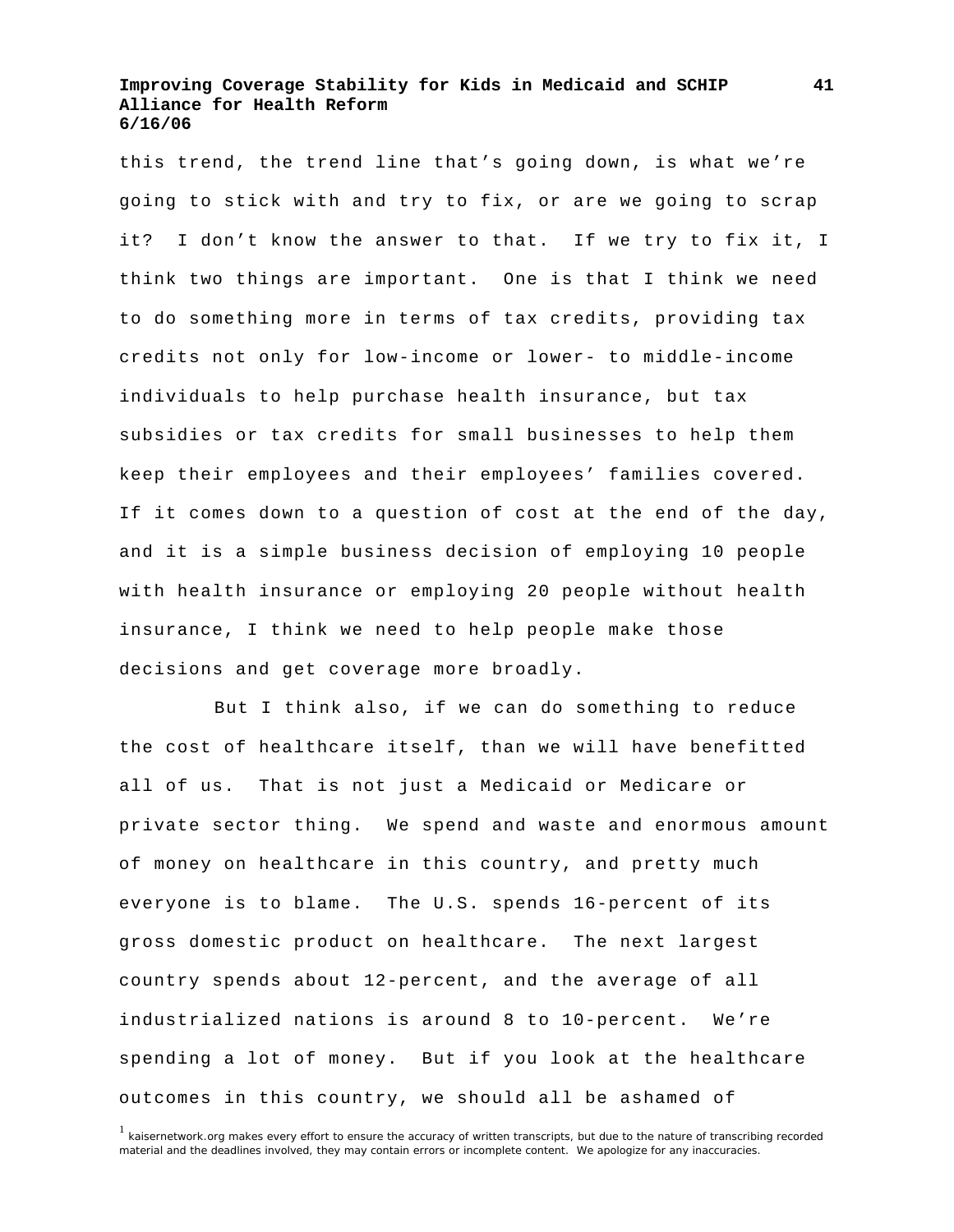ourselves because we end up just with third-world developing nations in terms of life expectancy and low birth-weight babies and a number of other indicators; it's really, really shameful. We are spending a lot of money that we are not getting a very good impact on. We've got to do something about that. That has to do a lot of things. That's going to be healthcare information technology, electronic medical records, and e-prescribing so that the pharmacist and the doctor don't get things mixed up and so that we know when people are taking 10 different drugs, which of those are contraindicating. We need to focus on patient safety, and we need to focus on quality. I think that by-and-large we are starting to get there as a society, but we're not there yet. That will solve most, if not all, of our problems and it is easily done, too.

**ED HOWARD:** Remember, you heard it here first. Yes, sir?

**VIC MILLER:** I'm Vic Miller from Federal Funds Information for States. I track Medicaid and SCHIP and those kinds of spending pretty closely. Through yesterday, Medicaid spending was at about \$2 billion less than last year. This may be the first time in the history of the program that Medicaid spending is actually less than the previous year, except in 1973 with a \$1 million decline. Part of that is obviously Part D and the shift of costs onto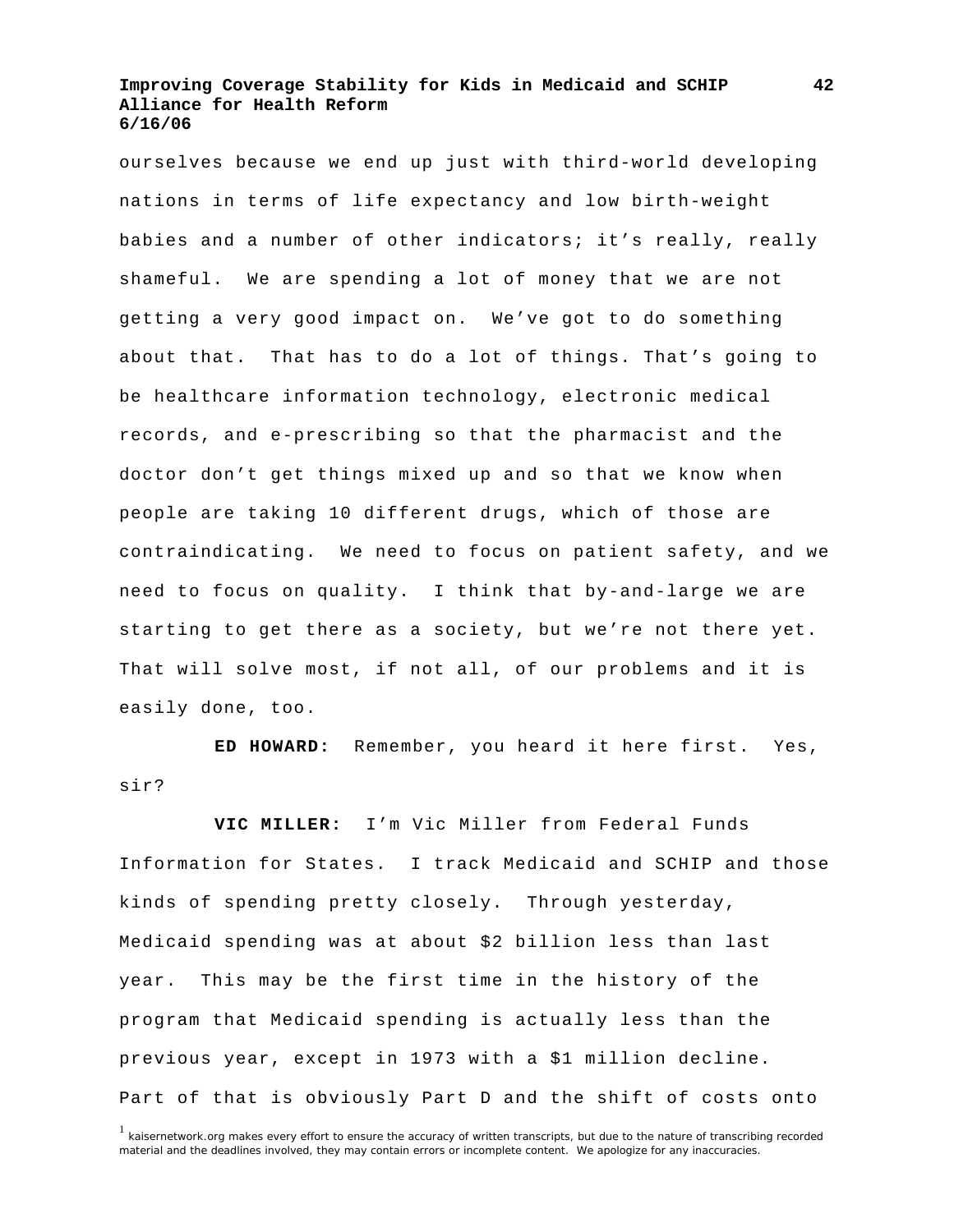Medicare. Part of it is the reduction in the FMAP. I can come up with about seven or eight good explanations and one of those is the economy; the economy is going better than it was going last year and some people may not be eligible for Medicaid anymore. My question for you, for anybody here, in your judgment, is a growing economy kicking people off Medicaid, reducing coverage for children perhaps and is that something that we should be concerned about?

**STAN DORN:** We actually did a study looking at the question of the relationship between economic growth and Medicaid and questions about how to adjust the federal matching formula. Bo Garrett of the Urban Institute was my co-author on that, and he found that there is a clear, inverse relationship between unemployment and Medicaid enrollment. More people lose their jobs, more people go onto Medicaid; more people gain jobs, people come off Medicaid. As Matt points out, the employer-based system is degrading over time in terms of the coverage it offers, so that relationship is diminishing in magnitude, but it still exists.

**ED HOWARD:** Can I ask you Vic, whether your data indicates a decline in enrollment over the same period that you see the decline in costs?

**VIC MILLER:** At this point, there is only standing data; there is not enrollment data. As a matter of fact, you

**43**

<sup>&</sup>lt;sup>1</sup> kaisernetwork.org makes every effort to ensure the accuracy of written transcripts, but due to the nature of transcribing recorded material and the deadlines involved, they may contain errors or incomplete content. We apologize for any inaccuracies.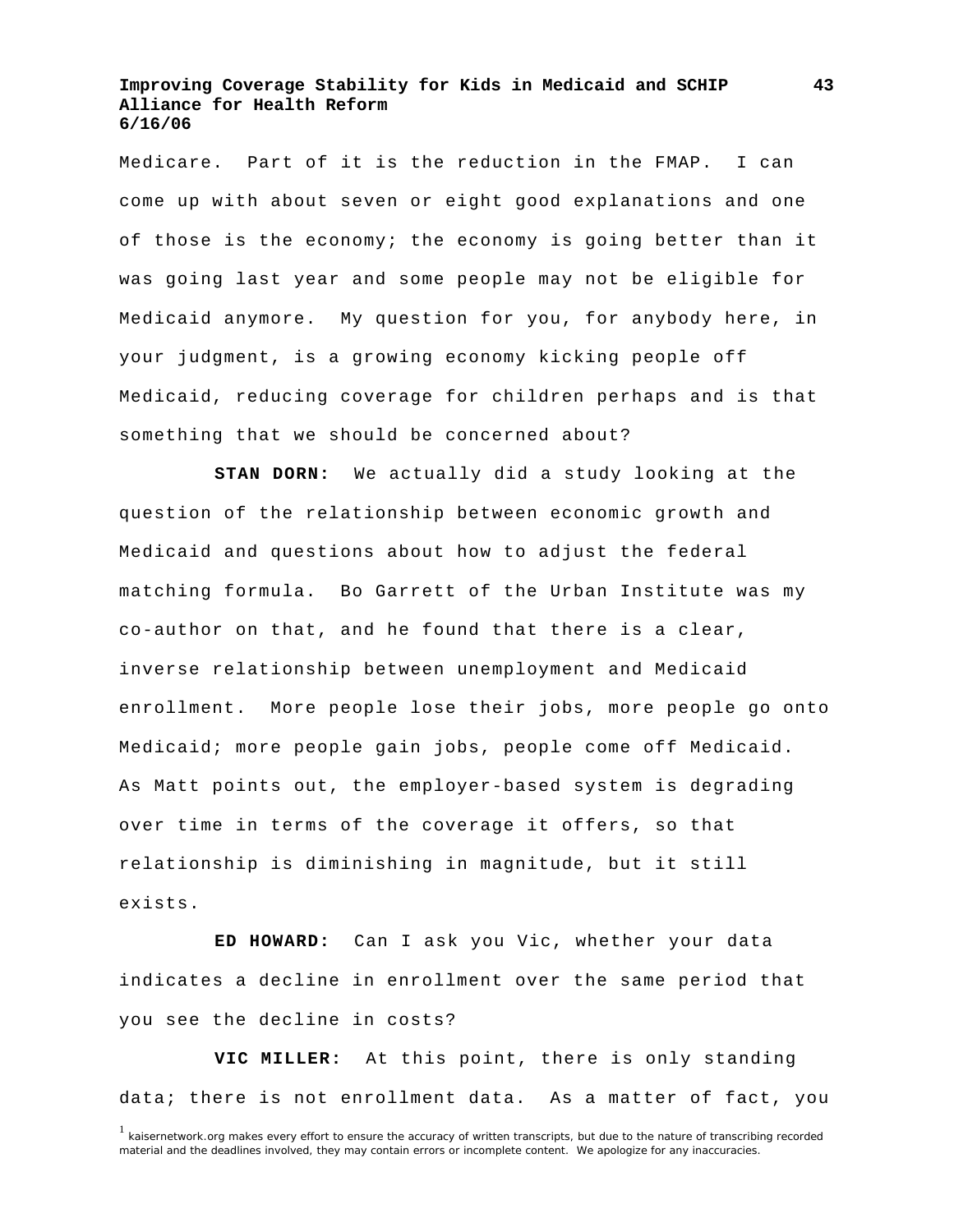don't get this response from the states. The states are still saying that their spending levels are pretty high. But the actual outlays from the Federal Treasury are quite flat, down actually. It's like tea leaves here trying to figure out what's going on. It's not the disabled, it's not the elderly probably, other than the shift in Part D, so who are we talking about here? It's the mothers and children primarily, and what is going on is the question. The answers are appreciated. My number is [laughter].

**LAURA SUMMER:** Let me just make two comments, if I could. One is what is the saying in Medicaid? There is not one Medicaid, there are 50 Medicaids, not counting the territories. I think it is just a very different story in lots of different states. Texas introduced a whole new system for enrolling people, and they've seen an enormous drop on the enrollment of kids. Not because anybody intended it to, but because the new system is dropping off a lot of kids. We see a bunch of states like Washington State where you have this experience of down, maybe up, maybe still down in terms of changes in procedures, and we have other states that are continuing to go upward in terms of their enrollment. So I think that whenever we look at the national numbers, it masks some very different stories state by state. I think by-and-large that while there is a very close connection between the economy and Medicaid, what we have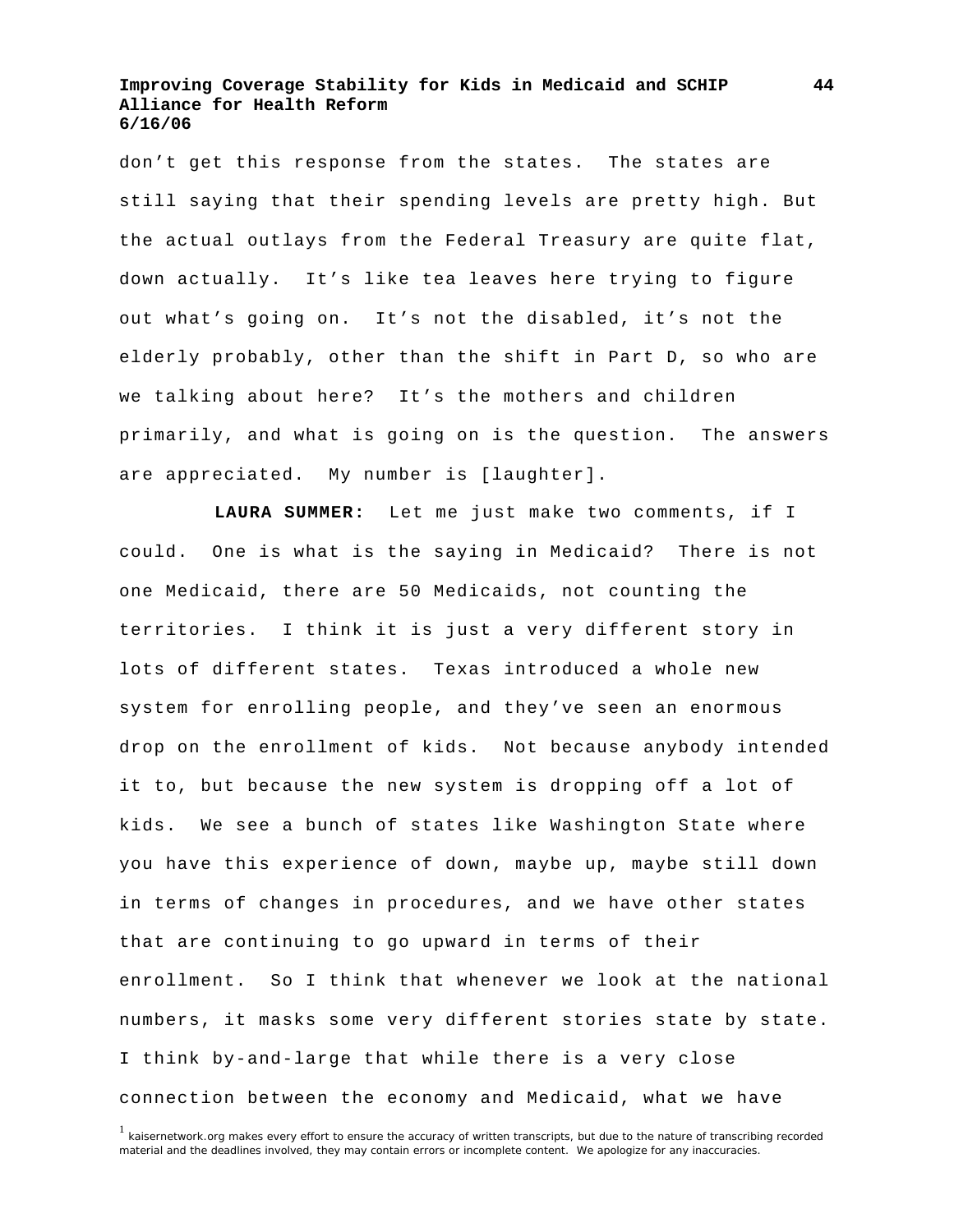seen coming out of prior recessions and downturns is that it takes quite a while for that change to actually affect the Medicaid roles if it was a straight-on economic change. It is counterbalanced by some of the things that Matt mentioned. The employment, particularly the low-wage market, is shifting more to jobs that don't offer private health insurance, so you don't see that immediate turn where when somebody gets a job or their income goes up that suddenly they're going to get health insurance coverage.

 The one thing I just want to add on public and private is that I think all of us understand the important role that private coverage plays and see that unless we can shore up and maintain that private coverage, we're going to be in an even sorrier state of affairs than we are not. That having been said, I think it is important not to think of public, particularly for children, as the exception or the anomaly. That is just not where we are right now. It is not where we're likely to go. We need to really think through that reality. The family coverage cost for private insurance is just way above what people can afford in low-wage jobs. The offer rate for people in low-wage jobs is really very, very different, much lower than for people in higher-wage jobs. The other thing that is important that our study talks about a little bit, at least in the introduction, is that issues that we're talking about here like churning are not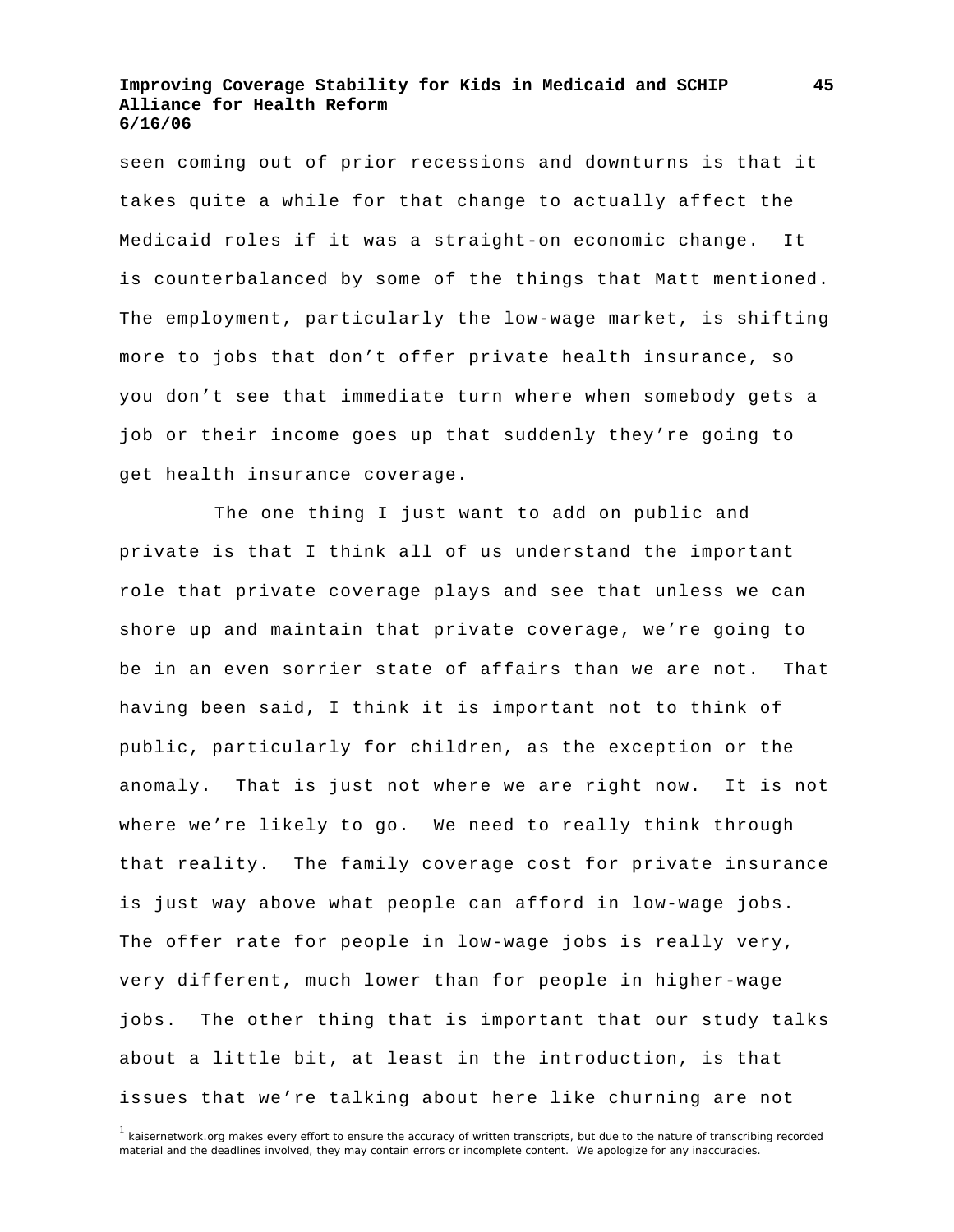unique to public programs. I was just at a meeting in Ohio where we were trying to think about how to marry public and private dollars to stabilize private coverage. One of the employers there said that her workforce has 186-percent turnover in a year. There is a ton of churning in the lowwage labor market, so it is not like private coverage is also the answer the stability in coverage as well. We need to be creative about marrying the two, but not to be thinking that public is just there for a temporary period of time until we can fix private. There are some real reasons why we have a dual system, and we're going to have to think about how to make them both work well together.

#### **ED HOWARD:** Yes?

**FRANKINA WRIGHT [MISSPELLED?]:** Hi, Frankina Wright from D.C. Action for Children. I wanted to follow up with something you said about the Deficit Reduction Act; how do we advocate for auto-renewal, auto-enrollment policies in light of the new citizenship documentation requirement?

**ED HOWARD:** Someone who knows more about it than I ought to explain briefly that requirement. Laura?

**LAURA SUMMER:** Well, it is a new requirement for citizens, not non-citizens but citizens who apply for Medicaid benefits to show proof of citizenship. There are specific types of proof, and I don't know them well enough to be able to recite them, but certainly something like a

<sup>&</sup>lt;sup>1</sup> kaisernetwork.org makes every effort to ensure the accuracy of written transcripts, but due to the nature of transcribing recorded material and the deadlines involved, they may contain errors or incomplete content. We apologize for any inaccuracies.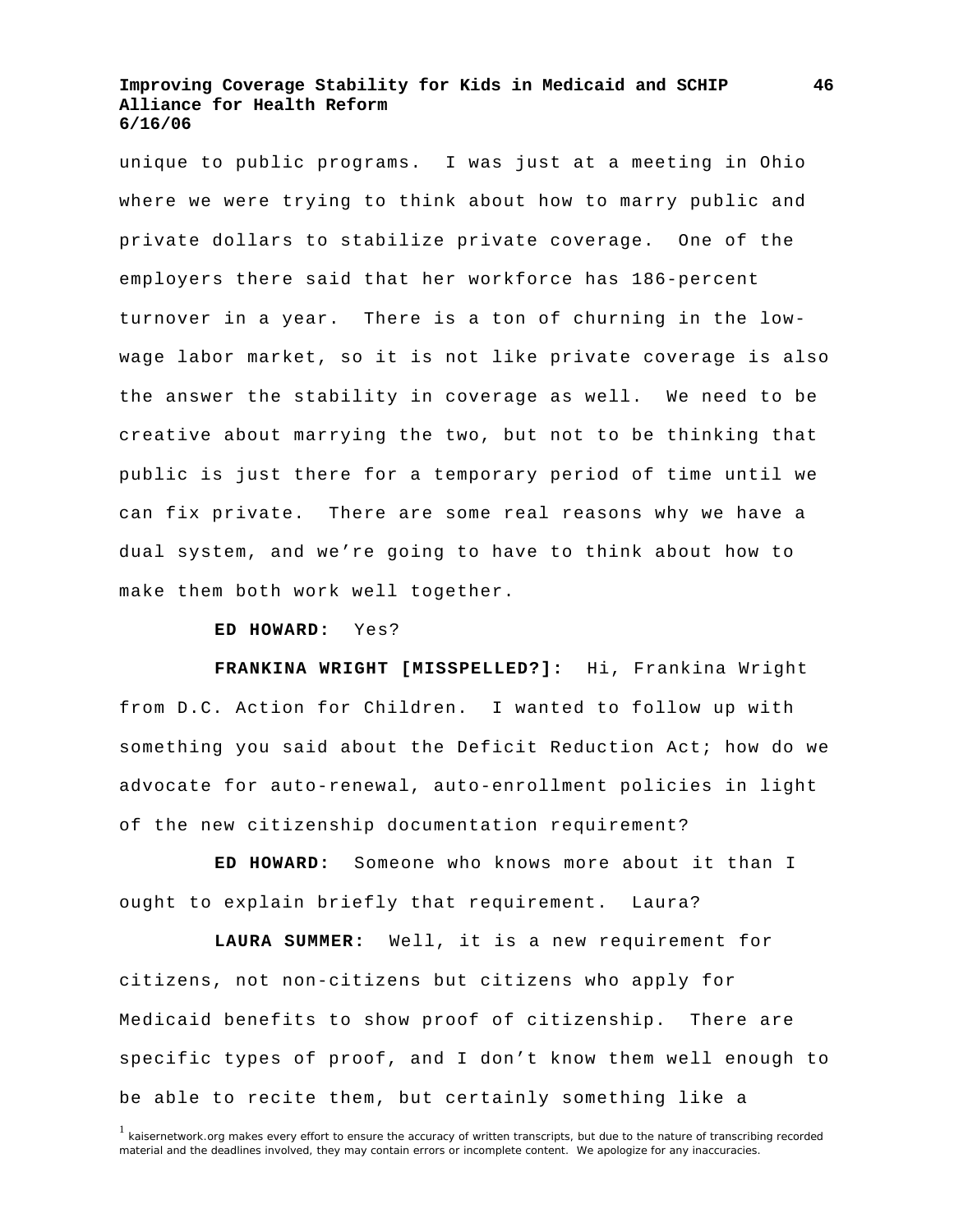passport, for example, is fine. A birth certificate may be fine if it is the original, not the original, but an official copy and if it is accompanied by an identity card. So there are all kinds of rules and requirements for people who are applying for Medicaid or for people whose renewal comes up after July 1. As you might imagine, if you think about impediments to enrollment and impediments to renewal, the kinds of things we've all heard and probably have even experienced when we're not applying for low-income programs, when you have to find a piece of paper to show proof of something, that can pose some difficulties.

**STAN DORN:** I'm really worried about it. When you try to automate enrollment or renewals, you need to have some digitized form of information. So I think that tracking this, to the point Laura makes, is absolutely right. More broadly, the more you ask people to do, the fewer people who complete the task. So we will no doubt see people lose coverage, kids and adults alike, because of this requirement. My guess would be that most of them are eligible, but just aren't going to go through the procedural steps that are required. It is worth tracking this issue to see what sort of data is available to document satisfactory immigration status in the case of non-citizenship and citizenship. The tail shouldn't wag the dog here. Our desire for automated coverage for kids is not what is going to drive the issue of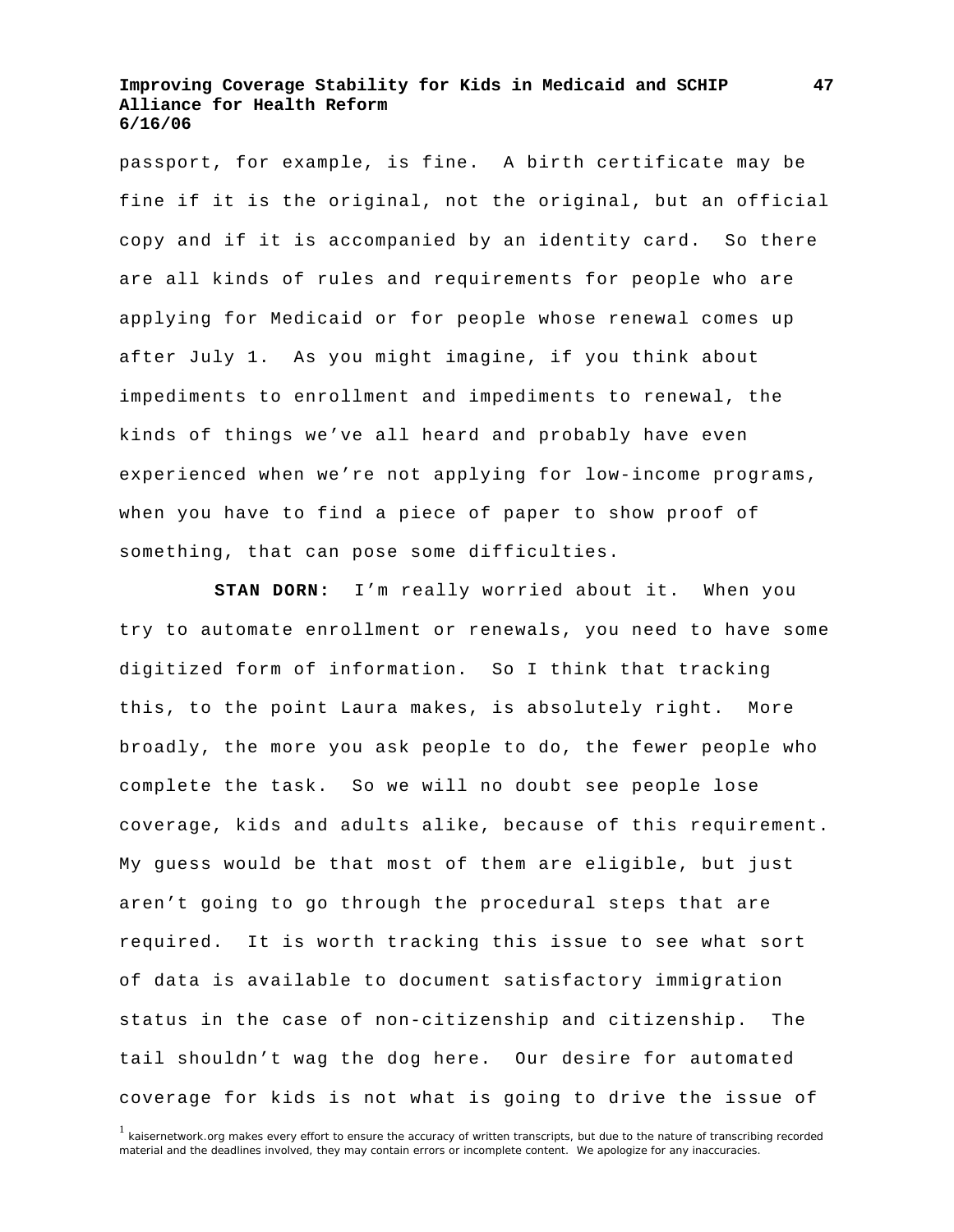digitizing citizenship and immigration status data. To the extent that data does get housed in a digital home, that will make it easier to prevent kids from slipping through the cracks.

**LAURA SUMMER:** We've seen with other requirements a lot of creativity and innovation on the parts of states, and so people are talking about faxing or being able to check internally. I think you'll see some of that. I think it is unfortunately that that is where resources have to go right now.

**STAN DORN:** With kids, the problem may not be as serious as with seniors. Maybe we can make some progress on the digital front.

**ED HOWARD:** Laura, you were talking about flexibility; let me just follow up by reading this question that picks up on your presentation. You mentioned a number of remedies like general simplification, continuous eligibility, smooth transitions, and reasonable premiums; are there federal barriers to states implementing any and all of those, or can they work within the existing framework and take significant steps to improve the stability of coverage?

**LAURA SUMMER:** I think that probably, I hate to keep repeating myself, but this new citizenship requirement is a federal barrier or will be a federal barrier. I think that we've seen, certainly in the four states that we looked at

**48**

 $1$  kaisernetwork.org makes every effort to ensure the accuracy of written transcripts, but due to the nature of transcribing recorded material and the deadlines involved, they may contain errors or incomplete content. We apologize for any inaccuracies.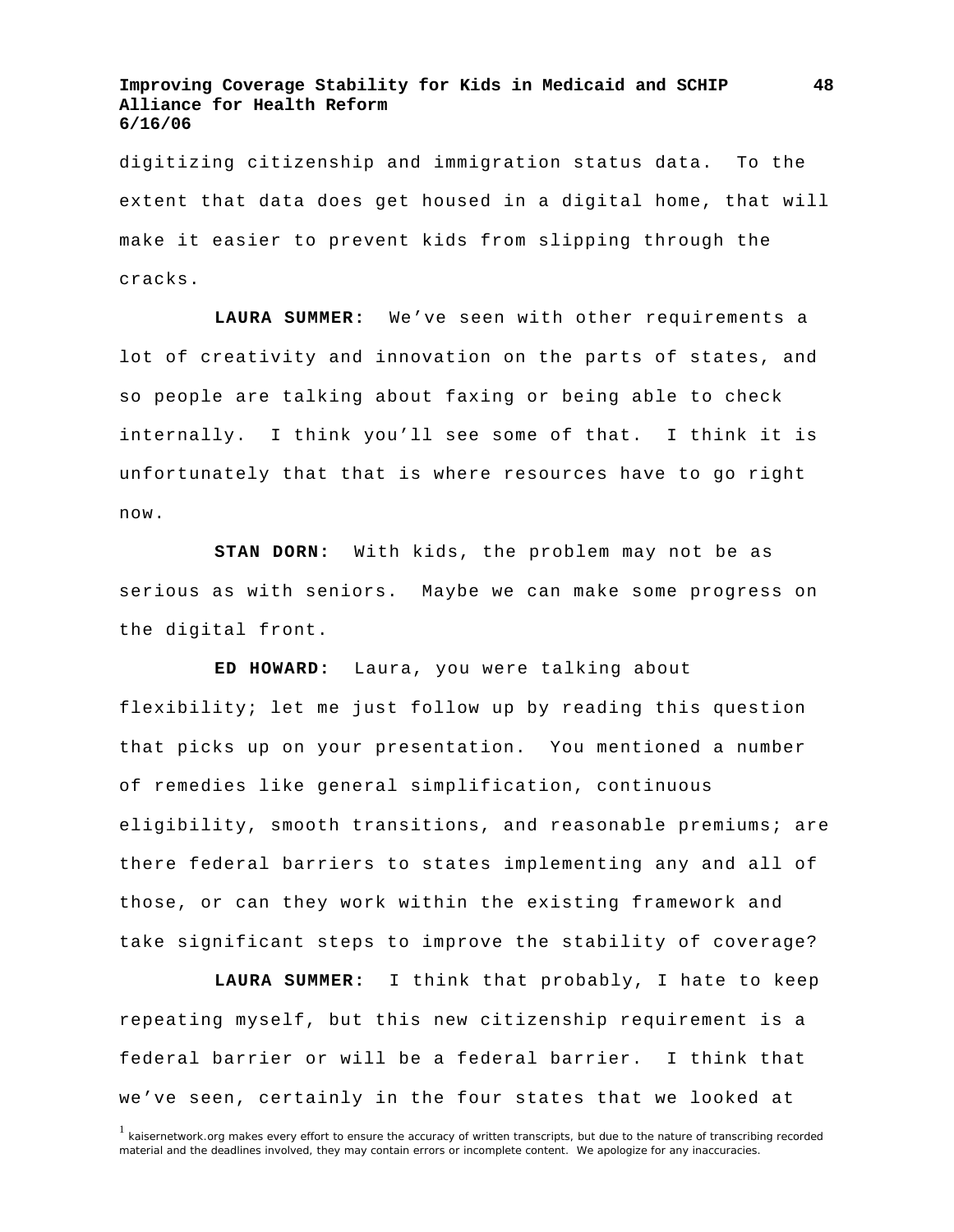and in experiences across the country that states do have a fair amount of leeway. There are a number of options that they can take, although not all states take them. Cindy may want to add to this, but at least when we're talking about what we looked at, we were finding that cooperation within a state was certainly extremely helpful and that there were some tools available for states to use.

**SARA COLLINS:** Hi, I'm Sara Collins from the Commonwealth Fund. I wanted to go back to the premium issues, but from a state financing perspective. One of the interesting findings in your report was that in Virginia, when they imposed the premium, their costs of collecting the premium actually exceeded the amount of the premium. I just wanted to pose that to the panel in terms of what this means in this new era as we go forward where states have more flexibility, whether they're going to look at evidence like this and maybe make a different decision.

**MATT SALO:** I guess my reaction to that is that doesn't necessarily surprise me. I don't know that all states that would look to enhance their co-pay options or create a premium would all necessarily be looking at that as a means to generate revenue. In fact, a lot of what is going on is a very philosophical difference about how you provide public health insurance. Do you provide a completely free public benefit to everyone who is on the Medicaid program,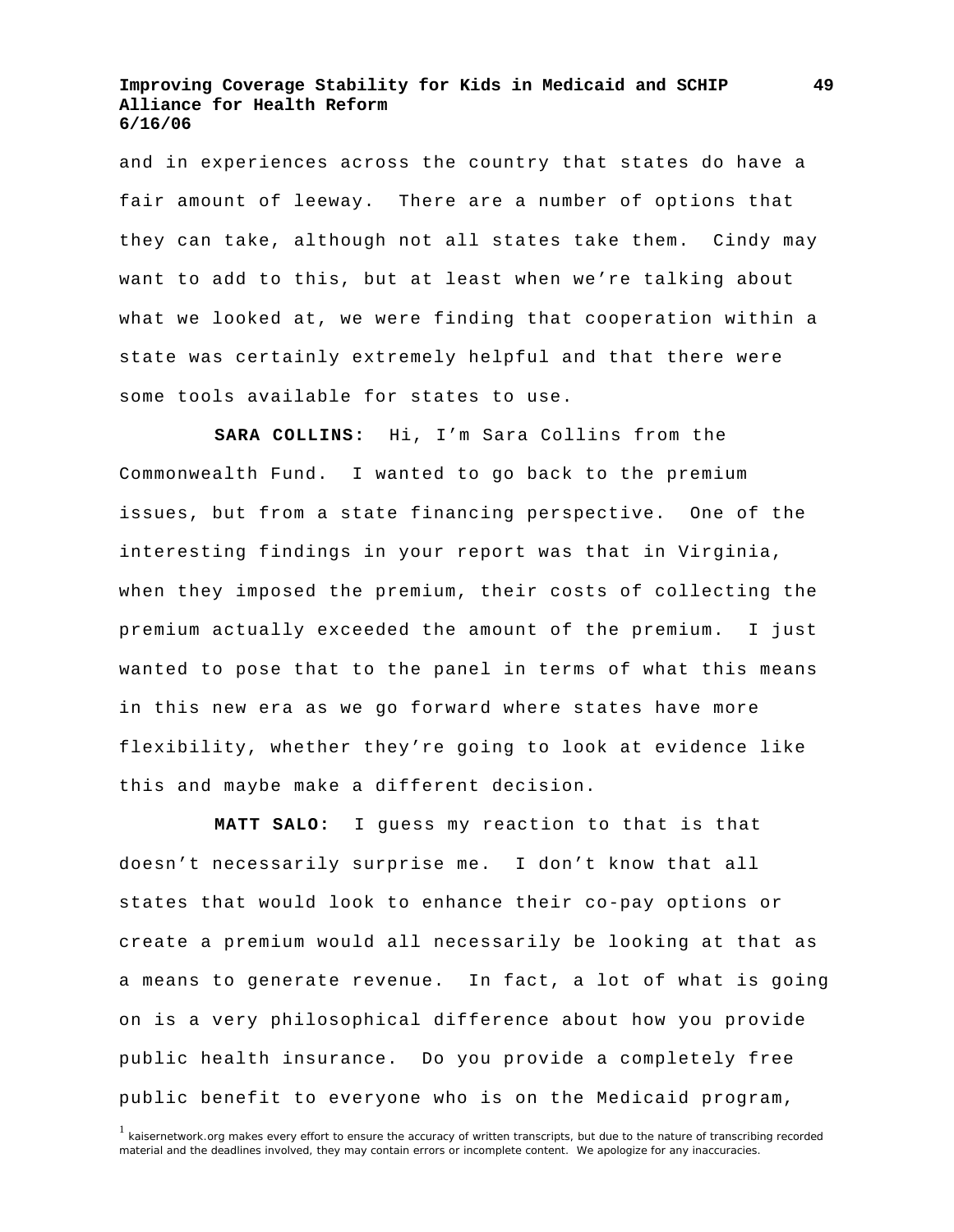or, at some level do you start requiring people to have some kind of contribution? If having that contribution, if having that individual personal buy-in, not be cost-neutral to the state, I think the philosophical benefit to that would clearly outweigh it.

**CINDY MANN:** I'm glad you raised that point, Sara. I think it is an important factor to consider as states go forward. We've heard from providers, too, that when they're collecting co-pays, sometimes the cost of collection is greater than receipt of the co-pay. I do think that certainly in Virginia the potential termination of children, as well as the cost, caused Virginia to totally change its policy. That having been said, we see in some other states those policies continue that sometimes produce savings, not because of the receipt of the premium itself, but because it results in lower caseloads because people can't sustain those premiums over time. One of our other study state, Rhode Island, sees a steady drop-off in enrollment each month due to the premiums, which is about 5-percent of income in that state, for the upper tier of its income range. So the savings come in different ways, and it is a question, too, of whether states are open to get savings by virtue of making it unaffordable, or whether their premiums are at a level that's affordable. I think that when the Congressional Budget Office reviewed the Deficit Reduction Act and looked at the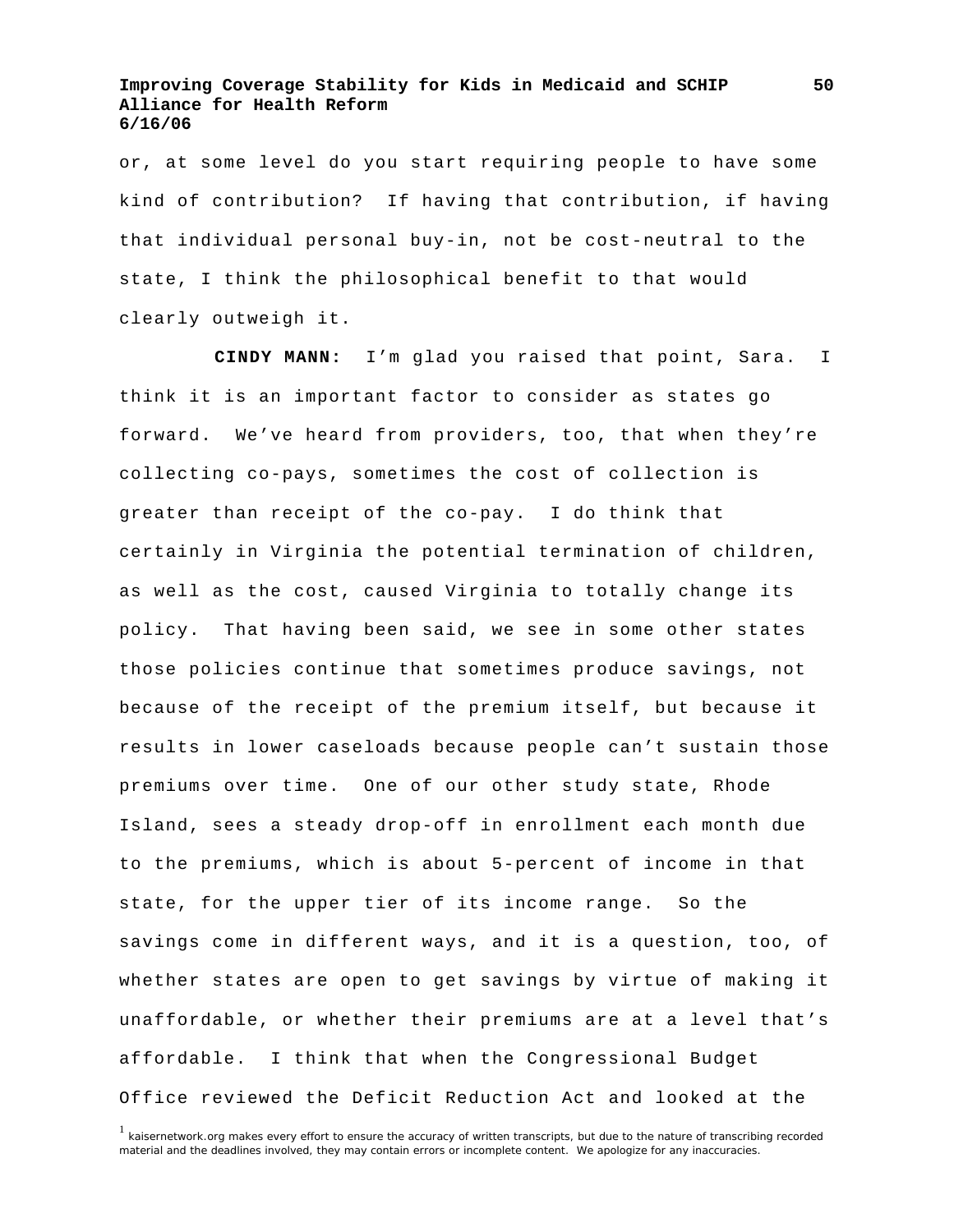new premium and cost sharing provisions, the largest share of the savings from those provisions came from less utilization of services or less enrollment, not from actually collecting the co-pays or the premiums.

**MATT SALO:** I would also say, looking at the example in Rhode Island, that people who are at the upper tier of coverage in the Rhode Island program are fairly well off. They're covering what, 300-percent of coverage?

**LAURA SUMMER:** No, it is between 150 and 200-percent.

**MATT SALO:** Okay, that is still significantly higher than pretty much anyone else in the Medicaid program. At some level, people have to be responsible for making choices about their lives. Some of these people are clearly not valuing health insurance.

**CINDY MANN:** It's not a question of valuing health insurance. It is a question of whether than particular level of premium is affordable for a large number of people in that group. Again, I don't think there's a sense that premiums are always right or always wrong, it's a question of being very sensitive. That is what our research showed in the experiences in Rhode Island and Virginia. It is a question of the level of the premium is, what the level of income is for the family, and what the payment practices are.

#### **ED HOWARD:** Laura?

**51**

<sup>&</sup>lt;sup>1</sup> kaisernetwork.org makes every effort to ensure the accuracy of written transcripts, but due to the nature of transcribing recorded material and the deadlines involved, they may contain errors or incomplete content. We apologize for any inaccuracies.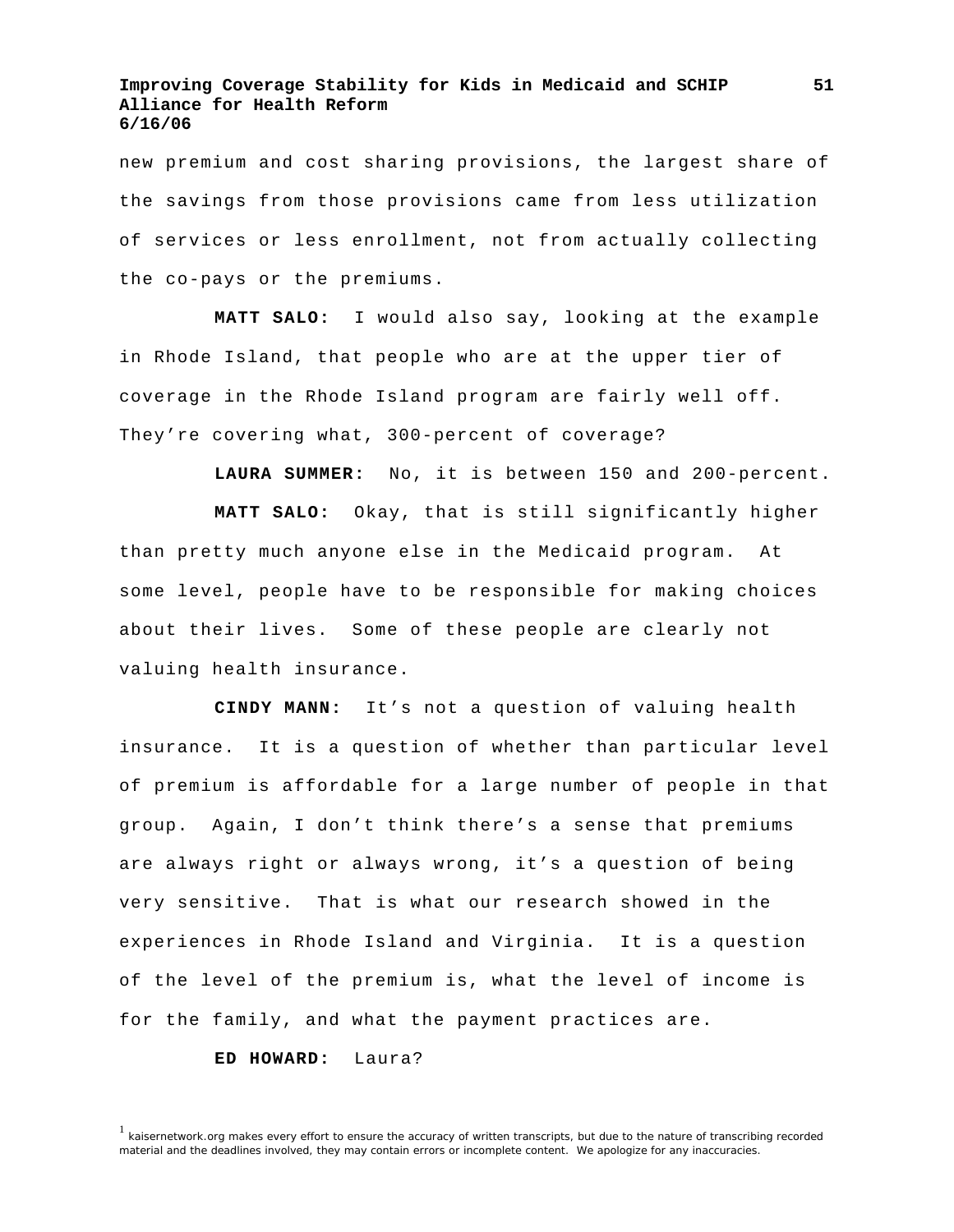**LAURA SUMMER:** One small addition, another small finding. We actually talked to some community health centers in Rhode Island who told us that for some of their patients, they're paying the premiums. It's worth it to them to pay the premiums to keep their patients insured to ensure that those patients have continuity of care. These are patients who obviously do feel it is important to get healthcare and are thinking about these things, as well as providers who are working with them.

#### **ED HOWARD:** Stan?

**STAN DORN:** 150-percent of the federal poverty level is about \$2,000 a month for a family of three. If you were to move to Providence, Rhode Island and then try to find a place to live and pay your gas bills and utility bills and so forth, I'm not sure there's going to be a lot of money left over in the budget to pay more than a nominal premium amount.

**ED HOWARD:** Let's move on. We've got a couple more questions. I'm alerting our panelists that they'll have the chance to give us the 45-second summary at the end of this discussion. Stan Dorn, this questioner notes, noted that financial incentives were needed to increase health IT use. One hospital proposes regulatory changes for the Stark antikickback laws. Are those adjustments suitable if financing doesn't come through? Can the financing and reduction of fraud and abuse rules work together? Interesting question.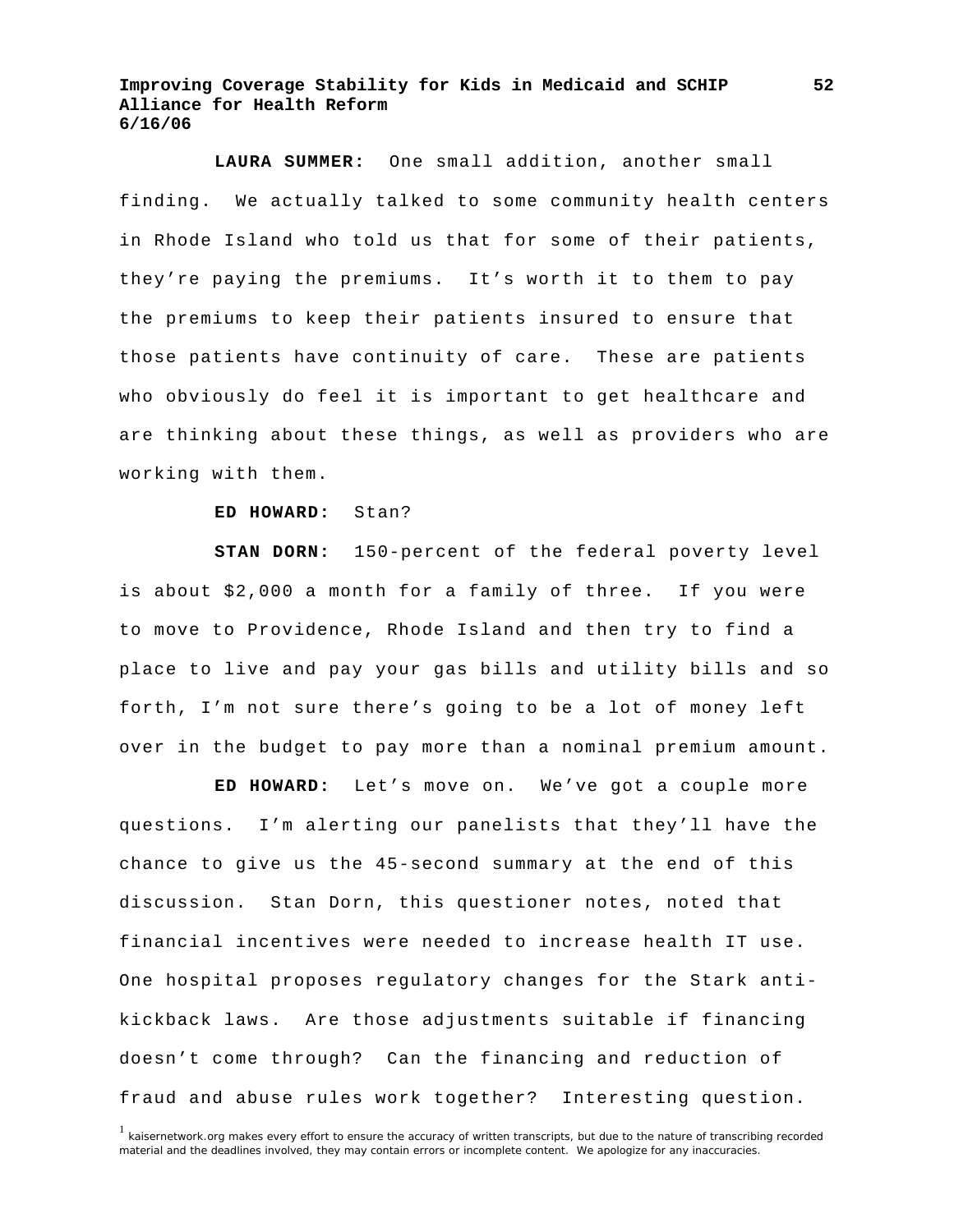**STAN DORN:** I can't say anything about the Stark anti-kickback laws because I really don't know very much about them, but I can talk about fraud in this context. I briefly alluded to it when I responded to the trade-off between accurate determinations and reaching all eligible kids. The nice thing about data-driven enrollment and IT enhancements to let you do that is they let you enroll eligible kids, but they also let you identify more applicants who aren't eligible, either because the family made a mistake or because somebody was trying to get something they shouldn't have been getting. So this is that rare opportunity to serve both ends of the political spectrum at once it seems to me.

**ED HOWARD:** Stan, speaking of IT and auto-enrollment, if we don't do questioner rights, administrative simplification or auto-enrollment, how do we pick up those 60 or 65-percent of uninsured kids who are already eligible?

**STAN DORN:** You can't, unless you mandate it.

**CINDY MANN:** Stan is an old friend, but I want to just amend his statement. He started off by saying in his talk that states have done all the things that they need to do, so let's look at the next step, which is some of the auto-enrollment ideas. I think, in fact, we know that states have not done all the things that they can do. In fact, some of the things that some of the states that we looked at have

 $1$  kaisernetwork.org makes every effort to ensure the accuracy of written transcripts, but due to the nature of transcribing recorded material and the deadlines involved, they may contain errors or incomplete content. We apologize for any inaccuracies.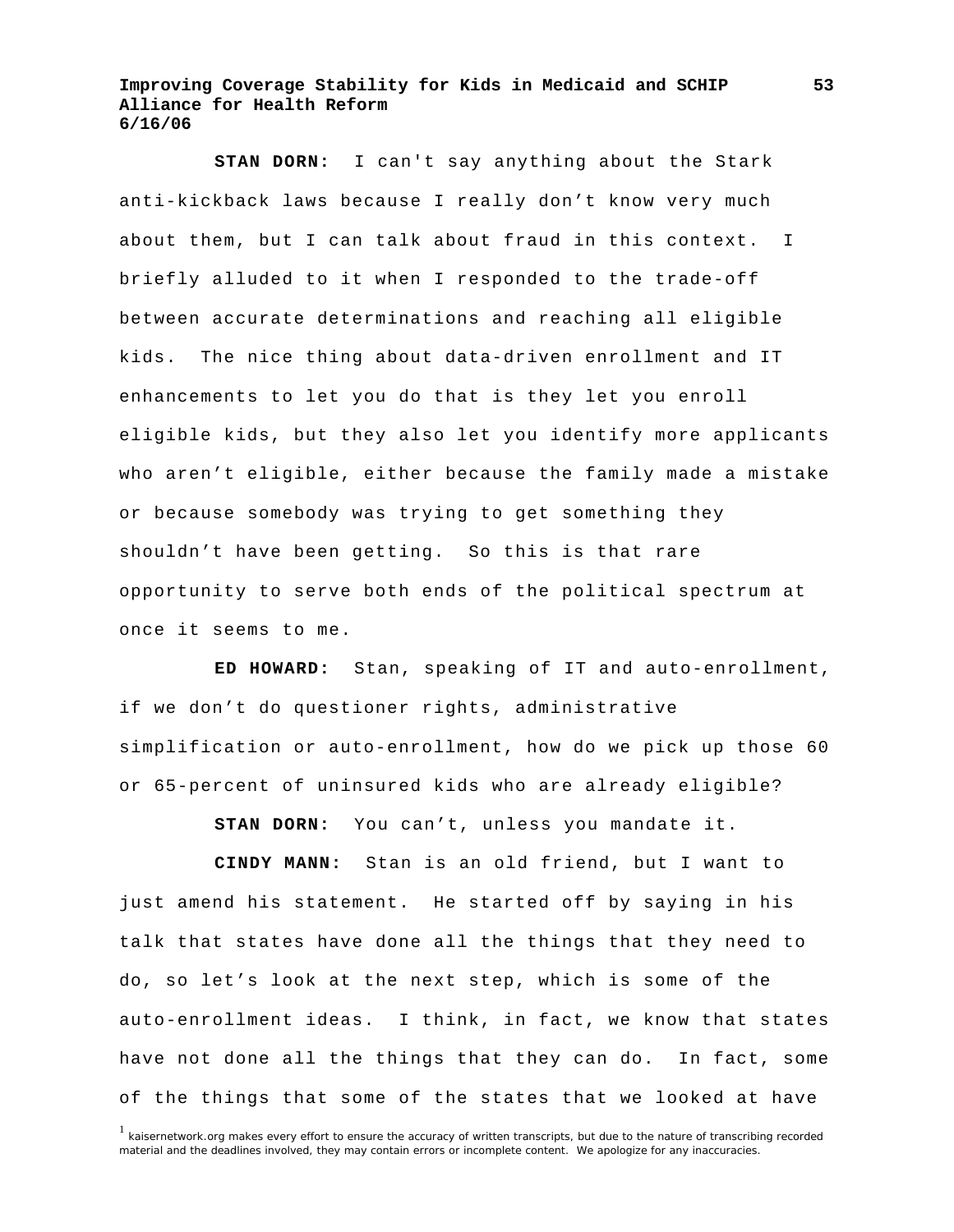done are not done in almost all states. So the benefit of the last five or 10 years is that states have experimented with a lot of different things, have learned from each other, and we've all been able to actually look at the impact on enrollment. We know what has a lot of bang for the buck and what has less impact, so there is a lot to be done. Even if we had auto-enrollment, which would be a great thing, we would still have kids being lost at renewals, so these proposals go hand-in-hand. You really need to move forward on all of them and make the programs simpler, whether it's creating better IT systems, which the federal policy makers can do, and making sure that states don't feel added pressure in terms of cutting back their Medicaid or the SCHIP funding so that they're not free to take the steps they need to take.

**STAN DORN:** We are old friends and love Cindy; she's my former lawyer and she's great. If I understood the question correctly, it was saying if you don't do either administrative simplification or auto-enrollment, how do we move forward in a big way with kids? That's what I thought the question was. You're absolutely right; at the state level, there is a lot more that can be done in terms of procedural streamlining. From the standpoint of national policy makers, like the folks in this room, with the current structure of the program, I don't know that one can predict a huge increase in the number of states doing things like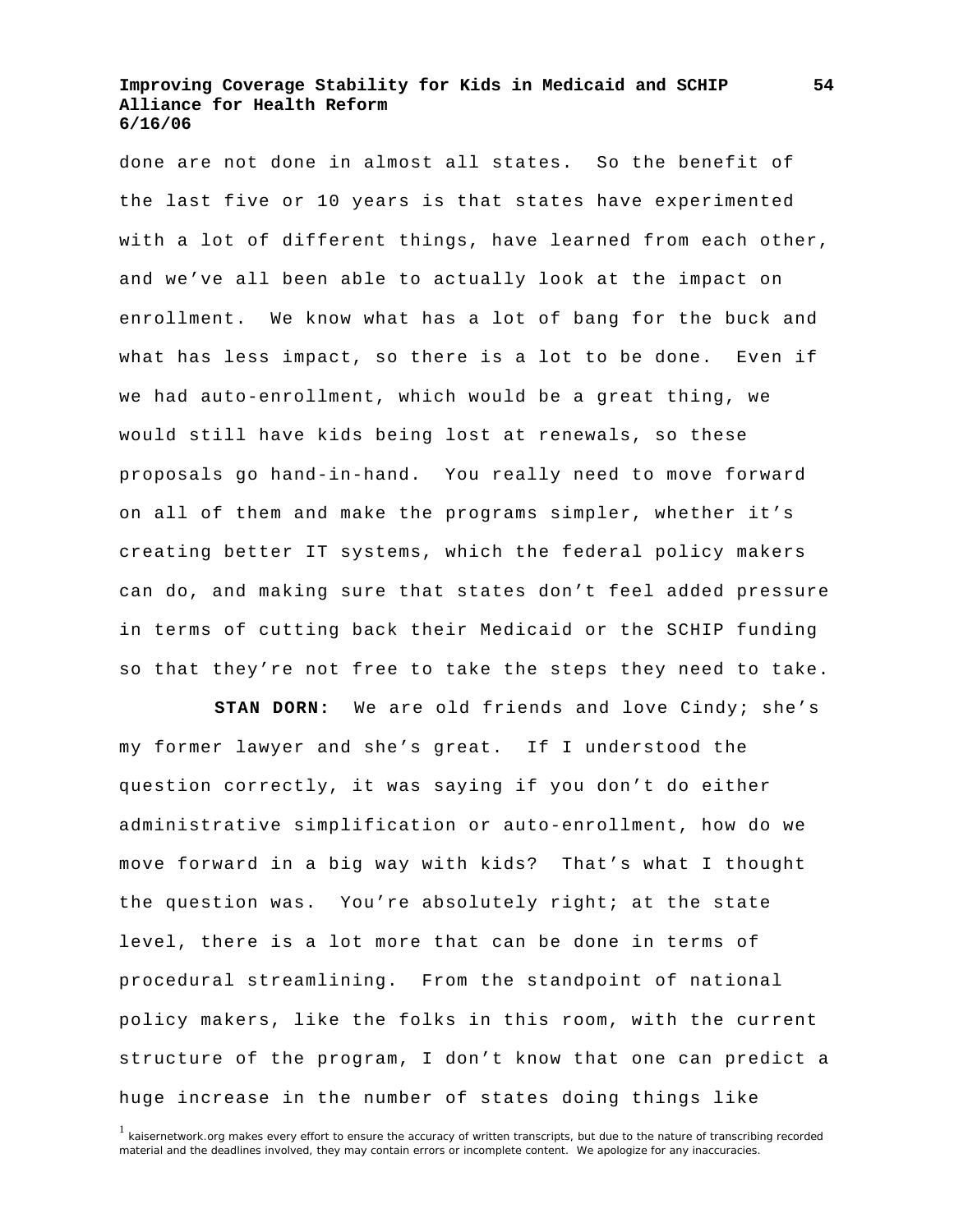presumptive eligibility and self-verification of income, which is sort of the next frontier for procedural streamlining. So from a federal policy maker perspective, that is why I'm thinking about auto-enrollment, but you could also think about changing the financial incentives and making more money available to states to do things like that. I think we're in agreement, old friend.

**ED HOWARD:** One last written question; it is also for Stan. One difference between 401k plans and Medicare Part B plans—let me take some literary license here—on the one hand and SCHIP and Medicaid on the other, with respect to autoenrollment, is that you can have a change of circumstances in the first programs and you're still not ineligibly. Is that a distinction or a difference?

**STAN DORN:** It's a distinction and a difference and a well-taken point. Another way of putting it is that these are means-tested programs, Medicaid and SCHIP, unlike Medicare Part B and unlike 401k accounts. So if you want to do this in a means-tested program, you have to do it a little bit differently. We're doing it with Medicare prescription drugs. Most of the low-income enrollees are automatically enrolled based on their participation in other programs. The question is absolutely right, circumstances do change. Whether it is a 6-month eligibility period or a 12-month eligibility period, at the end of that period or sometime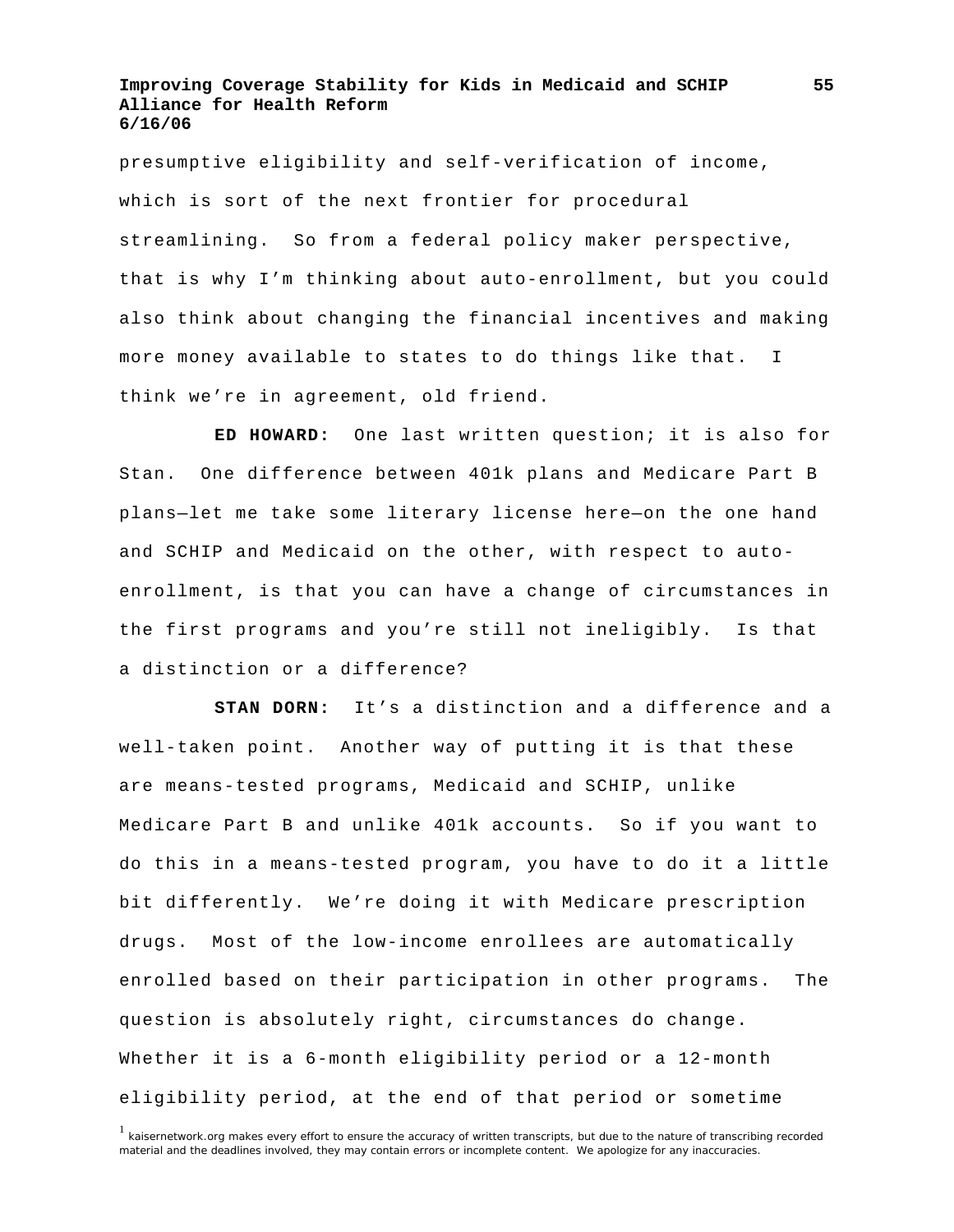before that, you need to assess whether circumstances have changed. You can do that assessment by asking the family to fill out a form, in which case you know a lot of them won't do it, or you can do it the way Louisiana did and say, "Do we have other data available from which we can see if this family continues to qualify?" So I think the question is really well-taken; it means you have to work hard at coming up with a system that will be effective in the means-tested context. Medicare prescription drug coverage has taken on that challenge, and the question would be whether we should do it at the other end of life as well for uninsured kids, the millions of uninsured kids who qualify for Medicaid and SCHIP, but aren't enrolled?

**ED HOWARD:** Let me just offer the panel the chance to get one final word in. Maybe we can start with Cindy and work our way down.

**CINDY MANN:** Okay, I'll be brief and try to bring it back to a federal audience, in addition to thinking about different ways in which you would tinker with the system and make changes that would really provide states some new options to improve enrollment for kids. I think most important are two things. One is do no harm; let's not make the pressures that states have worse by withdrawing federal support for these two critical programs and, in particular, think ahead to SCHIP reauthorization, which, as Matt said, is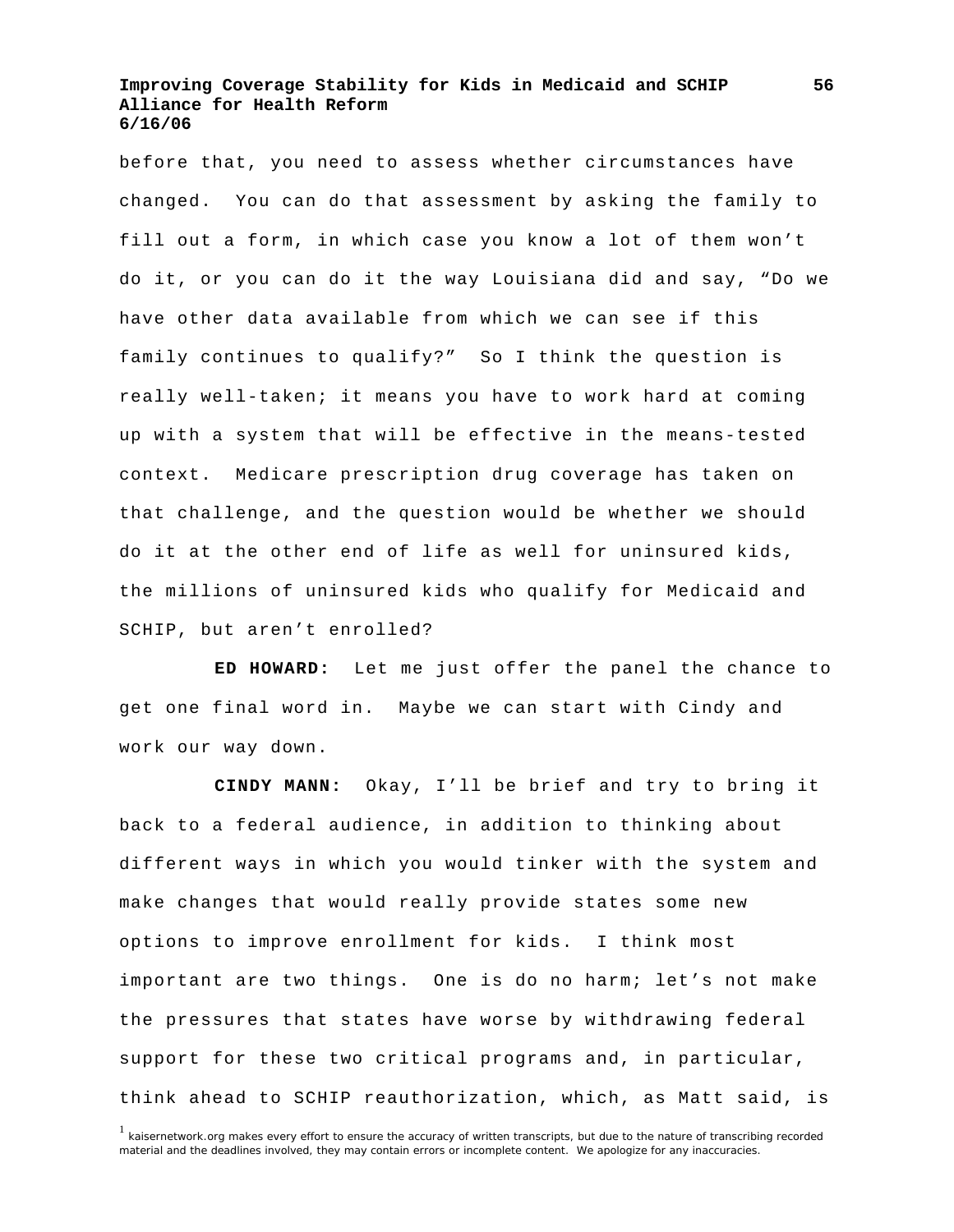coming up next year. If we use that opportunity to step back and say what a success the two programs have been over the past 10 years and do what we can to strengthen them, as opposed to weakening them, than I think you would be doing a great service towards really getting to the finish line. It really is doable. It is astounding that it is doable. There is a lot of excitement about the Massachusetts program and how it is this and it is that and how it has 17,000 different pieces, but the centerpiece for children is public coverage, up to 300-percent of the poverty line for kids between Medicaid and SCHIP. So it is a centerpiece for every state having moved forward on kids and for every state moving forward more broadly.

**ED HOWARD:** Thank you. Matt?

**MATT SALO:** Healthcare coverage for kids good; churning bad. That reasons, the barriers and the solutions, however, are much, much bigger than Medicaid or SCHIP, although they are a part of it. We need to start thinking bigger than where we've been thinking, which is not to say that SCHIP reauthorization isn't critically important, it is. But my perspective is absent of SCHIP reauthorization, the only real things that are going to be happening in terms of kids coverage are going to be driven at the state level. What that means is that they're going to be driven by budgets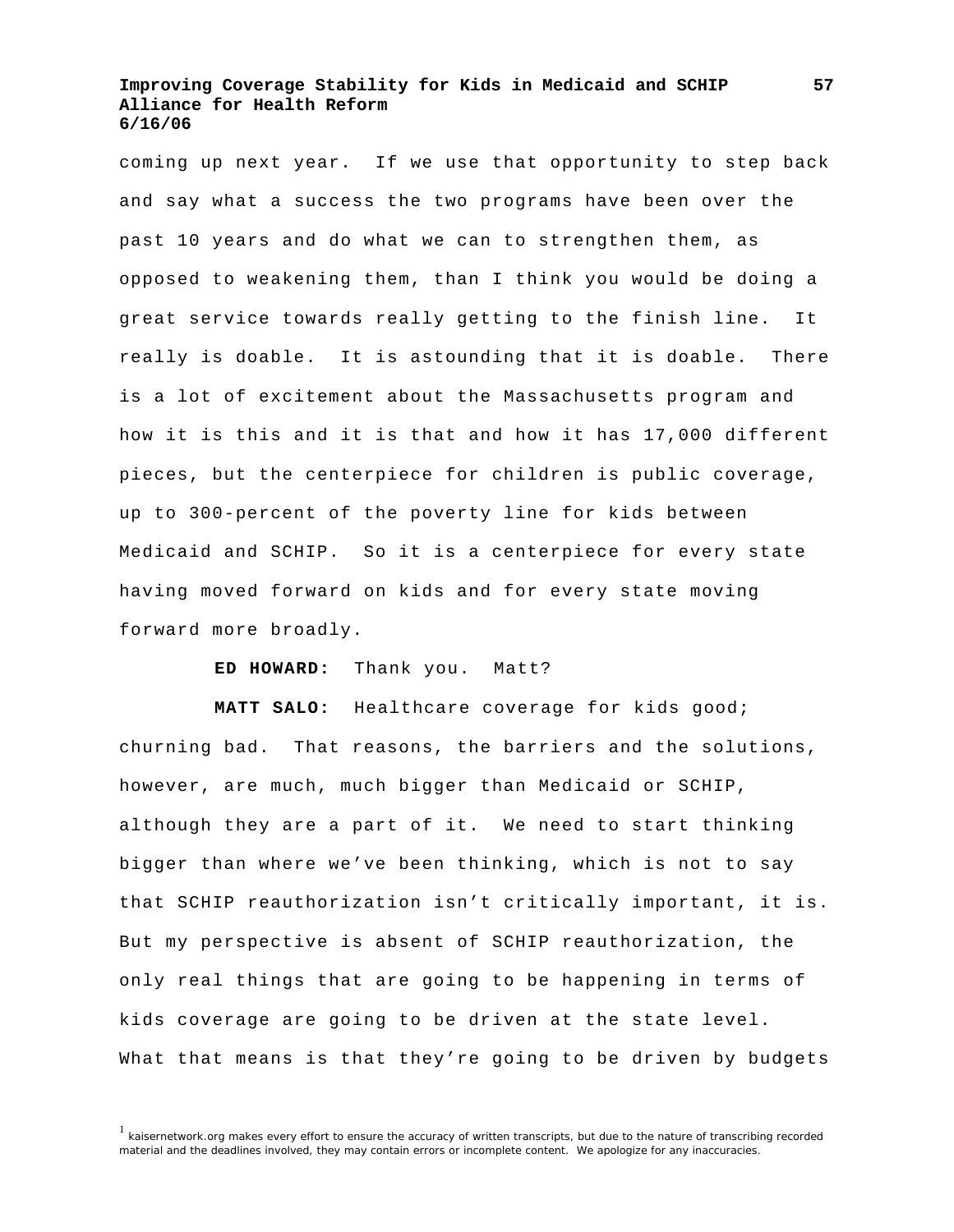that have to be balanced every year, so it is critically important to also keep that in perspective.

**ED HOWARD:** Thank you. Laura?

**LAURA SUMMER:** Well, Matt has talked to the big picture; I want to bring it down to the smaller picture, perhaps the theme of today and just remind everyone that there is a lot that is wrong, but there is a lot that could happen right now to improve things for lots of kids, in terms of continuity of care in states and that could improve things for providers who could provide the kind of quality care that they want to provide and not have to be concerned with maintaining this continuity of care. I would just put in a final plug for comprehensive approaches in states. Certainly public programs are not the only places that we need to be concerned about churning, but, as we've demonstrated, they are places where there is opportunity right now.

**ED HOWARD:** Thank you. Stan?

**STAN DORN:** I wanted to go back to the comment made by the gentleman in the front on is this Pollyanna? Aren't states moving in the direction of imposing more personal responsibility? I'd point out what an enormous diversity of states we have in this country. One things for federal policy makers to consider as we move forward is do the states have the resources they need to accomplish the goals that some of them, but not all, have in mind for child health? In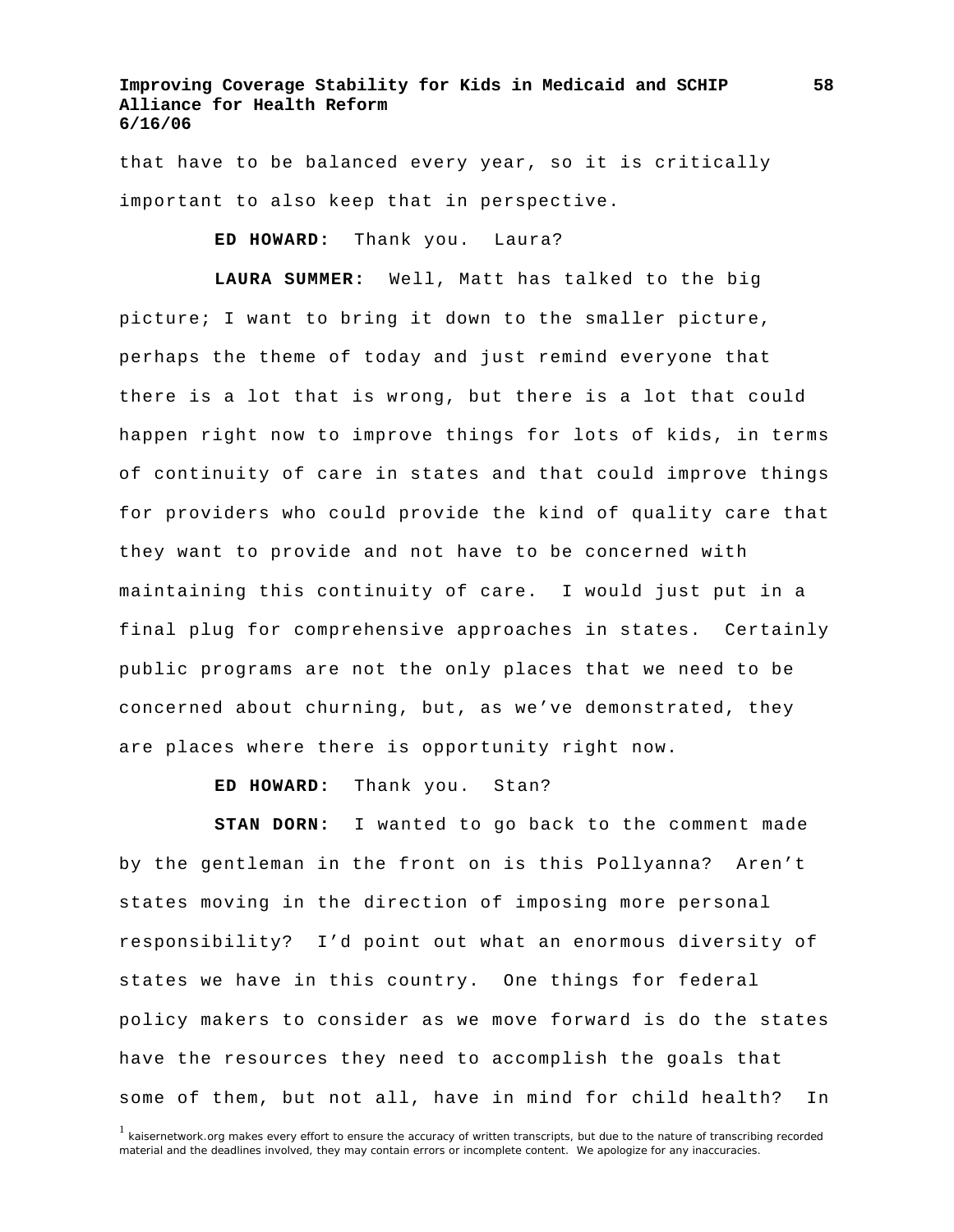Illinois they want to cover all kids. There are Republicans and Democrats around the country, California and Governor Schwartzenegger, which have made moving forward a priority. It is not a partisan issue, but it does vary by state. So the question is do the states have the resources they need to move forward; is the SCHIP money enough? Maybe a couple of billion dollars here and there could make a huge difference.

 Second, do states have the flexibility they need to move forward and cover kids? At this point, I think the program needs some rethinking. There are some steps that we didn't think about back in 1997. Nobody was talking about auto-enrollment back in 1997, and now we need to think about it. I think there is room for federal policy makers to roll up their sleeves, put some intelligently targeted, limited amount of resources on the table for states and give them the authority to move forward in a very exciting way. I'm looking forward to seeing what you all do. Here it is late in the afternoon on a gorgeous Friday and you all are here; that speaks to me of the tremendous interest in the policy community and on the Hill for doing something for kids. That is a wonderful set of facts and optimistic ideas to keep in mind as we go forward. Hooray for all of you.

**ED HOWARD:** He's right, you know. That is part of my little close. Thank you for participating and attending. It has been a lively discussion. We are going to have more than

**59**

<sup>&</sup>lt;sup>1</sup> kaisernetwork.org makes every effort to ensure the accuracy of written transcripts, but due to the nature of transcribing recorded material and the deadlines involved, they may contain errors or incomplete content. We apologize for any inaccuracies.